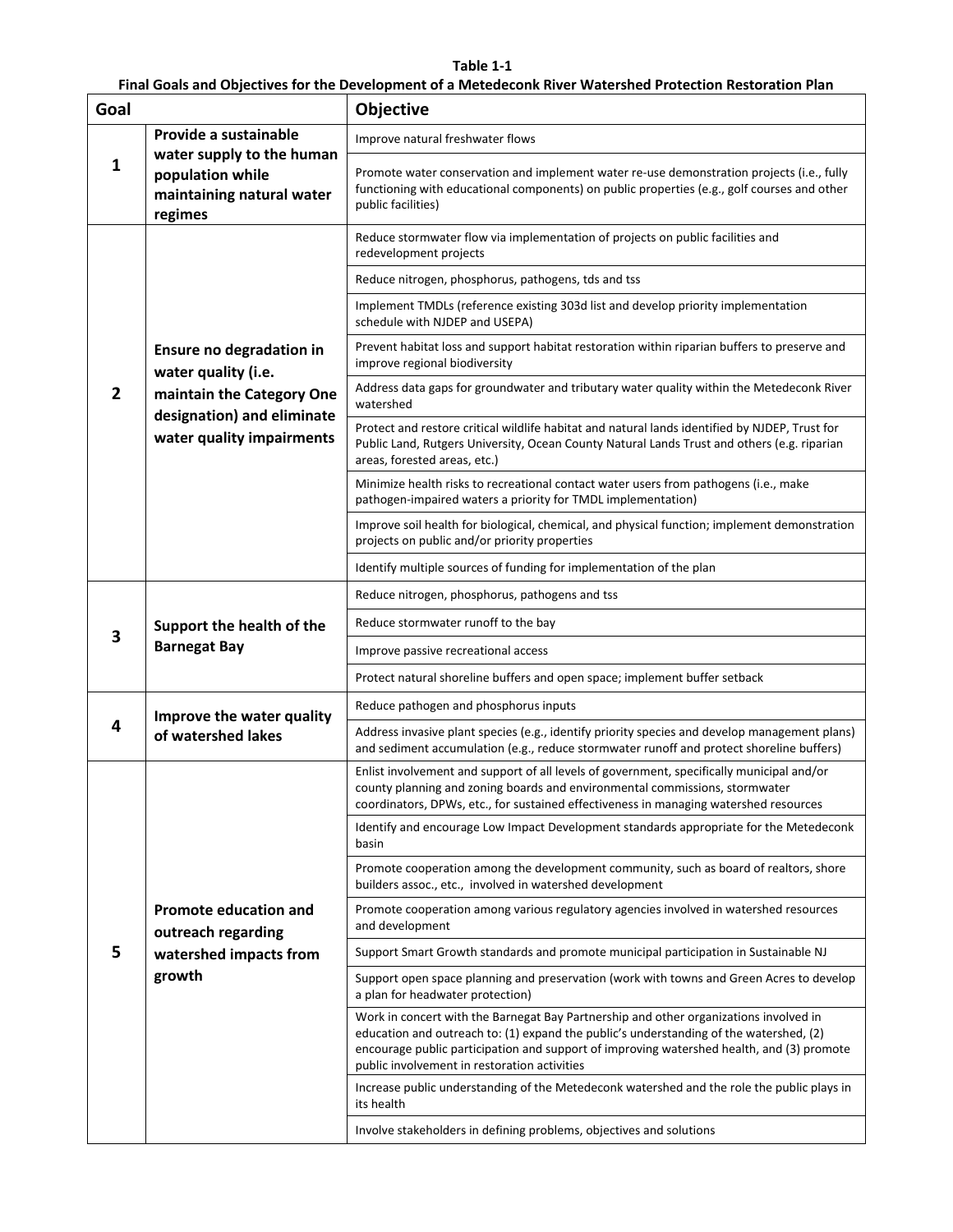**Table 2-1 Major Soil Types within the Metedeconk River Watershed**

| <b>Soil Symbol</b> | <b>Soil Name</b>                                                       |            | <b>Runoff Class Drainage Class</b> | <b>Hydrologic Group</b> | <b>Taxonomic Class</b>                                                | <b>Order</b>    | <b>Erosion Potential</b> | <b>Area within Watershed (acres)</b> |
|--------------------|------------------------------------------------------------------------|------------|------------------------------------|-------------------------|-----------------------------------------------------------------------|-----------------|--------------------------|--------------------------------------|
| AtsA               | Atsion sand, 0 to 2 percent slopes                                     | Very high  | Poorly drained                     | A/D                     | Sandy, siliceous, mesic Aeric Alaguods                                | Spodosols       | Low                      | 8538.347834                          |
| LasB               | Lakewood sand, 0 to 5 percent slopes                                   | Very low   | <b>Excessively drained</b>         |                         | Mesic, coated Spodic Quartzipsamments                                 | <b>Entisols</b> | Low                      | 7843.78903                           |
| LakB               | Lakehurst sand, 0 to 5 percent slopes                                  | Very high  | Moderately well drained            |                         | Mesic, coated Aquodic Quartzipsamments                                | <b>Entisols</b> | Low                      | 5995.469982                          |
| EveB               | Evesboro sand, 0 to 5 percent slopes                                   | Very low   | Excessively drained                |                         | Mesic, coated Lamellic Quartzipsamments                               | <b>Entisols</b> | Low                      | 5336.668902                          |
| DocB               | Downer loamy sand, 0 to 5 percent slopes                               | Very low   | Well drained                       |                         | Coarse-loamy, siliceous, semiactive, mesic Typic Hapludults           | <b>Ultisols</b> | Moderate                 | 4688.176734                          |
| KkgB               | Klej loamy sand, 0 to 5 percent slopes                                 | Very high  | Somewhat poorly drained            |                         | Mesic, coated Aquic Quartzipsamments                                  | Entisols        | Low                      | 2510.212275                          |
| <b>BerAt</b>       | Berryland sand, 0 to 2 percent slopes, frequently flooded              | Very low   | Very poorly drained                | B/D                     | Sandy, siliceous, mesic Typic Alaquods                                | Spodosols       | Low                      | 2093.215248                          |
| MakAt              | Manahawkin muck, 0 to 2 percent slopes, frequently flooded             | Negligible | Very poorly drained                |                         | Sandy or sandy-skeletal, siliceous, dysic, mesic Terric Haplosaprists | Histosols       | Low                      | 1274.805901                          |
| LasC               | Lakewood sand, 5 to 10 percent slopes                                  | Low        | <b>Excessively drained</b>         |                         | Mesic, coated Spodic Quartzipsamments                                 | Entisols        | Low                      | 957.0471445                          |
| GamB               | Galloway loamy sand, 0 to 5 percent slopes                             | Very low   | Somewhat poorly drained            | A/D                     | Mesic, coated Aquic Quartzipsamments                                  | Entisols        | Low                      | 951.0009901                          |
| <b>BerAr</b>       | Berryland sand, 0 to 2 percent slopes, rarely flooded                  | Negligible | Very poorly drained                | B/D                     | Sandy, siliceous, mesic Typic Alaquods                                | Spodosols       | <b>Low</b>               | 939.7269545                          |
| EveC               | Evesboro sand, 5 to 10 percent slopes                                  | Low        | Excessively drained                |                         | Mesic, coated Lamellic Quartzipsamments                               | <b>Entisols</b> | Low                      | 819.0344575                          |
| <b>DoeA</b>        | Downer sandy loam, 0 to 2 percent slopes                               | Very low   | Well drained                       |                         | Coarse-loamy, siliceous, semiactive, mesic Typic Hapludults           | <b>Ultisols</b> | Moderate                 | 811.8644717                          |
| UR                 | Urban land                                                             |            |                                    |                         |                                                                       |                 |                          | 680.1344099                          |
| EvuB               | Evesboro-Urban land complex, 0 to 5 percent slopes                     | Very low   | Excessively drained                |                         | Mesic, coated Lamellic Quartzipsamments                               | <b>Entisols</b> | Low                      | 614.3812                             |
| EveD               | Evesboro sand, 10 to 15 percent slopes                                 | Low        | Excessively drained                |                         | Mesic, coated Lamellic Quartzipsamments                               | <b>Entisols</b> | Low                      | 576.4911525                          |
| <b>DoeB</b>        | Downer sandy loam, 2 to 5 percent slopes                               | Very low   | Well drained                       |                         | Coarse-loamy, siliceous, semiactive, mesic Typic Hapludults           | <b>Ultisols</b> | Moderate                 | 569.8421627                          |
| UdauB              | Udorthents-Urban land complex, 0 to 8 percent slopes                   | Medium     | Well drained                       |                         | Udorthents                                                            | Entisols        | Moderate                 | 467.1582848                          |
| DofgB              | Downer gravelly sandy loam, gravelly substratum, 2 to 5 percent slopes | Very low   | Well drained                       |                         | Coarse-loamy, siliceous, semiactive, mesic Typic Hapludults           | Ultisols        | Moderate                 | 358.9580497                          |
| PssA               | Psamments, 0 to 3 percent slopes                                       | Very low   | Well drained                       |                         | <b>Mesic Psamments</b>                                                | <b>Entisols</b> | Low                      | 324.3162221                          |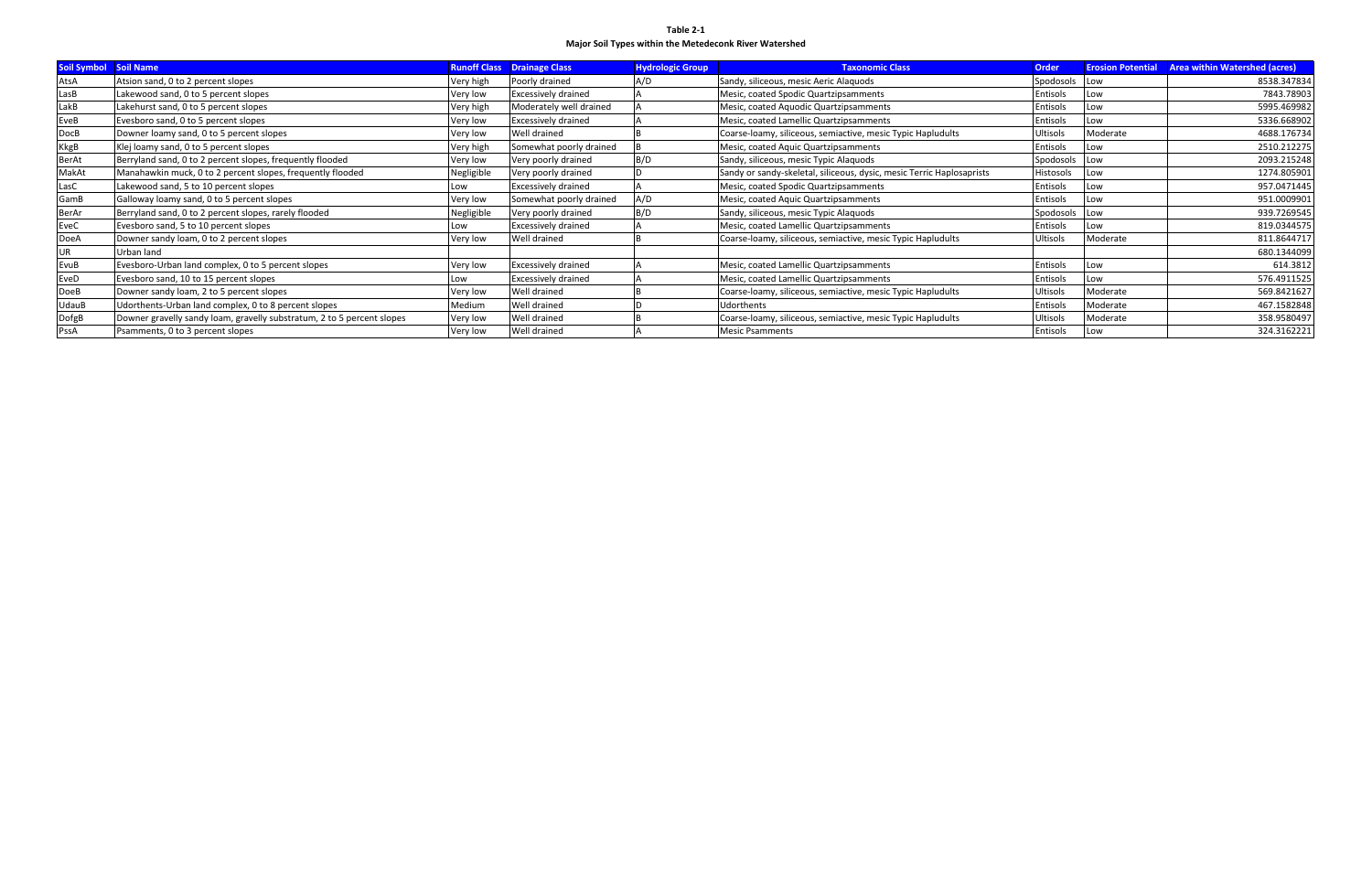**Table 2-2 Soil Types by HUC14 within North Branch Watershed**

|                 | <b>HUC</b> Symbol   | <b>Soil Name</b>                                                                              | <b>Runoff Class</b>   | <b>Drainage Class</b>                                 | <b>Hydrologic Group</b> | <b>Erosion Potential</b> | Acres           | % of Soil in HUC14 |
|-----------------|---------------------|-----------------------------------------------------------------------------------------------|-----------------------|-------------------------------------------------------|-------------------------|--------------------------|-----------------|--------------------|
|                 | AtsA                | Atsion sand, 0 to 2 percent slopes                                                            | Very high             | Poorly drained                                        | A/D                     | Low                      | 1991.2          | 36%                |
|                 | LakB                | Lakehurst sand, 0 to 5 percent slopes                                                         | Very high             | Moderately well drained                               | Α                       | Low                      | 1120.8          | 20%                |
|                 | LasB                | Lakewood sand, 0 to 5 percent slopes                                                          | Very low              | <b>Excessively drained</b>                            | Α                       | Low                      | 796.3           | 15%                |
|                 | EveB                | Evesboro sand, 0 to 5 percent slopes                                                          | Very low              | <b>Excessively drained</b>                            | A                       | Low                      | 336.9           | 6%                 |
|                 | KkgB                | Klej loamy sand, 0 to 5 percent slopes                                                        | Very high             | Somewhat poorly drained                               | B                       | Low                      | 281.8           | 5%                 |
| NB1             | HumAt               | Humaquepts, 0 to 3 percent slopes, frequently flooded                                         | Negligible            | Poorly drained                                        | D                       | Moderate                 | 186.4           | 3%                 |
|                 | .asC                | Lakewood sand, 5 to 10 percent slopes                                                         | Low                   | <b>Excessively drained</b>                            | Α                       | Low                      | 110.4           | 2%                 |
|                 | EveD                | Evesboro sand, 10 to 15 percent slopes                                                        | Low                   | <b>Excessively drained</b>                            | Α                       | Low                      | 92.0            | 2%                 |
|                 | ThgB                | Tinton loamy sand, 0 to 5 percent slopes                                                      | Very low              | Well drained                                          | A                       | Moderate                 | 90.1            | 2%                 |
|                 | CoeAs               | Colemantown loam, 0 to 2 percent slopes, occasionally flooded                                 | Negligible            | Poorly drained                                        | C/D                     | Moderate                 | 77.3            | 1%                 |
|                 | EveC                | Evesboro sand, 5 to 10 percent slopes                                                         | Low                   | <b>Excessively drained</b>                            | A                       | Low                      | 68.4            | 1%                 |
|                 | DoeB                | Downer sandy loam, 2 to 5 percent slopes                                                      | Very low              | Well drained                                          | B                       | Moderate                 | 67.3            | 1%                 |
|                 | LasB                | Lakewood sand, 0 to 5 percent slopes                                                          | Very low              | <b>Excessively drained</b>                            | A<br>A                  | Low<br>Low               | 1043.2<br>990.5 | 15%<br>14%         |
|                 | EveB<br><b>KkgB</b> | Evesboro sand, 0 to 5 percent slopes<br>Klej loamy sand, 0 to 5 percent slopes                | Very low<br>Very high | <b>Excessively drained</b><br>Somewhat poorly drained | B                       | Low                      | 952.2           | 14%                |
|                 | AtsA                | Atsion sand, 0 to 2 percent slopes                                                            | Very high             | Poorly drained                                        | A/D                     | Low                      | 932.1           | 13%                |
|                 | LakB                | Lakehurst sand, 0 to 5 percent slopes                                                         | Very high             | Moderately well drained                               | Α                       | Low                      | 534.9           | 8%                 |
|                 | BerAt               | Berryland sand, 0 to 2 percent slopes, frequently flooded                                     | Very low              | Very poorly drained                                   | B/D                     | Low                      | 462.0           | 7%                 |
|                 | DocB                | Downer loamy sand, 0 to 5 percent slopes                                                      | Very low              | Well drained                                          | B                       | Moderate                 | 435.8           | 6%                 |
|                 | .asC                | Lakewood sand, 5 to 10 percent slopes                                                         | Low                   | <b>Excessively drained</b>                            | Α                       | Low                      | 313.6           | 5%                 |
| NB <sub>2</sub> | EvuB                | Evesboro-Urban land complex, 0 to 5 percent slopes                                            | Very low              | <b>Excessively drained</b>                            | Α                       | Low                      | 297.5           | 4%                 |
|                 | UdauB               | Udorthents-Urban land complex, 0 to 8 percent slopes                                          | Medium                | Well drained                                          | D                       | Moderate                 | 179.1           | 3%                 |
|                 | EveC                | Evesboro sand, 5 to 10 percent slopes                                                         | Low                   | <b>Excessively drained</b>                            | A                       | Low                      | 143.9           | 2%                 |
|                 | HboA                | Hammonton sandy loam, 0 to 2 percent slopes                                                   | Very high             | Moderately well drained                               | B                       | Moderate                 | 84.7            | 1%                 |
|                 | GamB                | Galloway loamy sand, 0 to 5 percent slopes                                                    | Very low              | Somewhat poorly drained                               | A/D                     | Low                      | 69.8            | 1%                 |
|                 | EveD                | Evesboro sand, 10 to 15 percent slopes                                                        | Low                   | <b>Excessively drained</b>                            | A                       | Low                      | 60.0            | 1%                 |
|                 | PssA                | Psamments, 0 to 3 percent slopes                                                              | Very low              | Well drained                                          | Α                       | Low                      | 47.0            | 1%                 |
|                 | DoeB                | Downer sandy loam, 2 to 5 percent slopes                                                      | Very low              | Well drained                                          | B                       | Moderate                 | 46.7            | 1%                 |
|                 | AtsA                | Atsion sand, 0 to 2 percent slopes                                                            | Very high             | Poorly drained                                        | A/D                     | Low                      | 1234.6          | 32%                |
|                 | KkgB                | Klej loamy sand, 0 to 5 percent slopes                                                        | Very high             | Somewhat poorly drained                               | B                       | Low                      | 707.6           | 18%                |
|                 | .asB                | Lakewood sand, 0 to 5 percent slopes                                                          | Very low              | <b>Excessively drained</b>                            | Α                       | Low                      | 410.8           | 11%                |
|                 | .akB                | Lakehurst sand, 0 to 5 percent slopes                                                         | Very high             | Moderately well drained                               | A                       | Low                      | 319.6           | 8%                 |
| NB3             | EvuB                | Evesboro-Urban land complex, 0 to 5 percent slopes                                            | Very low              | <b>Excessively drained</b>                            | A                       | Low                      | 316.8           | 8%                 |
|                 | UdauB               | Udorthents-Urban land complex, 0 to 8 percent slopes                                          | Medium                | Well drained                                          | D                       | Moderate                 | 288.1           | 7%                 |
|                 | EveB                | Evesboro sand, 0 to 5 percent slopes                                                          | Very low              | <b>Excessively drained</b>                            | A                       | Low                      | 242.0           | 6%                 |
|                 | BerAt               | Berryland sand, 0 to 2 percent slopes, frequently flooded                                     | Very low              | Very poorly drained                                   | B/D                     | Low                      | 163.7           | 4%                 |
|                 | EveD                | Evesboro sand, 10 to 15 percent slopes                                                        | Low                   | Excessively drained                                   | A                       | Low                      | 66.2            | 2%                 |
|                 | LasB                | Lakewood sand, 0 to 5 percent slopes                                                          | Very low              | <b>Excessively drained</b>                            | A                       | Low                      | 715.6           | 23%                |
|                 | AtsA                | Atsion sand, 0 to 2 percent slopes                                                            | Very high             | Poorly drained                                        | A/D                     | Low                      | 709.4<br>472.4  | 23%                |
|                 | EveB<br>.akB        | Evesboro sand, 0 to 5 percent slopes                                                          | Very low<br>Very high | <b>Excessively drained</b><br>Moderately well drained | A<br>A                  | Low<br>Low               | 462.6           | 15%<br>15%         |
| NB4             | (kgB                | Lakehurst sand, 0 to 5 percent slopes<br>Klej loamy sand, 0 to 5 percent slopes               | Very high             | Somewhat poorly drained                               | B                       | Low                      | 274.3           | 9%                 |
|                 | DoeB                | Downer sandy loam, 2 to 5 percent slopes                                                      | Very low              | Well drained                                          | B                       | Moderate                 | 143.9           | 5%                 |
|                 | BerAt               | Berryland sand, 0 to 2 percent slopes, frequently flooded                                     | Very low              | Very poorly drained                                   | B/D                     | Low                      | 83.8            | 3%                 |
|                 | WogA                | Woodstown loam, 0 to 2 percent slopes                                                         | Low                   | Moderately well drained                               | C                       | Moderate                 | 69.8            | 2%                 |
|                 | EveB                | Evesboro sand, 0 to 5 percent slopes                                                          | Very low              | <b>Excessively drained</b>                            | Α                       | Low                      | 1218.4          | 24%                |
|                 | DocB                | Downer loamy sand, 0 to 5 percent slopes                                                      | Very low              | Well drained                                          | B                       | Moderate                 | 1033.0          | 20%                |
|                 | BerAt               | Berryland sand, 0 to 2 percent slopes, frequently flooded                                     | Very low              | Very poorly drained                                   | B/D                     | Low                      | 512.5           | 10%                |
|                 | LasB                | Lakewood sand, 0 to 5 percent slopes                                                          | Very low              | <b>Excessively drained</b>                            | A                       | Low                      | 282.0           | 6%                 |
|                 | AtsA                | Atsion sand, 0 to 2 percent slopes                                                            | Very high             | Poorly drained                                        | A/D                     | Low                      | 275.9           | 5%                 |
|                 | LakB                | Lakehurst sand, 0 to 5 percent slopes                                                         | Very high             | Moderately well drained                               | Α                       | Low                      | 266.5           | 5%                 |
| NB <sub>5</sub> | KkgB                | Klej loamy sand, 0 to 5 percent slopes                                                        | Very high             | Somewhat poorly drained                               | B                       | Low                      | 245.7           | 5%                 |
|                 | DoeA                | Downer sandy loam, 0 to 2 percent slopes                                                      | Very low              | Well drained                                          | B                       | Moderate                 | 225.7           | 4%                 |
|                 | MakAt               | Manahawkin muck, 0 to 2 percent slopes, frequently flooded                                    | Negligible            | Very poorly drained                                   | D                       | Low                      | 199.1           | 4%                 |
|                 | DouB                | Downer-Urban land complex, 0 to 5 percent slopes                                              | Very low              | Well drained                                          | B                       | Moderate                 | 141.2           | 3%                 |
|                 | EveC                | Evesboro sand, 5 to 10 percent slopes                                                         | Low                   | <b>Excessively drained</b>                            | $\overline{A}$          | Low                      | 131.9           | 3%                 |
|                 | BerAr               | Berryland sand, 0 to 2 percent slopes, rarely flooded                                         | Negligible            | Very poorly drained                                   | B/D                     | Low                      | 112.2           | 2%                 |
|                 | UR                  | Urban land                                                                                    |                       |                                                       | B                       | #N/A                     | 110.4           | 2%<br>2%           |
|                 | DoeB<br>LasB        | Downer sandy loam, 2 to 5 percent slopes<br>Lakewood sand, 0 to 5 percent slopes              | Very low<br>Very low  | Well drained<br><b>Excessively drained</b>            | A                       | Moderate<br>Low          | 85.0<br>2079.1  | 44%                |
|                 | LakB                | Lakehurst sand, 0 to 5 percent slopes                                                         | Very high             | Moderately well drained                               | A                       | Low                      | 696.5           | 15%                |
|                 | DocB                | Downer loamy sand, 0 to 5 percent slopes                                                      | Very low              | Well drained                                          | B                       | Moderate                 | 315.3           | 7%                 |
|                 | UR                  | Urban land                                                                                    |                       |                                                       |                         |                          | 314.2           | 7%                 |
|                 | AtsA                | Atsion sand, 0 to 2 percent slopes                                                            | Very high             | Poorly drained                                        | A/D                     | Low                      | 267.6           | 6%                 |
| CFL1            | AptAv               | Appoquinimink-Transquaking-Mispillion complex, 0 to 1 percent slopes, very frequently flooded | Negligible            | Very poorly drained                                   | D                       | High                     | 220.4           | 5%                 |
|                 | MakAt               | Manahawkin muck, 0 to 2 percent slopes, frequently flooded                                    | Negligible            | Very poorly drained                                   | D                       | Low                      | 215.3           | 5%                 |
|                 | PstAt               | Psammaquents, sulfidic substratum, 0 to 3 percent slopes, frequently flooded                  | Negligible            | Very poorly drained                                   | $\mathsf{A}$            | Low                      | 134.3           | 3%                 |
|                 | BerAt               | Berryland sand, 0 to 2 percent slopes, frequently flooded                                     | Very low              | Very poorly drained                                   | B/D                     | Low                      | 128.0           | 3%                 |
|                 | EveB                | Evesboro sand, 0 to 5 percent slopes                                                          | Very low              | <b>Excessively drained</b>                            | $\mathsf{A}$            | Low                      | 127.4           | 3%                 |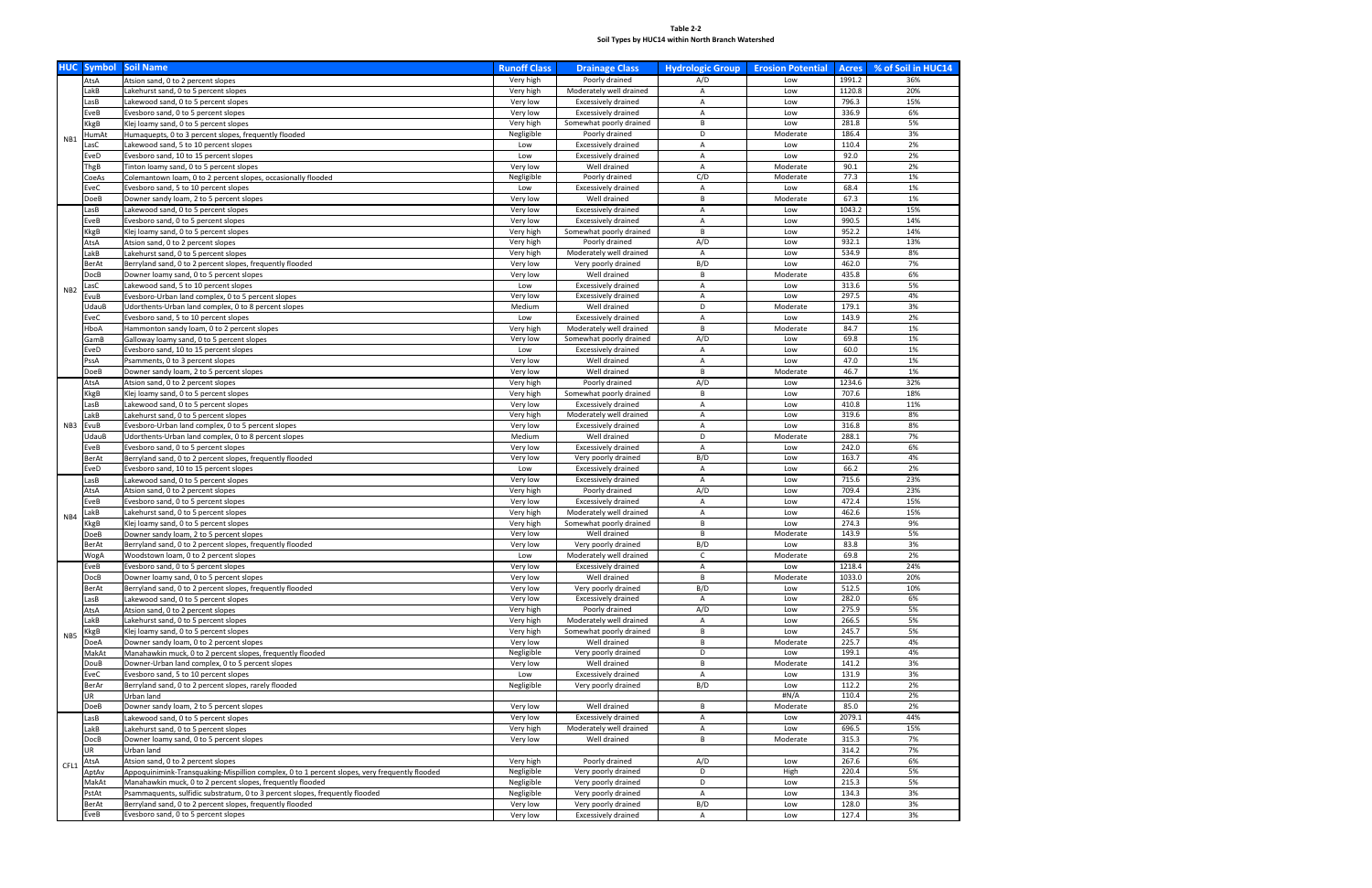### **Table 2-2 (cont'd) Soil Types by HUC14 within the South Brach Watershed**

| <b>HUC</b>      |              | <b>Symbol Soil Name</b>                                                    | <b>Runoff Class</b>   | <b>Drainage Class</b>                 | <b>Hydrologic Group</b> | <b>Erosion Potential</b> | <b>Acres</b>   | % of Soil in HUC14 |
|-----------------|--------------|----------------------------------------------------------------------------|-----------------------|---------------------------------------|-------------------------|--------------------------|----------------|--------------------|
|                 | AtsA         | Atsion sand, 0 to 2 percent slopes                                         | Very high             | Poorly drained                        | A/D                     | Low                      | 931.5          | 29%                |
|                 | LasB         | Lakewood sand, 0 to 5 percent slopes                                       | Very low              | Excessively drained                   | Α                       | Low                      | 657.7          | 21%                |
|                 | LakB         | Lakehurst sand, 0 to 5 percent slopes                                      | Very high             | Moderately well drained               | Α                       | Low                      | 537.2          | 17%                |
|                 | BerAr        | Berryland sand, 0 to 2 percent slopes, rarely flooded                      | Negligible            | Very poorly drained                   | B/D                     | Low                      | 499.9          | 16%                |
|                 | LasC         | Lakewood sand, 5 to 10 percent slopes                                      | Low                   | <b>Excessively drained</b>            | A                       | Low                      | 145.2          | 5%                 |
| SB1             | BerAt        | Berryland sand, 0 to 2 percent slopes, frequently flooded                  | Very low              | Very poorly drained                   | B/D                     | Low                      | 106.1          | 3%                 |
|                 | PhbB         | Phalanx loamy sand, 2 to 5 percent slopes                                  | Very low              | Well drained                          | B                       | Moderate                 | 52.7           | 2%                 |
|                 | KkgB         | Klej loamy sand, 0 to 5 percent slopes                                     | Very high             | Somewhat poorly drained               | B                       | Low                      | 48.6           | 2%                 |
|                 | LakkB        | Lakehurst sand, clayey substratum, 0 to 5 percent slopes                   | Very high             | Moderately well drained               | A                       | Moderate                 | 36.5           | 1%                 |
|                 | PHG          | Pits, sand and gravel                                                      |                       | Well drained                          |                         |                          | 34.7           | 1%                 |
|                 | AtsA         | Atsion sand, 0 to 2 percent slopes                                         | Very high             | Poorly drained                        | A/D                     | Low                      | 891.3          | 25%                |
|                 | BerAr        | Berryland sand, 0 to 2 percent slopes, rarely flooded                      | Negligible            | Very poorly drained                   | B/D                     | Low                      | 88.6           | 2%                 |
|                 | BerAt        | Berryland sand, 0 to 2 percent slopes, frequently flooded                  | Very low              | Very poorly drained                   | B/D                     | Low                      | 93.0           | $3%$               |
|                 | DocB         | Downer loamy sand, 0 to 5 percent slopes                                   | Very low              | Well drained                          | B                       | Moderate                 | 69.0           | 2%                 |
| SB <sub>2</sub> | DoeB         | Downer sandy loam, 2 to 5 percent slopes                                   | Very low              | Well drained                          | B                       | Moderate                 | 18.5           | 1%                 |
|                 | EveB         | Evesboro sand, 0 to 5 percent slopes                                       | Very low              | <b>Excessively drained</b>            | A                       | Low                      | 333.6          | 9%                 |
|                 | GamB         | Galloway loamy sand, 0 to 5 percent slopes                                 | Very low              | Somewhat poorly drained               | A/D                     | Low                      | 202.0          | 6%                 |
|                 | KemA         | Keyport sandy loam, 0 to 2 percent slopes                                  | Medium                | Moderately well drained               | C                       | High                     | 10.9           | 0%                 |
|                 | LakB         | Lakehurst sand, 0 to 5 percent slopes                                      | Very high             | Moderately well drained               | Α                       | Low                      | 1031.4         | 29%                |
|                 | LasB         | Lakewood sand, 0 to 5 percent slopes                                       | Very low              | Excessively drained                   | Α                       | Low                      | 700.5          | 20%                |
|                 | LasB         | Lakewood sand, 0 to 5 percent slopes                                       | Very low              | Excessively drained                   | Α                       | Low                      | 784.0          | 16%                |
|                 | AtsA         | Atsion sand, 0 to 2 percent slopes                                         | Very high             | Poorly drained                        | A/D                     | Low                      | 712.8          | 15%                |
|                 | LakB         | Lakehurst sand, 0 to 5 percent slopes                                      | Very high             | Moderately well drained               | Α                       | Low                      | 606.2          | 13%                |
|                 | DocB         | Downer loamy sand, 0 to 5 percent slopes                                   | Very low              | Well drained                          | B                       | Moderate                 | 561.7          | 12%                |
|                 | GamB         | Galloway loamy sand, 0 to 5 percent slopes                                 | Very low              | Somewhat poorly drained               | A/D                     | Low                      | 434.0          | 9%                 |
| SB <sub>3</sub> | DoeA         | Downer sandy loam, 0 to 2 percent slopes                                   | Very low              | Well drained                          | B                       | Moderate                 | 387.3          | 8%                 |
|                 | MakAt        | Manahawkin muck, 0 to 2 percent slopes, frequently flooded                 | Negligible            | Very poorly drained                   | D                       | Low                      | 273.2          | 6%                 |
|                 | BerAt        | Berryland sand, 0 to 2 percent slopes, frequently flooded                  | Very low              | Very poorly drained                   | B/D                     | Low                      | 196.7          | 4%                 |
|                 | LasC         | Lakewood sand, 5 to 10 percent slopes                                      | Low                   | <b>Excessively drained</b>            | Α                       | Low                      | 176.7          | 4%                 |
|                 | EveB         | Evesboro sand, 0 to 5 percent slopes                                       | Very low              | Excessively drained                   | Α                       | Low                      | 170.3          | 4%                 |
|                 | DoeB         | Downer sandy loam, 2 to 5 percent slopes                                   | Very low              | Well drained                          | $\sf B$                 | Moderate                 | 137.6          | $3%$               |
|                 | HbmB         | Hammonton loamy sand, 0 to 5 percent slopes                                | Very high             | Moderately well drained               | B                       | Moderate                 | 117.2          | 2%                 |
|                 | <b>DocB</b>  | Downer loamy sand, 0 to 5 percent slopes                                   | Very low              | Well drained                          | B<br>Α                  | Moderate                 | 1577.6         | 32%                |
|                 | EveB<br>AtsA | Evesboro sand, 0 to 5 percent slopes<br>Atsion sand, 0 to 2 percent slopes | Very low<br>Very high | Excessively drained<br>Poorly drained | A/D                     | Low<br>Low               | 952.7<br>311.0 | 19%<br>6%          |
|                 | EveD         | Evesboro sand, 10 to 15 percent slopes                                     | Low                   | Excessively drained                   | Α                       | Low                      | 300.4          | 6%                 |
|                 | EveC         | Evesboro sand, 5 to 10 percent slopes                                      | Low                   | <b>Excessively drained</b>            | Α                       | Low                      | 281.5          | 6%                 |
|                 | BerAt        | Berryland sand, 0 to 2 percent slopes, frequently flooded                  | Very low              | Very poorly drained                   | B/D                     | Low                      | 259.7          | 5%                 |
|                 | DofgB        | Downer gravelly sandy loam, gravelly substratum, 2 to 5 percent slopes     | Very low              | Well drained                          | B                       | Moderate                 | 182.2          | 4%                 |
|                 | LakB         | Lakehurst sand, 0 to 5 percent slopes                                      | Very high             | Moderately well drained               | Α                       | Low                      | 171.6          | 3%                 |
| SB4             | PssA         | Psamments, 0 to 3 percent slopes                                           | Very low              | Well drained                          | $\overline{A}$          | Low                      | 126.8          | 3%                 |
|                 | PHG          | Pits, sand and gravel                                                      |                       | Well drained                          |                         | #N/A                     | 87.3           | 2%                 |
|                 | SacB         | Sassafras sandy loam, 2 to 5 percent slopes                                | Low                   | Well drained                          | B                       | Moderate                 | 86.0           | 2%                 |
|                 | LasB         | Lakewood sand, 0 to 5 percent slopes                                       | Very low              | <b>Excessively drained</b>            | A                       | Low                      | 78.2           | 2%                 |
|                 | BerAr        | Berryland sand, 0 to 2 percent slopes, rarely flooded                      | Negligible            | Very poorly drained                   | B/D                     | Low                      | 68.2           | 1%                 |
|                 | MakAt        | Manahawkin muck, 0 to 2 percent slopes, frequently flooded                 | Negligible            | Very poorly drained                   | D                       | Low                      | 61.9           | 1%                 |
|                 | DoeB         | Downer sandy loam, 2 to 5 percent slopes                                   | Very low              | Well drained                          | B                       | Moderate                 | 54.8           | 1%                 |
|                 | LasC         | Lakewood sand, 5 to 10 percent slopes                                      | Low                   | <b>Excessively drained</b>            | A                       | Low                      | 50.7           | 1%                 |
|                 | KemA         | Keyport sandy loam, 0 to 2 percent slopes                                  | Medium                | Moderately well drained               | $\mathsf{C}$            | High                     | 49.7           | 1%                 |
|                 | DocB         | Downer loamy sand, 0 to 5 percent slopes                                   | Very low              | Well drained                          | B                       | Moderate                 | 693.3          | 23%                |
|                 | EveB         | Evesboro sand, 0 to 5 percent slopes                                       | Very low              | <b>Excessively drained</b>            | A                       | Low                      | 482.3          | 16%                |
|                 | LasB         | Lakewood sand, 0 to 5 percent slopes                                       | Very low              | Excessively drained                   | A                       | Low                      | 296.3          | 10%                |
|                 | AtsA         | Atsion sand, 0 to 2 percent slopes                                         | Very high             | Poorly drained                        | A/D                     | Low                      | 281.0          | 9%                 |
|                 | MakAt        | Manahawkin muck, 0 to 2 percent slopes, frequently flooded                 | Negligible            | Very poorly drained                   | D                       | Low                      | 263.9          | 9%                 |
|                 | LakB         | Lakehurst sand, 0 to 5 percent slopes                                      | Very high             | Moderately well drained               | A                       | Low                      | 248.2          | 8%                 |
| SB <sub>5</sub> | UR           | Urban land                                                                 |                       |                                       |                         | #N/A                     | 164.4          | 5%                 |
|                 | GamB         | Galloway loamy sand, 0 to 5 percent slopes                                 | Very low              | Somewhat poorly drained               | A/D                     | Low                      | 144.1          | 5%                 |
|                 | DoeA         | Downer sandy loam, 0 to 2 percent slopes                                   | Very low              | Well drained                          | B                       | Moderate                 | 99.4           | 3%                 |
|                 | EveC         | Evesboro sand, 5 to 10 percent slopes                                      | Low                   | Excessively drained                   | A                       | Low                      | 75.2           | 2%                 |
|                 | PssA         | Psamments, 0 to 3 percent slopes                                           | Very low              | Well drained                          | A                       | Low                      | 66.8           | 2%                 |
|                 | BerAt        | Berryland sand, 0 to 2 percent slopes, frequently flooded                  | Very low              | Very poorly drained                   | B/D                     | Low                      | 54.1           | 2%                 |
|                 | LasC         | Lakewood sand, 5 to 10 percent slopes                                      | Low                   | Excessively drained                   | A                       | Low                      | 50.7           | 2%                 |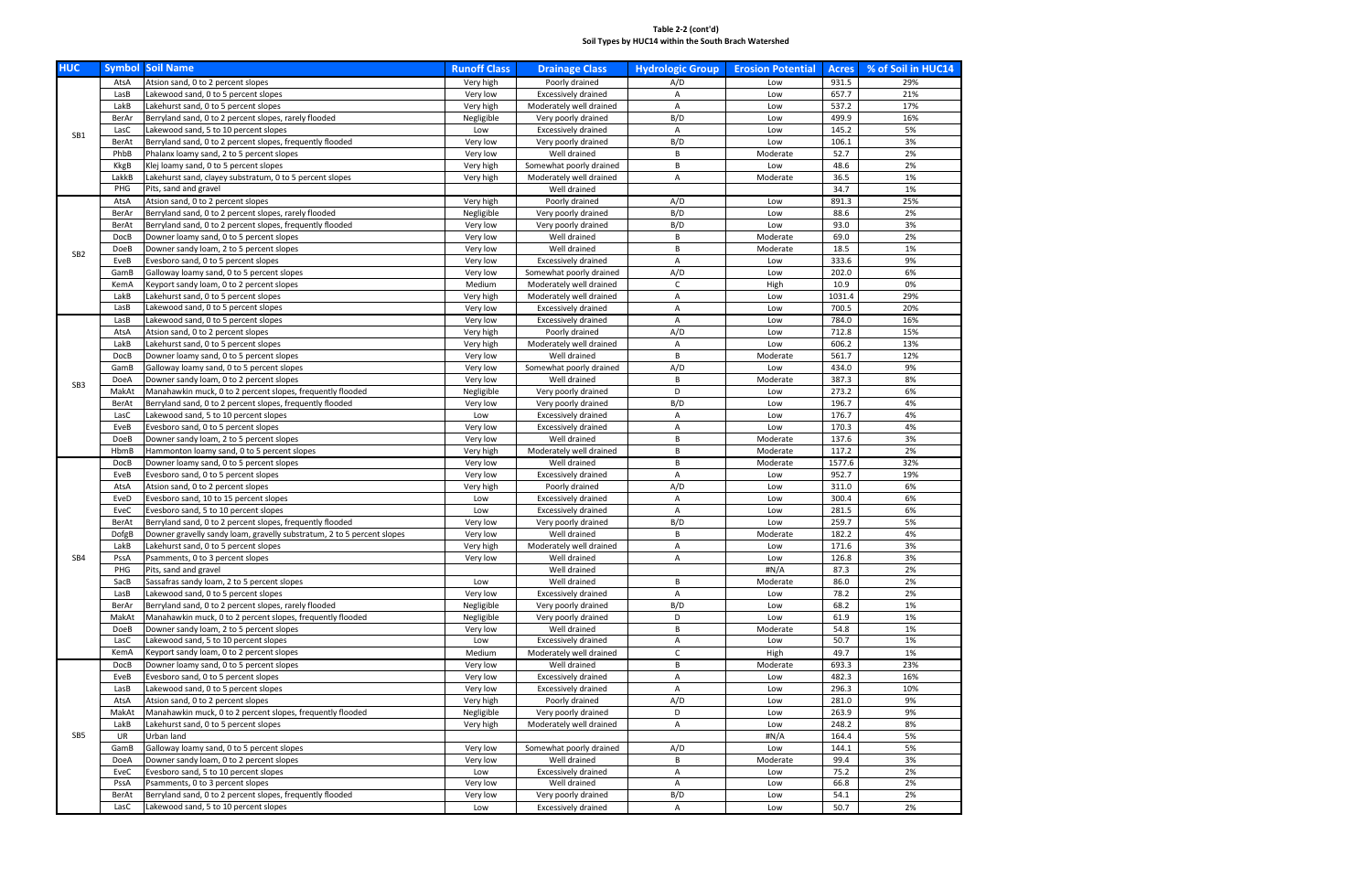**Table 2-3 Population by Municipality within the Metedeconk River Watershed (Study Area)**

| <b>Municipality</b>    | Sum of<br><b>Acres</b> | 2010<br><b>Population</b> | 2010 No. of<br><b>Housing</b><br><b>Units</b> | <b>Housing Density</b><br>(persons per<br>household) |
|------------------------|------------------------|---------------------------|-----------------------------------------------|------------------------------------------------------|
| <b>Brick Township</b>  | 5,125.77               | 18,677                    | 8,105                                         | 2.3                                                  |
| Freehold Township      | 6,687.69               | 1,295                     | 452                                           | 2.86                                                 |
| <b>Howell Township</b> | 13,124.76              | 31,768                    | 10,446                                        | 3.04                                                 |
| Jackson Township       | 13,744.31              | 30,191                    | 11,085                                        | 2.72                                                 |
| Lakewood Township      | 11,108.10              | 73,226                    | 15,967                                        | 4.59                                                 |
| Millstone Township     | 110.51                 | 57                        | 29                                            | 1.98                                                 |
| <b>Wall Township</b>   | 217.95                 | 224                       | 91                                            | 2.47                                                 |
| <b>Grand Total</b>     | 50,119                 | 155,439                   | 46,175                                        | 3.19 (weighted avg)                                  |

**HUC Sum of Acres 2010 Population 2010 No. of Housing Units Housing Density (persons per household)** CFL1 5,910.78 15,121 6,387 2.37 NB1 | 5,475.83 | 1,999 | 754 | 2.65 NB2 6,948.68 24,647 7,449 3.31 NB3 3,916.07 10,338 3,339 3.1 NB4 3,082.06 3,282 974 3.37 NB5 5,064.64 36,390 9,507 3.83 SB1 3,203.00 348 120 2.91 SB2 3,603.59 2,436 1,088 2.24 SB3 4,835.66 11,301 4,031 2.8 SB4 5,001.00 27,142 7,414 3.66 SB5 3,077.78 22,434 5,114 4.39 **Grand Total 50,119 155,439 46,175 3.12 (weighted avg) Population by HUC14 within the Metedeconk River Watershed (Study Area)**

**Table 2-4**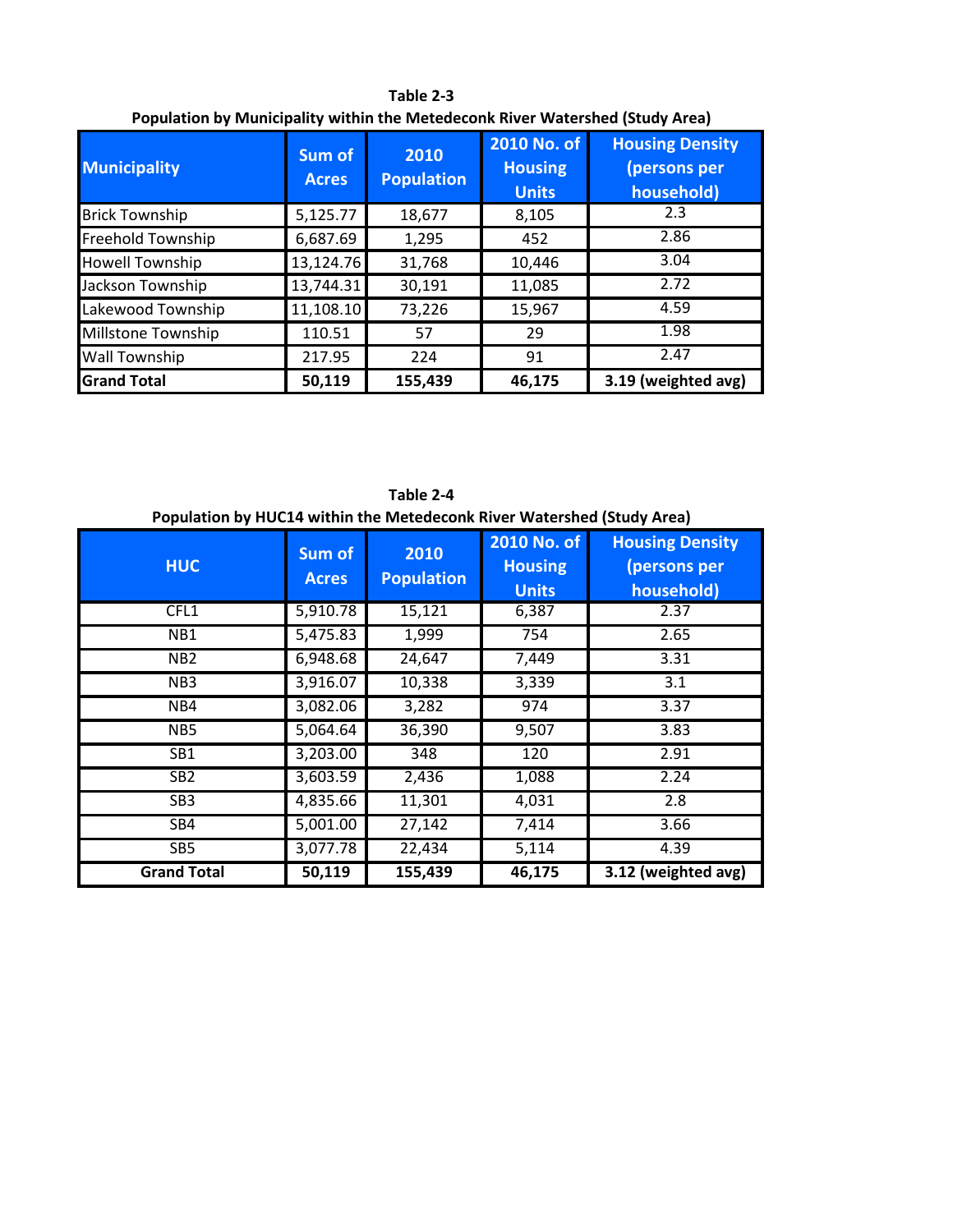## **Table 2-5**

## **Demographics for Major Townships within the Metedeconk River Watershed**

| <b>Township</b>                  | <b>Brick</b>    | <b>Freehold</b>                 | <b>Howell</b>   | <b>Jackson</b>  | <b>Lakewood</b> |
|----------------------------------|-----------------|---------------------------------|-----------------|-----------------|-----------------|
|                                  | <b>Township</b> | <b>Township</b>                 | <b>Township</b> | <b>Township</b> | <b>Township</b> |
| <b>Total Population</b>          | 75,072          | 36,184                          | 51,075          | 54,856          | 92,843          |
|                                  |                 | <b>Housing Status</b>           |                 |                 |                 |
|                                  |                 | (in housing units unless noted) |                 |                 |                 |
| Total                            | 33,677          | 13,140                          | 17,979          | 20,342          | 26,337          |
| Occupied                         | 29,842          | 12,577                          | 17,260          | 19,417          | 24,283          |
| Owner-occupied                   | 24,863          | 10,368                          | 15,386          | 16,925          | 12,570          |
| Population in owner-occupied     |                 |                                 |                 |                 |                 |
| (number of individuals)          | 63,038          | 29,768                          | 46,322          | 48,632          | 41,765          |
| Renter-occupied                  | 4,979           | 2,209                           | 1,874           | 2,492           | 11,713          |
| Population in renter-occupied    |                 |                                 |                 |                 |                 |
| (number of individuals)          | 11,335          | 4,781                           | 4,637           | 5,792           | 48,718          |
| Vacant                           | 3,835           | 563                             | 719             | 925             | 2,054           |
| Vacant: for rent                 | 379             | 260                             | 130             | 223             | 584             |
| Vacant: for sale                 | 431             | 108                             | 235             | 230             | 431             |
| Vacant: for                      |                 |                                 |                 |                 |                 |
| seasonal/recreational/occasional | 89              | 33                              | 93              | 81              | 69              |
| use                              |                 |                                 |                 |                 |                 |
|                                  |                 | Population by Sex/Age           |                 |                 |                 |
| Male                             | 35,770          | 17,903                          | 25,061          | 26,656          | 46,115          |
| Female                           | 39,302          | 18,281                          | 26,014          | 28,200          | 46,728          |
| Under 18                         | 15,547          | 8,797                           | 13,451          | 13,531          | 38,842          |
| 18 & over                        | 59,525          | 27,387                          | 37,624          | 41,325          | 54,001          |
| $20 - 24$                        | 4,020           | 1,843                           | 2,983           | 2,737           | 7,372           |
| $25 - 34$                        | 7,966           | 3,613                           | 4,812           | 5,073           | 15,272          |
| $35 - 49$                        | 16,161          | 8,835                           | 12,578          | 13,130          | 10,244          |
| $50 - 64$                        | 16,194          | 7,545                           | 10,815          | 10,924          | 7,634           |
| 65 & over                        | 13,468          | 4,698                           | 5,105           | 8,123           | 11,286          |
|                                  |                 | Population by Ethnicity         |                 |                 |                 |
| Hispanic or Latino               | 5,301           | 2,808                           | 4,153           | 4,295           | 16,062          |
| Non Hispanic or Latino           | 69,771          | 33,376                          | 46,922          | 50,561          | 76,781          |
|                                  |                 | Population by Race              |                 |                 |                 |
| White                            | 69,856          | 30,509                          | 45,100          | 48,765          | 78,290          |
| African American                 | 1,502           | 1,931                           | 1,865           | 2,664           | 5,898           |
| Asian                            | 1,173           | 2,544                           | 2,309           | 1,616           | 777             |
| American Indian and Alaska       |                 |                                 |                 |                 |                 |
| Native                           | 104             | 47                              | 79              | 57              | 276             |
| Native Hawaiian and Pacific      | 27              | 7                               | 23              | 18              | 14              |
| Islander                         |                 |                                 |                 |                 |                 |
| Other                            | 1,350           | 531                             | 822             | 696             | 6,199           |
| Identified by two or more        | 1,060           | 615                             | 877             | 1,040           | 1,389           |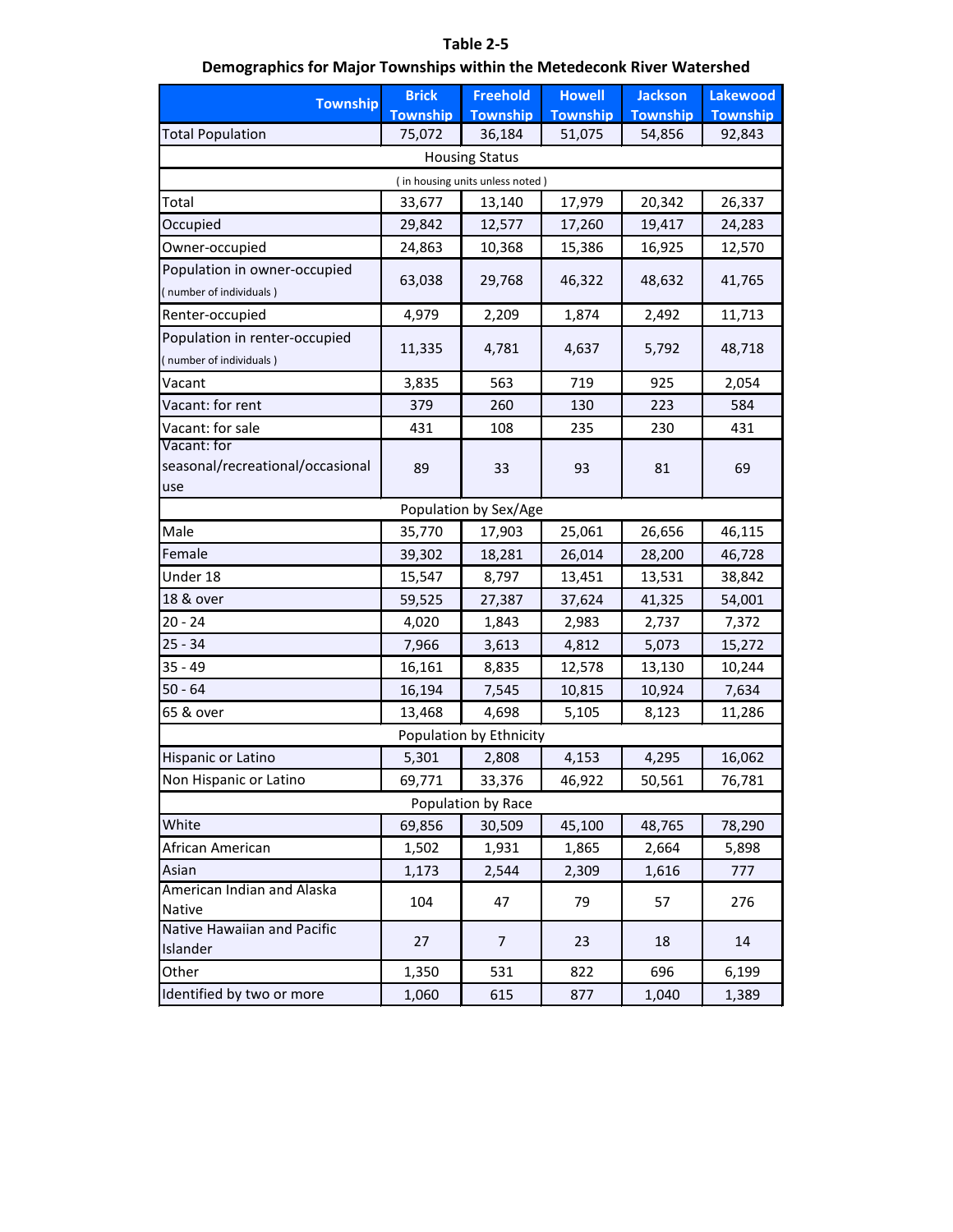**Table 2-6 USGS Stream Gages along the Metedeconk River**

| <b>USGS Site ID</b> | <b>Name</b>                                                                  | <b>Drainage Area</b><br>(sq. mi) | <b>Period of Record</b>                   |
|---------------------|------------------------------------------------------------------------------|----------------------------------|-------------------------------------------|
| 1408120             | North Branch Metedeconk River<br>near Lakewood NJ                            | 34.9                             | October 1972 to<br>Present                |
| 1408140             | South Branch Metedeconk River at<br>Lakewood NJ                              | 26                               | October 1972<br>through<br>September 1976 |
| 1408150             | South Branch Metedeconk River<br>near Lakewood NJ                            | 27.5                             | June 1992<br>through March<br>1999        |
| 1408151             | South Branch Metedeconk River at<br>New Hampshire Avenue near<br>Lakewood NJ | 29.5                             | June 2011 to<br>Present                   |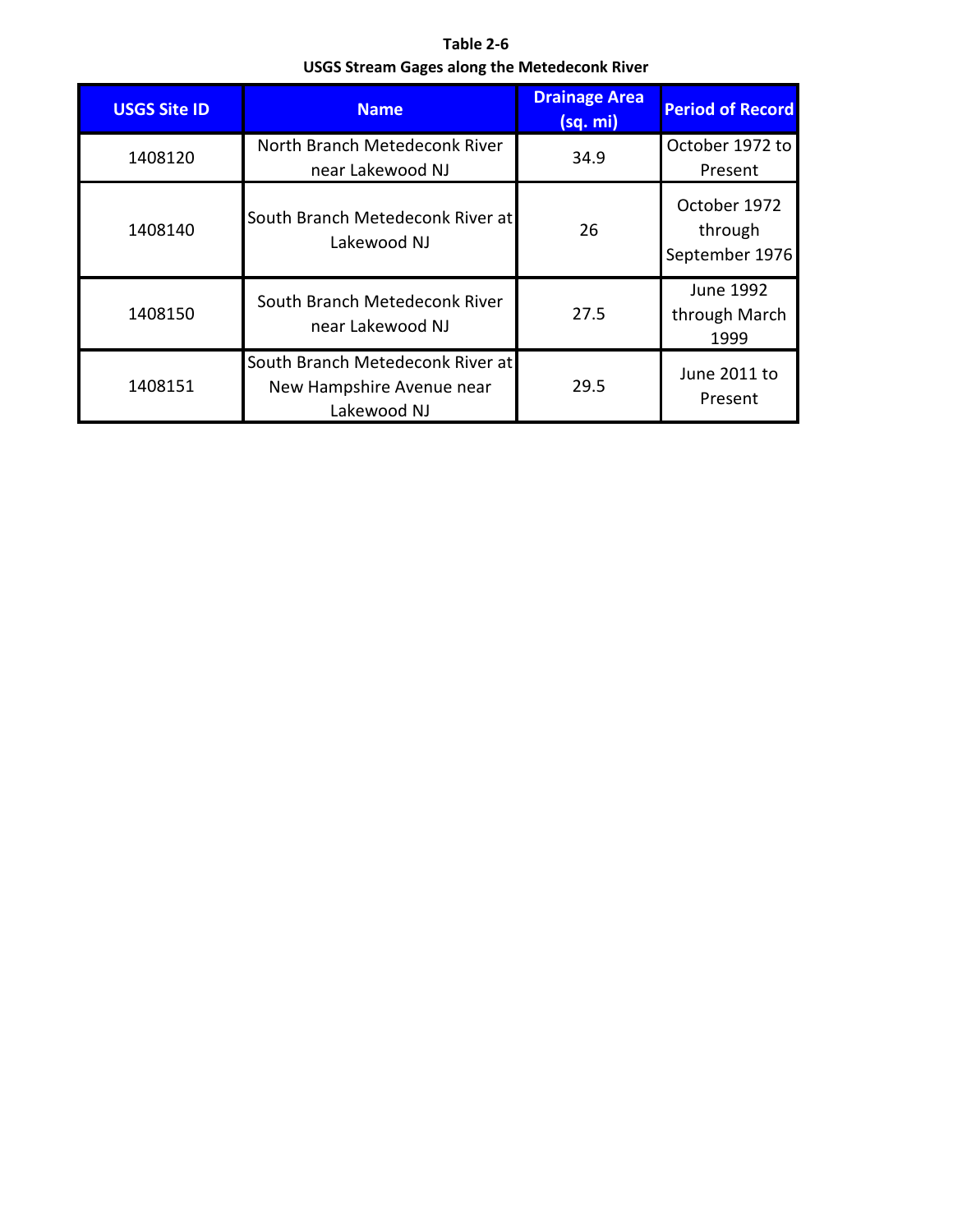**Table 2-7 Change in Land Use/Land Cover from 1995 to 2007**

|                        |                       |                    |           |                   |            |                                  | Acres   |              |                           |                        |                   |        |          |
|------------------------|-----------------------|--------------------|-----------|-------------------|------------|----------------------------------|---------|--------------|---------------------------|------------------------|-------------------|--------|----------|
| <b>Municipality</b>    | Percent<br>Impervious | <b>Agriculture</b> | Forest    | <b>Commercial</b> | Industrial | Mixed Urban Residentia Residenti | High    | Medium<br>аı | Low<br><b>Residential</b> | Trans/Com<br>m/Utility | <b>Urban Open</b> | Water  | Wetlands |
| <b>Brick Township</b>  | 2%                    | (8.49)             | (145.03)  | 46.83             | (3.77)     | 2.26                             | (26.39) | 59.07        | 3.32                      | 64.99                  | 1.07              | 47.70  | (41.55)  |
| Freehold Township      | 0%                    | 20.58              | (146.04)  | (0.59)            | 1.98       | 4.57                             | 0.00    | (0.04)       | 140.54                    | (2.59)                 | 18.01             | 3.99   | (40.34)  |
| <b>Howell Township</b> | 2%                    | (119.66)           | (535.26)  | 179.42            | 8.37       | (42.88)                          | 1.27    | 363.67       | 194.86                    | 79.51                  | 111.01            | 21.43  | (261.67) |
| Jackson Township       | 4%                    | (266.88)           | (1426.99) | 115.44            | 43.13      | 63.42                            | 99.13   | 501.70       | 701.30                    | 19.84                  | 324.81            | 29.35  | (204.25) |
| Lakewood Township      | 4%                    | (44.76)            | (952.04)  | 150.93            | 104.47     | 122.30                           | 226.65  | 247.27       | (12.43)                   | 127.54                 | 93.47             | 36.97  | (100.34) |
| Millstone Township     | 2%                    | (0.55)             | (7.01)    | 1.68              | 0.76       | (4.31)                           | 0.00    | 0.11         | 5.98                      | 3.67                   | 0.00              | 0.45   | (0.77)   |
| <b>Wall Township</b>   | 3%                    | 7.23               | (34.27)   | 0.00              | 0.00       | (2.57)                           | 0.00    | 11.23        | 8.44                      | (0.11)                 | 10.06             | 0.00   | 0.00     |
|                        |                       |                    |           |                   |            |                                  |         |              |                           |                        |                   |        |          |
| <b>Grand Total</b>     | 5%                    | (412.53)           | (3246.66) | 493.70            | 154.94     | 142.79                           | 300.67  | 1183.00      | 1042.01                   | 292.86                 | 558.42            | 139.89 | (648.92) |

| Table 2-8                                                                            |
|--------------------------------------------------------------------------------------|
| Summary of 2007 Land Use / Land Cover by HUC14 within the Metedeconk River Watershed |

|                    |                    |                                      | Percent               |             | Acres     |                   |                   |                       |                     |                              |                    |                               |               |          |           |                |
|--------------------|--------------------|--------------------------------------|-----------------------|-------------|-----------|-------------------|-------------------|-----------------------|---------------------|------------------------------|--------------------|-------------------------------|---------------|----------|-----------|----------------|
| HUC14              | Alternate ID       | <b>Branch</b>                        | Impervio<br><b>us</b> | Agriculture | Forest    | <b>Commercial</b> | <b>Industrial</b> | <b>Mixed</b><br>Urban | High<br>Residential | <b>Medium</b><br>Residential | Low<br>Residential | Trans/Comm/<br><b>Utility</b> | Urban<br>Open | Water    | Wetlands  | Grand<br>Total |
| 02040301020010     | NB <sub>1</sub>    | Metedeconk River NB                  | 4%                    | 374.54      | ,261.96   | 58.19             | 12.87             | 54.61                 | 15.69               | 47.02                        | 624.02             | 58.26                         | 85.42         | 18.75    | 2,864.52  | 5,475.84       |
| 02040301020020     | NB <sub>2</sub>    | Metedeconk River NB                  | 19%                   | 265.96      | 1,169.15  | 319.03            | 16.01             | 140.80                | 62.57               | 1,985.57                     | 1,210.04           | 218.88                        | 148.35        | 18.95    | 1,393.37  | 6,948.69       |
| 02040301020030     | NB <sub>3</sub>    | Metedeconk River NB                  | 14%                   | 169.52      | 614.01    | 144.36            | 27.92             | 54.90                 | 59.06               | 955.03                       | 506.00             | 51.20                         | 62.03         | 27.37    | 1,244.70  | 3,916.08       |
| 02040301020040     | NB4                | Metedeconk River NB                  | 7%                    | 310.28      | 994.28    | 27.14             | 36.42             | 56.08                 | 11.82               | 257.65                       | 282.86             | 63.63                         | 216.29        | 11.11    | 814.51    | 3,082.08       |
| 02040301020050     | <b>NB5</b>         | Metedeconk River NB                  | 22%                   | 123.78      | .007.46   | 239.82            | 51.99             | 172.21                | 492.52              | 1,319.83                     | 314.78             | 203.65                        | 403.15        | 44.93    | 690.52    | 5,064.63       |
|                    |                    | <b>Sub Total Metedeconk River NB</b> | 14%                   | 1.244.08    | 5.046.86  | 788.54            | 145.22            | 478.59                | 641.67              | 4.565.09                     | 2,937.70           | 595.63                        | 915.24        | 121.11   | 7.007.62  | 24,487.33      |
|                    |                    |                                      |                       |             |           |                   |                   |                       |                     |                              |                    |                               |               |          |           |                |
| 02040301030010     | SB <sub>1</sub>    | Metedeconk River SB                  | 3%                    | 182.79      | 1,092.24  | 13.63             | 32.86             | 25.22                 |                     |                              | 134.96             | 42.66                         | 21.26         | 15.42    | 1,641.94  | 3,202.99       |
| 02040301030020     | SB <sub>2</sub>    | Metedeconk River SB                  | 7%                    | 94.57       | 1,303.70  | 5.66              | 26.29             | 66.07                 | 20.76               | 171.09                       | 419.77             | 80.01                         | 316.97        | 42.78    | 1,055.93  | 3,603.60       |
| 02040301030030     | SB <sub>3</sub>    | Metedeconk River SB                  | 13%                   | 130.70      | 1,113.65  | 123.62            | 25.47             | 89.54                 | 103.74              | 579.04                       | 1,142.21           | 41.99                         | 210.39        | 44.54    | 1,230.77  | 4,835.66       |
| 02040301030040     | SB <sub>4</sub>    | Metedeconk River SB                  | 19%                   | 41.34       | ,220.50   | 175.23            | 151.98            | 117.68                | 343.32              | 1,114.14                     | 773.04             | 69.81                         | 281.01        | 101.69   | 611.26    | 5,001.01       |
| 02040301030050     | SB <sub>5</sub>    | Metedeconk River SB                  | 26%                   | 2.10        | 750.80    | 336.02            | 204.84            | 165.72                | 217.78              | 467.95                       | 69.00              | 93.90                         | 198.21        | 74.38    | 497.09    | 3,077.78       |
|                    |                    | Sub Total Metedeconk River SB        | 14%                   | 451.50      | 5,480.89  | 654.16            | 441.45            | 464.23                | 685.60              | 2,332.22                     | 2,538.97           | 328.38                        | 1,027.84      | 278.81   | 5.036.98  | 19,721.04      |
|                    |                    |                                      |                       |             |           |                   |                   |                       |                     |                              |                    |                               |               |          |           |                |
| 02040301040020     | <b>CNFL1</b>       | Metedeconk River                     | 23%                   |             | 925.44    | 515.85            | 223.91            | 265.35                | 290.73              | 1,068.11                     | 134.12             | 253.76                        | 266.99        | 1,226.55 | 739.98    | 5,910.79       |
| <b>Grand Total</b> | <b>Grand Total</b> |                                      | 15%                   | 1,695.58    | 11,453.19 | 1,958.55          | 810.58            | 1,208.17              | 1,618.00            | 7,965.42                     | 5,610.80           | 1.177.76                      | 2,210.07      | 1,626.47 | 12,784.58 | 50,119.16      |

**Change in Land Use/Land Cover from 1995 to 2007 Table 2-9**

|                                      |                 |                            | Percent               |                    |               |                   |            |                |                            | <b>Acres</b>                 |                           |                               |                      |        |          |
|--------------------------------------|-----------------|----------------------------|-----------------------|--------------------|---------------|-------------------|------------|----------------|----------------------------|------------------------------|---------------------------|-------------------------------|----------------------|--------|----------|
| HUC14                                | Alternate ID    | <b>Branch</b>              | Impervio<br><b>us</b> | <b>Agriculture</b> | <b>Forest</b> | <b>Commercial</b> | Industrial | Mixed<br>Urban | High<br><b>Residential</b> | Medium<br><b>Residential</b> | Low<br><b>Residential</b> | Trans/Comm/<br><b>Utility</b> | <b>Urban</b><br>Open | Water  | Wetlands |
| 02040301020010                       | NB <sub>1</sub> | <b>Metedeconk River NB</b> | 1%                    | 24.58              | (164.21)      | 13.22             | 1.32       | 10.27          | 2.68                       | 17.54                        | 130.87                    | 6.52                          | 18.03                | 6.51   | (67.30)  |
| 02040301020020                       | NB <sub>2</sub> | Metedeconk River NB        | 2%                    | 2.73               | (338.23)      | 71.22             | (0.70)     | (41.35)        | 3.65                       | 79.03                        | 302.67                    | 42.92                         | 33.79                | 6.55   | (162.27) |
| 02040301020030                       | NB <sub>3</sub> | <b>Metedeconk River NB</b> | 2%                    | 3.12               | (134.91)      | 97.92             | (2.21)     | (16.75)        | (4.11)                     | 37.91                        | 85.58                     | 17.50                         | (22.36)              | 1.90   | (63.57)  |
| 02040301020040                       | NB4             | Metedeconk River NB        | 3%                    | (86.87)            | (282.25)      | 15.60             | 5.61       | 22.38          | (0.28)                     | 243.02                       | 39.58                     | 5.42                          | 98.42                | 4.25   | (64.84)  |
| 02040301020050                       | NB <sub>5</sub> | <b>Metedeconk River NB</b> | 2%                    | (76.44)            | (278.24)      | 23.81             | (3.26)     | 12.36          | 47.55                      | 192.40                       | 23.00                     | 32.73                         | 64.34                | 25.81  | (64.09)  |
| <b>Sub Total Metedeconk River NB</b> |                 |                            |                       | (132.88)           | (1, 197.84)   | 221.77            | 0.77       | 13.09)         | 49.49                      | 569.90                       | 581.70                    | 105.10                        | 192.22               | 45.03  | (422.08) |
|                                      |                 |                            |                       |                    |               |                   |            |                |                            |                              |                           |                               |                      |        |          |
| 02040301030010                       | SB <sub>1</sub> | <b>Metedeconk River SB</b> | 1%                    | 2.36               | (45.11)       | 7.48              | 16.02      | (0.08)         | $\overline{a}$             | (1.14)                       | 37.66                     | 7.17                          | (5.75)               | 2.62   | (21.21)  |
| 02040301030020                       | SB <sub>2</sub> | Metedeconk River SB        | 3%                    | (51.81)            | (331.67)      | (0.88)            | 10.62      | 12.87          | 13.62                      | 158.30                       | 27.05                     | 25.70                         | 166.47               | 13.48  | (43.77)  |
| 02040301030030                       | SB <sub>3</sub> | <b>Metedeconk River SB</b> | 5%                    | (222.69)           | (641.91)      | 71.06             | 18.29      | 37.64          | 32.85                      | 309.72                       | 292.49                    | 5.16                          | 146.51               | 10.84  | (59.95)  |
| 02040301030040                       | SB <sub>4</sub> | Metedeconk River SB        | 3%                    | 2.47               | (406.55)      | 48.12             | 71.03      | 24.20          | 88.84                      | 70.14                        | 112.29                    | 9.32                          | 1.91                 | 1.51   | (23.29)  |
| 02040301030050                       | SB <sub>5</sub> | <b>Metedeconk River SB</b> | 6%                    | (1.49)             | (350.45)      | 73.34             | 9.64       | 20.59          | 131.06                     | 34.30                        | (31.94)                   | 56.40                         | 77.67                | 17.68  | (36.78)  |
| <b>Sub Total Metedeconk River SB</b> |                 |                            |                       | (271.16)           | (1,775.69)    | 199.11            | 125.61     | 95.22          | 266.37                     | 571.33                       | 437.54                    | 103.74                        | 386.82               | 46.13  | (185.01) |
|                                      |                 |                            |                       |                    |               |                   |            |                |                            |                              |                           |                               |                      |        |          |
| 02040301040020                       |                 | <b>Metedeconk River</b>    | 3%                    | (8.49)             | (273.14)      | 75.79             | 28.57      | 60.65          | (15.19)                    | 41.76                        | 19.76                     | 84.01                         | (20.61)              | 48.73  | (41.84)  |
| <b>Grand Total</b>                   |                 |                            | 3%                    | (412.53)           | (3,246.66)    | 496.68            | 154.94     | 142.79         | 300.66                     | 1,183.00                     | ,039.01                   | 292.85                        | 558.42               | 139.88 | (648.93) |

- - - - - - - - - - - - -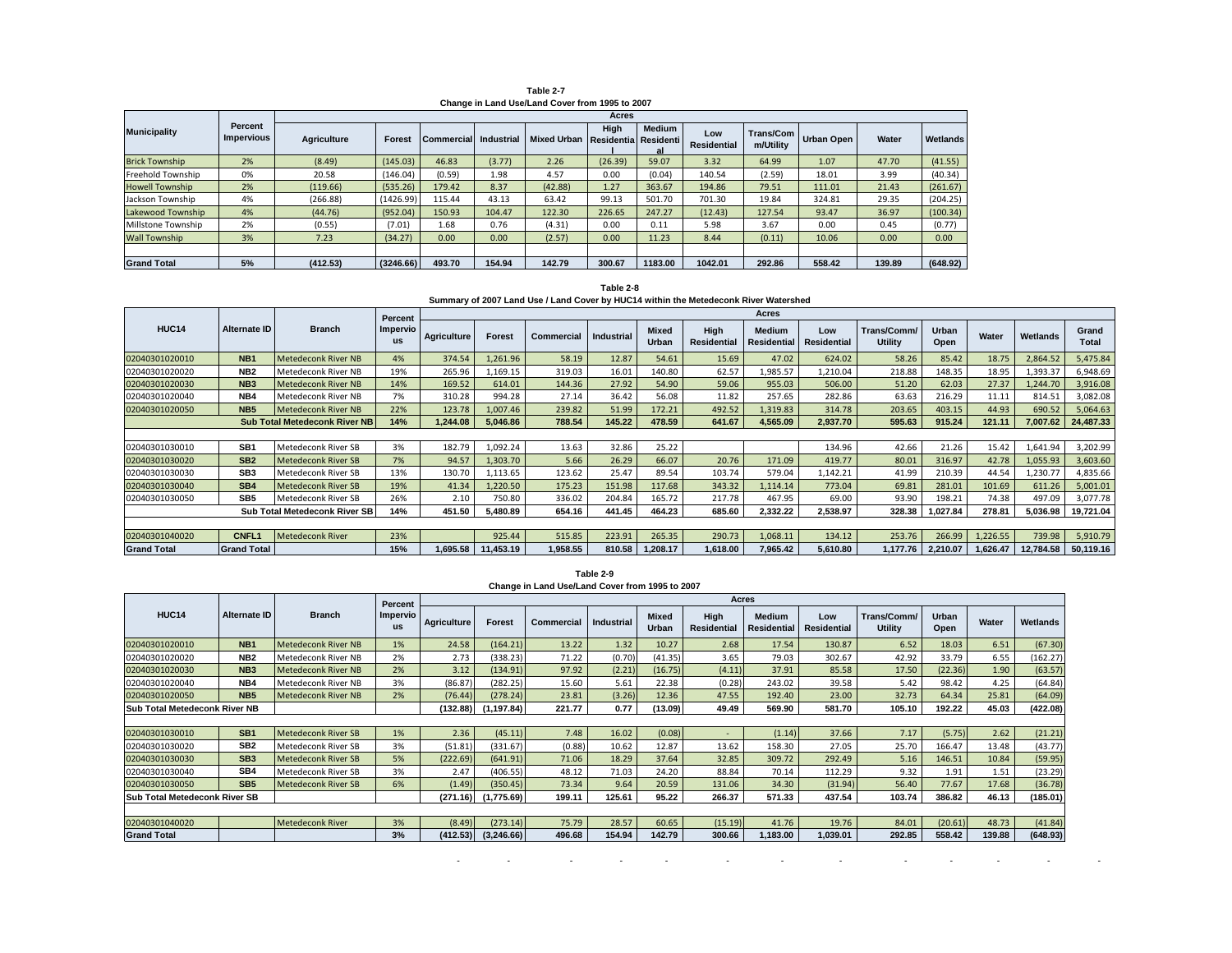### **Table 3-1 Identified Water Quality Impairments**

| <b>Subbasin</b> | <b>HUC14</b>   | Area (mi <sup>2</sup> ) | <b>Subwatershed Name</b>                          | <b>TMDL</b>                                                           | <b>2010 Integrated List (Priority Ranking)</b>                                                                                                                         |
|-----------------|----------------|-------------------------|---------------------------------------------------|-----------------------------------------------------------------------|------------------------------------------------------------------------------------------------------------------------------------------------------------------------|
| $NB-1$          | 02040301020010 | 8.6                     | Metedeconk R NB<br>(above I-195)                  | Phosphorus, Stream<br><b>Fecal Coliform</b>                           | Dissolved Oxygen (M)**, Arsenic (L), DDD(L),<br>DDT(L), DDE(L), Chlordane in Fish Tissue(L),<br>Mercury in Fish Tissue(L), PCB in Fish Tissue(L),<br>Turbidity*, Lead* |
| $NB-2$          | 02040301020020 | 10.9                    | Metedeconk R NB (Rt 9 to<br>$1-195$               | Stream Fecal Coliform                                                 | Dissolved Oxygen(M)**, Temperature(M),<br>Arsenic(L), Turbidity*                                                                                                       |
| $NB-3$          | 02040301020030 | 6.1                     | Haystack Brook                                    | <b>Stream Fecal Coliform</b>                                          | Cause Unknown(M)                                                                                                                                                       |
| $NB-4$          | 02040301020040 | 4.8                     | Muddy Ford Brook                                  | <b>Stream Fecal Coliform</b>                                          | TP(M), TSS(M), Arsenic(L)**, Mercury in Water<br>Column(L)                                                                                                             |
| $NB-5$          | 02040301020050 | 7.9                     | Metedeconk R NB<br>(confluence to Rt 9)           | <b>Stream Fecal Coliform</b>                                          | Temperature(M), Arsenic(L)**, Lead*                                                                                                                                    |
| $SB-1$          | 02040301030010 | 5                       | Metedeconk R SB<br>(above I-195 exit 21 rd)       | <b>Stream Fecal Coliform</b>                                          | Dissolved Oxygen (M)**, Arsenic (L), Lead*                                                                                                                             |
| $SB-2$          | 02040301030020 | 5.6                     | Metedeconk R SB<br>(74d19m15s to I-195 X21)       | <b>Stream Fecal Coliform</b>                                          | Turbidity*                                                                                                                                                             |
| $SB-3$          | 02040301030030 | 7.6                     | Metedeconk R SB<br>(Bennetts Pd to<br>74d19m15s)  | <b>Stream Fecal Coliform</b>                                          | Cause Unknown (M), Polychlorinated<br>biphenyls(L), Mercury in Fish Tissue(L),<br>Chlordane in Fish Tissue(L)                                                          |
| $SB-4$          | 02040301030040 | 7.8                     | Metedeconk R SB (Rt 9 to<br><b>Bennetts Pond)</b> | <b>Stream Fecal</b><br>Coliform, Lake Fecal<br>Coliform               | Arsenic(L)**                                                                                                                                                           |
| $SB-5$          | 02040301030050 | 4.8                     | Metedeconk R SB<br>(confluence to Rt 9)           | <b>Stream Fecal Coliform</b>                                          | Arsenic(L)**, Lead*                                                                                                                                                    |
| CNFL-1          | 02040301040020 | 9.2                     | Metedeconk R<br>(Beaverdam Ck to confl)           | <b>Stream Fecal</b><br>Coliform, Lake Fecal,<br><b>Total Coliform</b> | Arsenic(L)**, Cause Unknown(M)                                                                                                                                         |

 $*$  = listed on draft 2012 303(d) list

\*\* = listed on 2010 303(d) List, but NOT included on draft 2012 303(d) list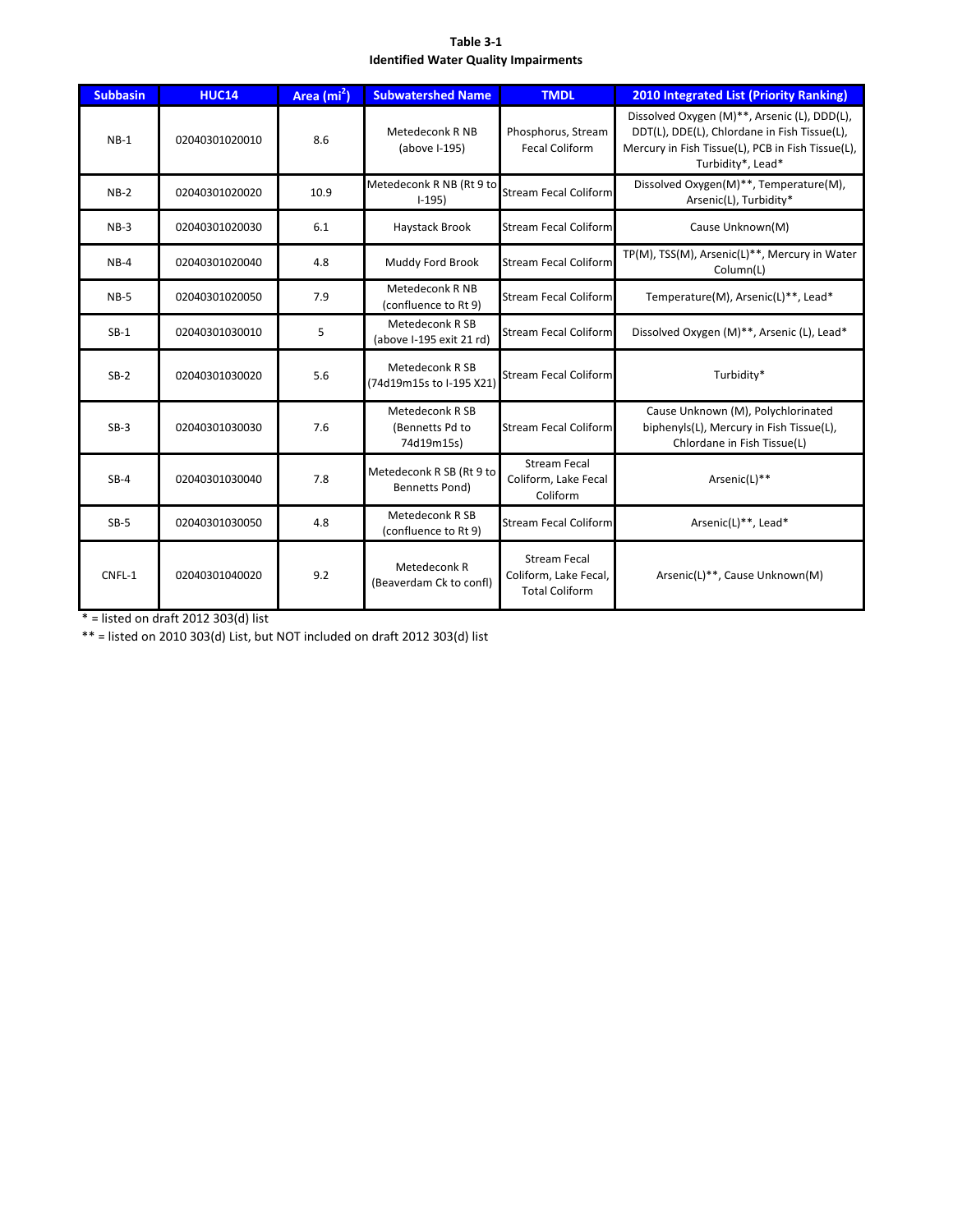### **Table 3-2 Surface Water Quality Standards Pertinent to the Metedeconk River for Non-Toxic Parameters**

| <b>Parameter</b>                                                                                      | <b>SWQS</b>                                                                                                                                                                                                                                  | <b>Relevant Classification</b> | <b>Notes</b>                   |  |
|-------------------------------------------------------------------------------------------------------|----------------------------------------------------------------------------------------------------------------------------------------------------------------------------------------------------------------------------------------------|--------------------------------|--------------------------------|--|
|                                                                                                       | 35/100                                                                                                                                                                                                                                       | SE1                            | geometric mean                 |  |
| Enterococci (counts/100 mL)                                                                           | 104/100                                                                                                                                                                                                                                      |                                | maximum single sample          |  |
|                                                                                                       | 126/100                                                                                                                                                                                                                                      |                                | geometric mean                 |  |
| E-Coli (counts/100 mL)                                                                                | 235/100                                                                                                                                                                                                                                      | All FW2                        | maximum single sample          |  |
|                                                                                                       | 6                                                                                                                                                                                                                                            | FW2-TM                         | 24 hour average                |  |
|                                                                                                       | 5                                                                                                                                                                                                                                            |                                | Any time                       |  |
| Dissolved Oxygen (mg/L)                                                                               | 5                                                                                                                                                                                                                                            | FW2-NT, SE1                    | 24 hour average                |  |
|                                                                                                       | $\overline{4}$                                                                                                                                                                                                                               |                                | Any time                       |  |
| Floating, colloidal, color and settleable solids;<br>petroleum hydrocarbons and other oils and grease | None noticible in the water or deposited in quantites<br>detrimental to natural biota. None which would<br>render the water unsuitable for designated uses.                                                                                  | All                            |                                |  |
| Nutrients                                                                                             | Concentrations cannot render waters unsuitable for<br>existing or designated uses (objectionable algal<br>densities, nuisance aquatic vegetation,, diurnal<br>fluctuations in DO, or other indicators of impairments<br>caused by nutrients. | All                            |                                |  |
| Phosphorus (mg/L)                                                                                     | 0.1                                                                                                                                                                                                                                          | FW <sub>2</sub>                | Non tidal streams              |  |
|                                                                                                       | 0.05                                                                                                                                                                                                                                         |                                | Lakes                          |  |
| pH                                                                                                    | $4.5 - 7.5$                                                                                                                                                                                                                                  | FW <sub>2</sub>                |                                |  |
| Total Suspended Solids (mg/L)                                                                         | 25                                                                                                                                                                                                                                           | FW2-TP                         |                                |  |
|                                                                                                       | 40                                                                                                                                                                                                                                           | FW2-NT                         |                                |  |
| Total Dissolved Solids (mg/L)                                                                         | No increase in background which would interfere<br>with designated or existing uses or 500 mg/L,<br>whichever is more stringent.                                                                                                             | FW <sub>2</sub>                |                                |  |
| Sulfate (mg/L)                                                                                        | 250                                                                                                                                                                                                                                          | FW <sub>2</sub>                |                                |  |
| Taste and Odor                                                                                        | None offensive to humans.                                                                                                                                                                                                                    | All                            |                                |  |
|                                                                                                       | 25<br>23                                                                                                                                                                                                                                     | FW2-TM                         | daily maximum<br>7 day average |  |
| Temperature (Celsius)                                                                                 | 31<br>28                                                                                                                                                                                                                                     | FW2-NT                         | daily maximum<br>7 day average |  |
|                                                                                                       | 29.4                                                                                                                                                                                                                                         | SE1                            | Summer seasonal average        |  |
| <b>Toxic Substances (general)</b>                                                                     | None in such concentratons to affect humans or be<br>detrimental to natural aquatic biota or which would<br>render the waters unsuitable for designated uses.                                                                                | All                            | See Appendix 3                 |  |
|                                                                                                       | None which would cause drinking water standards to<br>be exceeded after appropriate treatment                                                                                                                                                | FW <sub>2</sub>                | See Appendix 3                 |  |
| Turbidity (NTU)                                                                                       | 15                                                                                                                                                                                                                                           | FW <sub>2</sub>                | 30 day average                 |  |
|                                                                                                       | 50                                                                                                                                                                                                                                           |                                | Any sample                     |  |
| Ammonia (mg NH3-N/L)                                                                                  | based on analytical equations                                                                                                                                                                                                                | FW <sub>2</sub>                | see SWQS                       |  |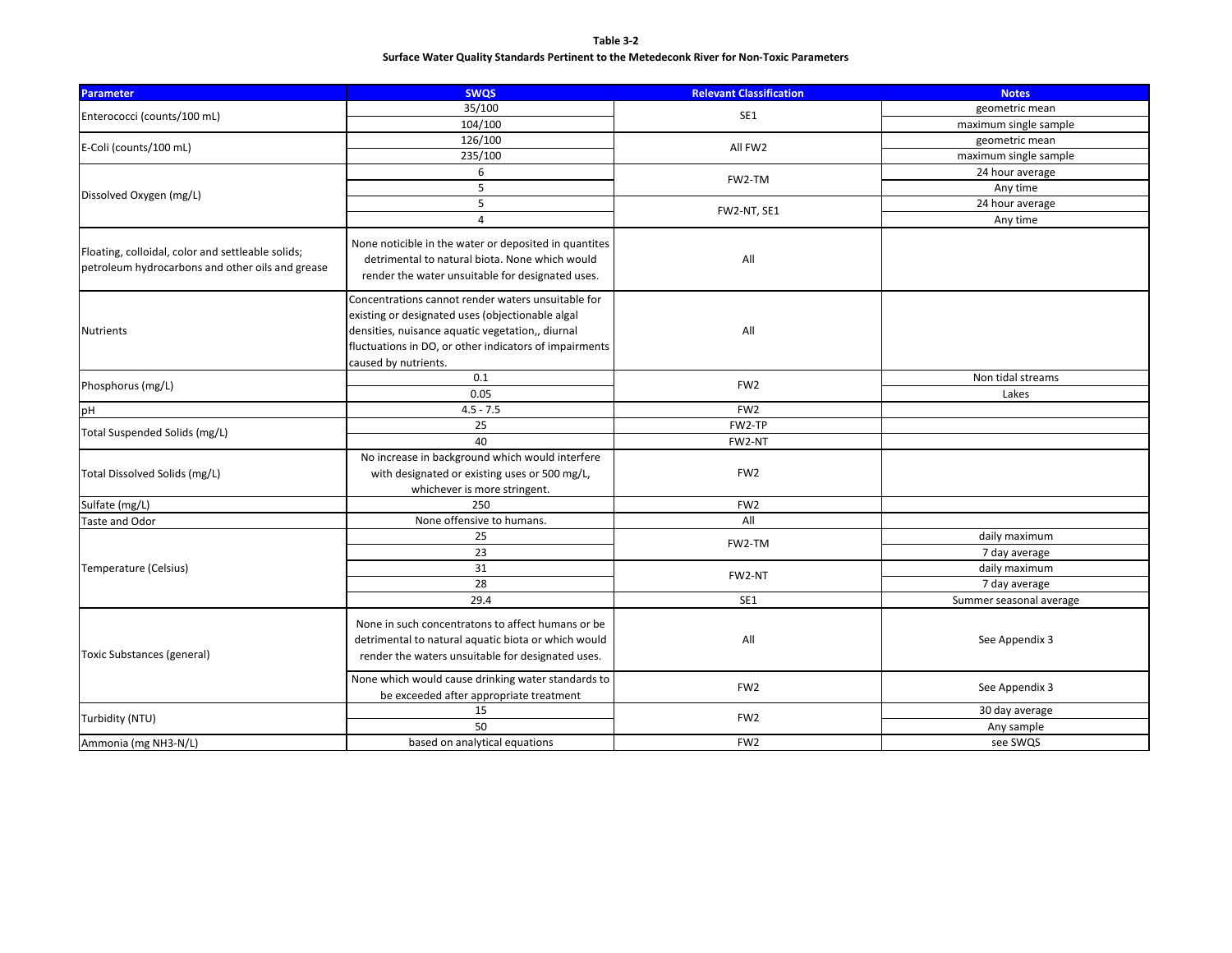## **Table 3-3 Summary of SVA Ranking**

| <b>Subbasin</b> | <b>No. SVA Sites</b> | <b>Score Average</b> | <b>Ranking</b> |
|-----------------|----------------------|----------------------|----------------|
| $NB-1$          | 8                    | 7.1                  | 4              |
| $NB-2$          | 9                    | 6.8                  | 7              |
| $NB-3$          | 6                    | 5.5                  | 11             |
| $NB-4$          | 6                    | 6.4                  | 9              |
| $NB-5$          | 16                   | 7                    | 6              |
| $SB-1$          | 2                    | 7.8                  | 1              |
| $SB-2$          | 5                    | 7.8                  | 2              |
| $SB-3$          | 10                   | 7.1                  | 5              |
| $SB-4$          | 12                   | 6.6                  | 8              |
| $SB-5$          | 11                   | 7.3                  | 3              |
| CNFL-1          | 3                    | 5.6                  | 10             |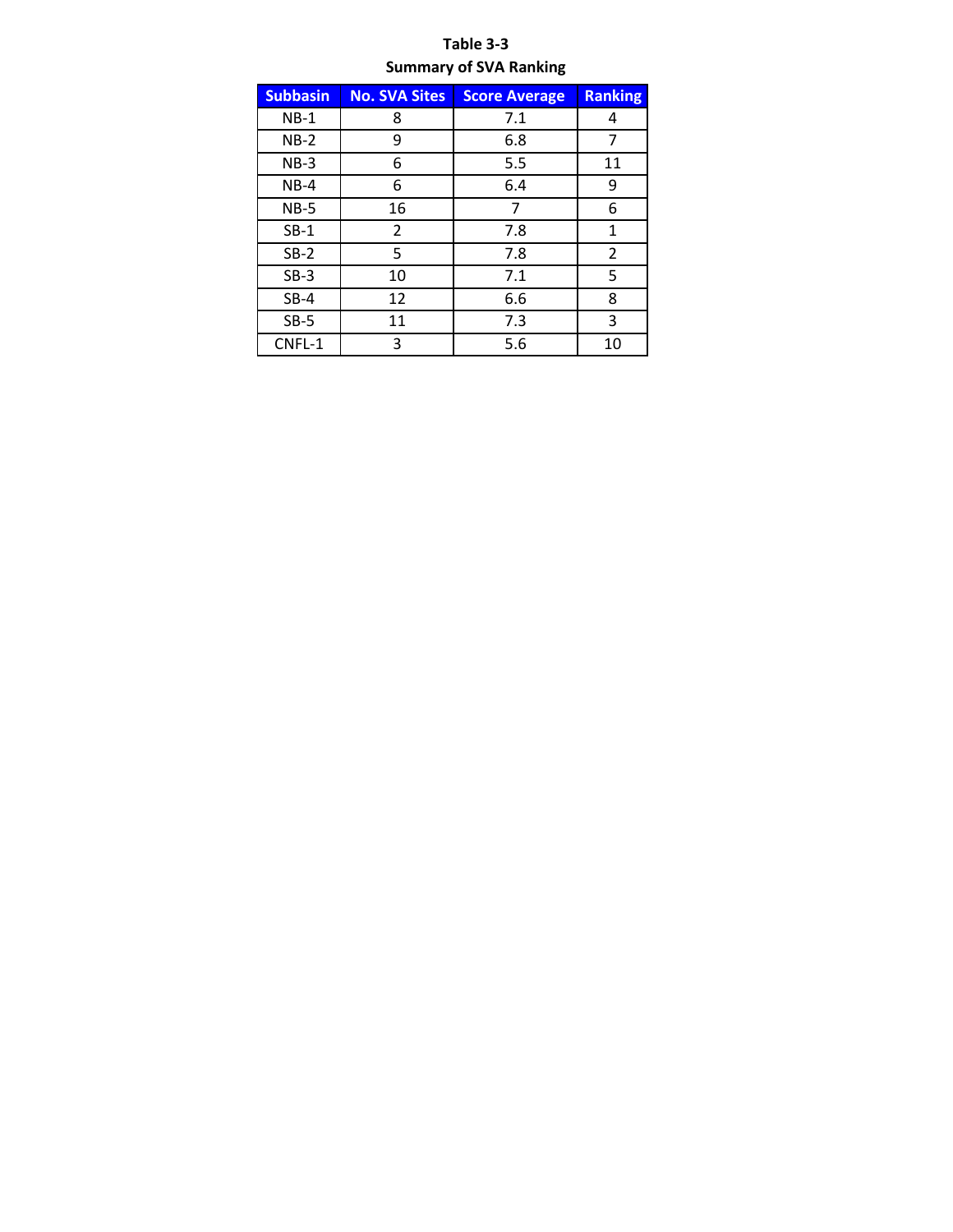#### **Table 3-4 Sites Identified in Stream Visual Assessment as Possible Candidates for Restoration**

| <b>Subbasin</b> | <b>Site</b>     | <b>Score / Rank</b> | <b>Description</b>                                                                                                                                                                                                                                                                               | <b>Restoration</b>                                                                                                                                                                                                                                                                                                                                                                                                                                                    |  |
|-----------------|-----------------|---------------------|--------------------------------------------------------------------------------------------------------------------------------------------------------------------------------------------------------------------------------------------------------------------------------------------------|-----------------------------------------------------------------------------------------------------------------------------------------------------------------------------------------------------------------------------------------------------------------------------------------------------------------------------------------------------------------------------------------------------------------------------------------------------------------------|--|
| NB5             | CB1             | 6.9/ Fair           | Receives runoff from bowling alley parking lot, banks are<br>eroding and attempts have been made at stabilization, high<br>flows may be coming from upstream sources                                                                                                                             | BMP to address parking lot runoff and/or<br>streambank restoration project, upstream detention<br>basin near Joe Parker Rd may also be a possible<br>retrofit to reduce flows.<br>BMP for upstream nursery and expansion of<br>riparian buffer upstream.                                                                                                                                                                                                              |  |
| NB5             | CB5             | $6.2/$ Fair         | The tributary is a headwater stream fed by stormwater from a<br>very urbanized area of Lakewood, no BMPs observed, litter<br>present                                                                                                                                                             | The drainage area of this reach is a possible<br>source of nonsource point pollution, reduction of<br>stormwater volumes onsite or a BMP at the<br>beginning of reach.<br>Possible riparian buffer restoration.                                                                                                                                                                                                                                                       |  |
| CFL1            | $CBB-1$         | 7.0/Fair            | Reach located in a large commercial area, downstream of<br>CCB-3, unstable banks, this site is downstream of the<br><b>BTMUA</b> intake                                                                                                                                                          | The drainage area of this reach is a source of<br>nonsource point pollution and high flows of<br>stormwater runoff, restoration of this site would be<br>in partner with upstream stormwater controls and<br>streambank restoration at site CBB-1.                                                                                                                                                                                                                    |  |
|                 |                 |                     |                                                                                                                                                                                                                                                                                                  | Possible opportunity for basin retrofit and<br>improvements in housekeeping and stormwater<br>infrastructure maintenance at adjacent shopping<br>center(s).                                                                                                                                                                                                                                                                                                           |  |
| CFL1            | CBB-3           | $3.3/$ Poor         | Reach runs through a large commercial area near the Brick<br>Plaza, banks are unstable and there is a lot of sediment, this<br>site is downstream of the BTMUA intake                                                                                                                            | While this tributary meets the Metedeconk River<br>downstream of the BTMUA, there are most likely<br>water quality impacts on the Barnegat Bay, it<br>appears there is very little treatment of stormwater<br>from the shopping centers which are a large source<br>of NPS. Possible opportunity for channel<br>improvements and retrofit of parking lot islands,<br>pervious pavers and catch basins. Signage to<br>inform public of stormwater mitigation measures. |  |
| SB4             | $CP-3$          | 3.9/Poor            | Reach runs through a residential area near Forest Dr in<br>Lakewood, erosion along stream banks, riparian buffer is<br>narrow, and outfalls discharge directly to stream, there is an<br>upstream lake and wooden dams and bulkheads have been<br>constructed along the reach to prevent erosion | Reach is a possible site for streambank restoration<br>to address erosion and restore riparian area, high<br>stormwater flows or flow from the lake seems to<br>be an issue, also could also be a candidate for on-<br>site stormwater management such as rain gardens                                                                                                                                                                                                |  |
| NB5             | CVS-1           | 8.5/Good            | While this site scored good in the VAPP, there was a lot of<br>litter in the reach and outfalls are silted in, runoff from the<br>apartment complex is discharged directly to the stream                                                                                                         | Possible BMP demonstration site to address<br>unoff from apartment complex<br>Possibility of reestablishing some riparian buffer<br>area; dumping occurring along reach - fencing<br>would be beneficial.                                                                                                                                                                                                                                                             |  |
| NB <sub>3</sub> | $DB-1$          |                     |                                                                                                                                                                                                                                                                                                  | Agricultural BMPs may be beneficial at the herb<br>farm adjacent to the reach. May also be an<br>opportunity to improve riparian buffers                                                                                                                                                                                                                                                                                                                              |  |
| NB <sub>3</sub> | GH1             | 5.5/Poor            | Unstable banks and signs of high stormwater flows observed<br>in VAPP, tributary begins in a residential area, waterfowl<br>present in upstream ponds and algae in stream may indicate<br>nutrients from fertilizer                                                                              | Possible retrofits of the detention basin(s) in the<br>area, particularly one found in disrepair adjacent<br>reach. SVA indicates reach is along fire dept<br>property, this may be a candidate for<br>stream/riparian buffer restoration and/or<br>installation of a BMP.                                                                                                                                                                                            |  |
| NB5             | GR <sub>2</sub> | 5.7/Poor            | Stream is fed by stormwater from residential development at<br>Newton's Corner Rd, Howell, habitat scores are low and<br>algae was observed                                                                                                                                                      | Potential bio-retention area and installation of<br>decentralized BMPs throughout the catchment<br>neighborhood.                                                                                                                                                                                                                                                                                                                                                      |  |
| NB5             | GR4             | 8.2/Good            | Reach is downstream of GR2, there are signs of high<br>stormwater flows and sediment in reach near outfalls from<br>detention basins                                                                                                                                                             | Restoration of this site may be achieved through<br>restoration of BMPs at the upstream reach GR2,<br>retrofits to the detention basins along the reach are<br>also a possibility.                                                                                                                                                                                                                                                                                    |  |
| NB <sub>3</sub> | HS6             | 4.7/Poor            | Stream may have been re-routed during bridge construction,<br>low channel scores, reach receives runoff from residential<br>area, sediment in stream                                                                                                                                             | Possible retrofits to upstream detention basins or<br>on-site stormwater management on residential<br>lots, e.g. rain gardens.                                                                                                                                                                                                                                                                                                                                        |  |
| NB4             | MF3             | $6.2$ /Poor         | Headwater stream crossing Co Rd 547, Howell, culvert under<br>road is above elevation of stream reach, stream appears to                                                                                                                                                                         | Reach is adjacent to a horse farm, possible site for<br>ericultural RMP                                                                                                                                                                                                                                                                                                                                                                                               |  |
|                 |                 |                     | have been straightened<br>Immediately upstream of BTMUA intake. Direct stormwater                                                                                                                                                                                                                | Potential to improve riparian buffer area.                                                                                                                                                                                                                                                                                                                                                                                                                            |  |
| NB <sub>5</sub> | NA              |                     | discharge from roadway. Stormwater runoff from the<br>development to the north also discharges upstream of the<br>reach.                                                                                                                                                                         | BMP at the Garden State Parkway median just<br>upstream of the reach.                                                                                                                                                                                                                                                                                                                                                                                                 |  |
| NB <sub>2</sub> | $_{\rm NF}$     | 6.6/Fair            | Reach receives runoff from commercial area along Rt 9 in<br>Lakewood, low channel and habitat scores                                                                                                                                                                                             | Restoration would need to address runoff from Rt<br>9 and businesses along Rt 9 such as parking lot<br>BMPs.<br>Potential for restoration of riparian area (lawn and<br>unused parking lot area).                                                                                                                                                                                                                                                                     |  |
| NB5             | <b>NF14</b>     | 6.4/Fair            | Reach receives runoff from commercial area via a major<br>outfall - possibly from Kennedy Blvd and an apartment<br>complex, sediment in stream, there is a parking lot very close<br>to the stream                                                                                               | Possible BMP to address runoff from apt complex<br>and parking lot adjacent to stream.<br>Major storm outfall warrants additional study for<br>potential BMPs to reduce runoff volumes from<br>catchment area, improve water quality, identify<br>illicit connections, etc.; also potential for some<br>restoration of riparian area (lawn and unused<br>parking lot area). Potential for offline treatment.                                                          |  |
| NB <sub>2</sub> | NK              | 5.6/Poor            | Reach crosses Hulses Corner Rd, Jackson, very turbid water<br>observed, agriculture upstream along Farmingdale Rd, low<br>habitat scores, unstable banks and possible nutrient<br>enrichment                                                                                                     | Turbid water appearance may suggest NPS from<br>agriculture, possible site for agriculture BMPs                                                                                                                                                                                                                                                                                                                                                                       |  |
| NB1             | NQ              | 5.8/Poor            | Headwater to the North Branch crosses Co Rd 537, Millstone.<br>reach begins downstream of pond in which there is a buffer<br>only on 25% of shoreline                                                                                                                                            | Restoration of shoreline buffer around pond may<br>deter waterfowl and filter nutrients from<br>stormwater runoff.                                                                                                                                                                                                                                                                                                                                                    |  |
|                 |                 |                     | Reach connects Echo Lake and downstream lake, habitat                                                                                                                                                                                                                                            | Possible BMP for the parking lot runoff at Echo<br>Lake.                                                                                                                                                                                                                                                                                                                                                                                                              |  |
| NB <sub>3</sub> | PB <sub>2</sub> | 6.7/Fair            | scores are low and there is a spillway from the lake at the start<br>of the reach                                                                                                                                                                                                                | Echo Lake shoreline restoration/management and<br>waterfowl control would likely be beneficial.                                                                                                                                                                                                                                                                                                                                                                       |  |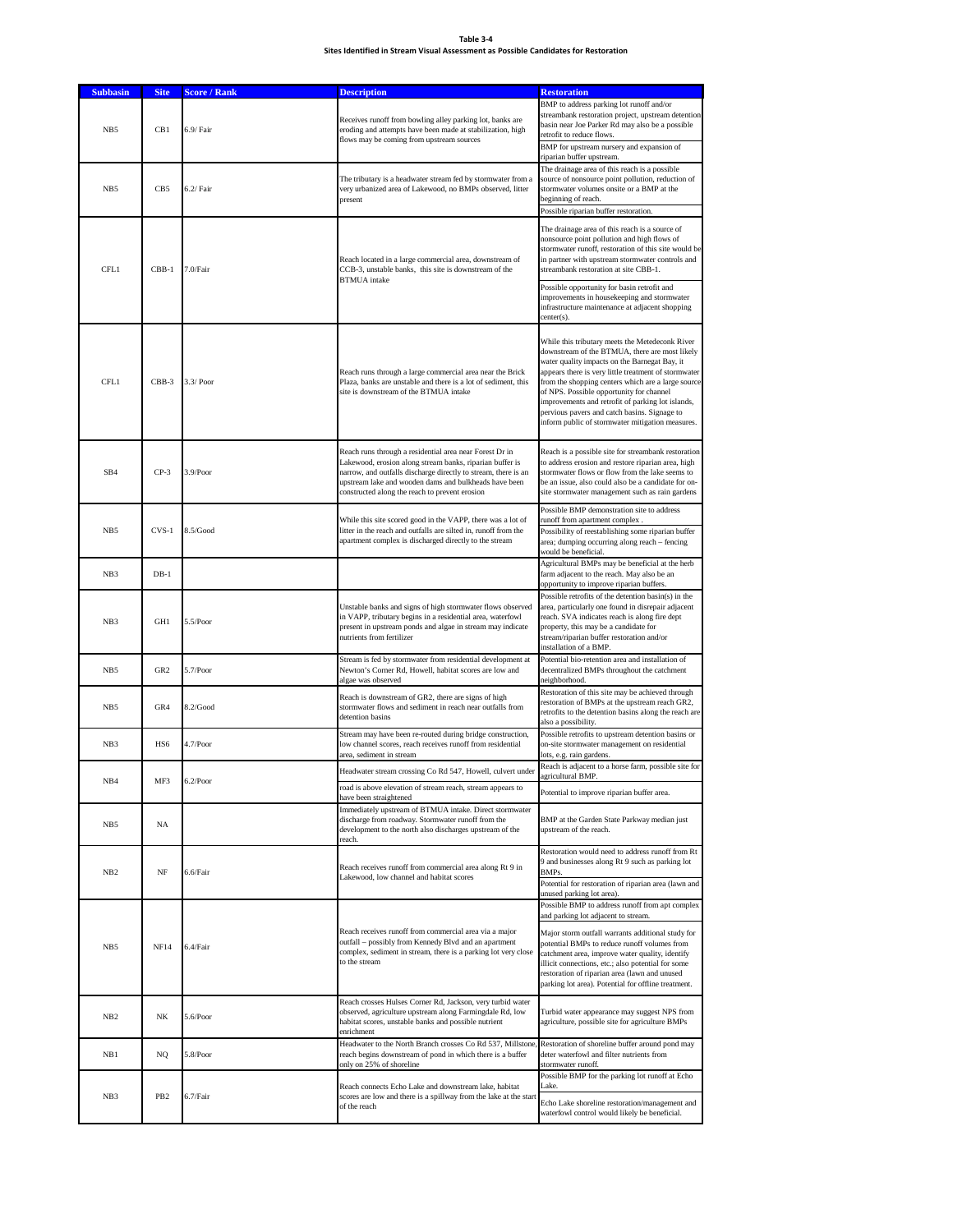# **Table 3-4 Sites Identified in Stream Visual Assessment as Possible Candidates for Restoration**

| <b>Subbasin</b> | <b>Site</b>                                                        | <b>Score / Rank</b> | <b>Description</b>                                                                                                                                                                                                                              | <b>Restoration</b>                                                                                                                                                                                                                                                                                                              |
|-----------------|--------------------------------------------------------------------|---------------------|-------------------------------------------------------------------------------------------------------------------------------------------------------------------------------------------------------------------------------------------------|---------------------------------------------------------------------------------------------------------------------------------------------------------------------------------------------------------------------------------------------------------------------------------------------------------------------------------|
| ontinued        |                                                                    |                     | Reach on the South Branch, of good condition, however reach                                                                                                                                                                                     |                                                                                                                                                                                                                                                                                                                                 |
| SB <sub>5</sub> | SA                                                                 | 8.7/Good            | receives runoff from high traffic area – Chambersbridge Rd on<br>ramp to the GSP, and industrial area to the south                                                                                                                              | May be a good place for BMPs or other<br>stormwater treatment facilities since site is<br>upstream from the BTMUA intake                                                                                                                                                                                                        |
| SB5             | SC                                                                 |                     |                                                                                                                                                                                                                                                 | May be opportunity for smaller BMPs at the<br>western entrance to Lake Shenandoah County<br>Park. Would provide a good opportunity for<br>public education.                                                                                                                                                                     |
| SB5             | SD                                                                 | 8.2/Good            | Reach generally of good condition, receives runoff from<br>commercial areas on Hurley Ave and Clifton Ave via outfall,<br>Cedar Bridge Baseball Field also nearby                                                                               | Baseball complex may be a site for BMPs,<br>commercial area could be a source of NPS and<br>possible sites for stormwater retrofits                                                                                                                                                                                             |
| SB4             | SE & SG                                                            |                     | Located at the eastern and western boundaries of Lake<br>Carasaljo.                                                                                                                                                                             | Potential for lake and shoreline<br>management/restoration and BMPs around the<br>lake.                                                                                                                                                                                                                                         |
| SB <sub>5</sub> | SE-P                                                               | $4.0/$ Poor         | Headwater reach of SD, poor channel condition, unstable<br>banks and erosion, fed by stormwater from residential area,                                                                                                                          | This may be a possible site for stream bank<br>restoration if the upstream stormwater runoff is<br>also addressed.                                                                                                                                                                                                              |
|                 |                                                                    |                     | runs behind Bais Rivka Rochel on River Ave, Lakewood                                                                                                                                                                                            | Possibility for retrofits of detention basins and wet<br>ponds in the area. Stabilize surrounding areas to<br>limit solids loading. Retrofit catch basin.                                                                                                                                                                       |
| SB <sub>4</sub> | SG                                                                 | 7.6/ Good           | Reach is downstream of Lakewood Country Club on main<br>stem of South Branch, receives discharge from detention<br>basins                                                                                                                       | Potential for BMP to address direct stormwater<br>discharges. Also potential for streambank and/or<br>riparian buffer restoration.                                                                                                                                                                                              |
| NB <sub>5</sub> | SH-1                                                               | 4.9/Poor            | Receives parking lot runoff, outfalls discharge directly to<br>stream, channel in fair condition                                                                                                                                                | BMP to address parking lot runoff, could be part<br>of a restoration project for CB1. Stormwater inlet<br>should be flushed and maintained as well as<br>upgraded to strain floatables.                                                                                                                                         |
| NB5             | SH-3                                                               | 4.7/Poor            | Reach flows through a picnic area at Ocean County Park and<br>connects two lakes, riparian buffer is compromised, upstream                                                                                                                      | Possible restoration and demonstration site to<br>restore riparian buffer along the reach, opportunity<br>for education and outreach.                                                                                                                                                                                           |
|                 |                                                                    |                     | of site CB1                                                                                                                                                                                                                                     | BMP for parking lot stormwater runoff. Lake<br>management measures and waterfowl control<br>would likely be beneficial.                                                                                                                                                                                                         |
| NB4             | SHB <sub>2</sub>                                                   | 5.2/Poor            | Headwater stream to the same tributary as MF3 and TKL1,<br>fed by stormwater from residential development multiple<br>detention bains discharge to stream, sediment and algae<br>observed                                                       | Possible retrofit of detention basins in residential<br>area, also opportunity for BMPs at the sports<br>complex and parking lots along Lakewood-<br>Allenwood Rd                                                                                                                                                               |
| SB <sub>4</sub> | SI                                                                 |                     |                                                                                                                                                                                                                                                 | Lake Eno (immediately upstream) would benefit<br>from lake management measures to address<br>nuisance vegetation problems, etc.                                                                                                                                                                                                 |
| SB <sub>2</sub> | SK                                                                 |                     |                                                                                                                                                                                                                                                 | Jackson Mills Lake (immediately upstream) would<br>benefit from lake management measures to address<br>nuisance vegetation problems, etc.                                                                                                                                                                                       |
| NB <sub>3</sub> | SPC1                                                               | $3.2$ /Poor         | This tributary meets up with the tributary of HS6, reach is fed<br>by stormwater from residential area, a lot of algae and a<br>narrow riparian buffer                                                                                          | The Newbury Elementary School is at the<br>beginning of the reach and may be a possible site<br>for a BMP demonstration site such as a<br>bioretention basin, treatment wetland or a<br>vegetated swale. Potential to retrofit roof drains<br>with above ground BMPs.                                                           |
| NB4             | <b>TKL1</b>                                                        | $5.0$ /Poor         | Headwater stream to the same tributary as MF3, runs through<br>rural residential/agricultural area, low habitat scores, narrow<br>riparian buffer                                                                                               | Reach may be a candidate for buffer restoration or<br>agricultural BMPs in the adjacent areas                                                                                                                                                                                                                                   |
| NB <sub>2</sub> | $TM-8$                                                             | 6.3/Fair            | Reach is fed by detention basin outfall, receives runoff from<br>KMART and PathMark shopping center on Rt 9, sediment in<br>reach, turbid water - also observed downstream at NH                                                                | Possible retrofit of detention basin and BMPs to<br>treat and control runoff from the shopping center                                                                                                                                                                                                                           |
| NB5             | TR1-2                                                              | 4.1/Poor            | Reach along Lanes Mill Rd, Brick, erosion along banks with<br>attempts to stabilize them, stream receives runoff from a<br>concrete drainage channel and an adjacent park and ride<br>parking lot and Lanes Mill Rd, very turbid water observed | Stream bank restoration site with BMP to address<br>runoff from parking lot. Potential for bio-retention<br>areas within parking lot; vegetated filter strip.                                                                                                                                                                   |
| SB3 & SB4       | TR12-1<br>TR13-1<br>TR13-2<br>TR13-3<br>TR13-5<br>TR14-1<br>TR15-1 |                     |                                                                                                                                                                                                                                                 | Each of these sites has detention basins in the<br>vicinity that may be good candidates for retrofit.                                                                                                                                                                                                                           |
| SB3 & SB4       | TR12-2                                                             | 7.3/Fair            | Headwater tributary to South Branch crosses Hyson Rd,<br>Jackson, low habitat scores, detention basins discharge<br>upstream and downstream of reach, receives runoff upstream<br>from I-195, algae present in downstream reach TR12-1          | Since this is a headwater stream, detention basin<br>retrofits could be considered, large residential lots<br>to east of reach suggest this area was more<br>recently developed. Sampling data at TR12-1<br>indicates high conductivity. This may be a priority<br>reach for restoration since historical data is<br>available. |
| SB4             | TR21-2                                                             | $3.6$ /Poor         | Tributary upstream of Lake Carasaljo in Lakewood, and<br>downstream of CP-3, erosion along banks and nutrients and<br>algae observed in adjacent pond, lawns mowed up to banks                                                                  | Reach runs through residential area with no<br>stormwater BMPs, site could be a part of a<br>restoration plan for CP-3 and Lake Carasaljo                                                                                                                                                                                       |
| NB <sub>2</sub> | TR23-1                                                             | 7.1/Fair            | Reach receives runoff from large residential development on<br>Aldrich Rd and Forest Dr, low habitat scores                                                                                                                                     | No stormwater BMPs observed along reach,<br>Woodland park many be a good location for a<br>BMP to treat runoff that is discharged at the<br>outfall off Arkansas Dr<br>Implementation of stormwater BMPs for                                                                                                                    |
| SB5             | TR4-1                                                              |                     |                                                                                                                                                                                                                                                 | stormwater runoff (from Lakewood Industrial<br>Park).<br>Headwater stream, BMPs may be appropriate to                                                                                                                                                                                                                           |
| NB1             | TUR <sub>2</sub>                                                   | 4.6/Poor            | Stream originates from stormwater runoff at Fox Hill Dr,<br>Howell, crosses Rt 9 and receives runoff from commercial<br>area, appears stream has been straightened and low habitat<br>scores                                                    | address runoff from residential areas and<br>commercial parking lots. May be opportunity for<br>restoration of riparian buffer area and/or<br>streambank.                                                                                                                                                                       |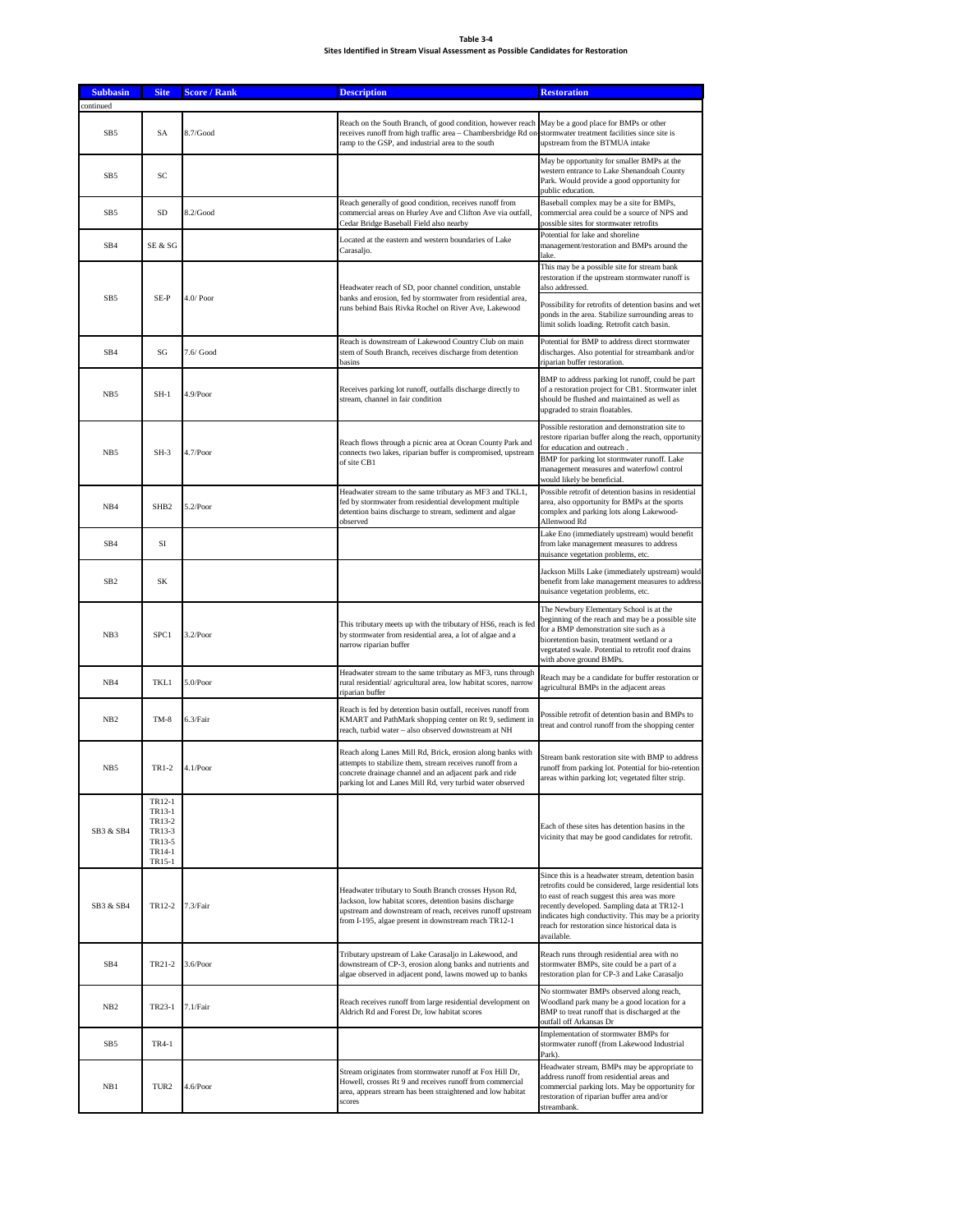### **Table 3-5 Loading Rate by Land Use Type**

| <b>2007 Land Use Category</b>                                                             | Load (lbs/ac/yr)                     |            |              |  |  |
|-------------------------------------------------------------------------------------------|--------------------------------------|------------|--------------|--|--|
|                                                                                           | <b>TSS</b><br><b>TN</b><br><b>TP</b> |            |              |  |  |
| AGRICULTURAL WETLANDS (MODIFIED)                                                          | 3                                    | 40         | 0.1          |  |  |
| <b>AIRPORT FACILITIES</b>                                                                 | 10                                   | 120        | 1            |  |  |
| <b>ALTERED LANDS</b><br>ARTIFICIAL LAKES                                                  | 5<br>3                               | 60<br>40   | 0.5<br>0.1   |  |  |
| ATHLETIC FIELDS (SCHOOLS)                                                                 | 10                                   | 120        | $\mathbf{1}$ |  |  |
| ATLANTIC WHITE CEDAR WETLANDS                                                             | 3                                    | 40         | 0.1          |  |  |
| <b>BEACHES</b>                                                                            | 5                                    | 60         | 0.5          |  |  |
| <b>BRIDGE OVER WATER</b>                                                                  | 3                                    | 40         | 0.1          |  |  |
| <b>CEMETERY</b>                                                                           | 10                                   | 120        | $\mathbf{1}$ |  |  |
| COMMERCIAL/SERVICES                                                                       | 22                                   | 200        | 2.1          |  |  |
| CONFINED FEEDING OPERATIONS                                                               | 10                                   | 300        | 1.3          |  |  |
| CONIFEROUS BRUSH/SHRUBLAND                                                                | 3                                    | 40         | 0.1          |  |  |
| CONIFEROUS FOREST (>50% CROWN CLOSURE)                                                    | 3                                    | 40         | 0.1          |  |  |
| CONIFEROUS FOREST (10-50% CROWN CLOSURE)                                                  | 3                                    | 40         | 0.1          |  |  |
| CONIFEROUS SCRUB/SHRUB WETLANDS                                                           | 3                                    | 40         | 0.1          |  |  |
| CONIFEROUS WOODED WETLANDS                                                                | 3                                    | 40         | 0.1          |  |  |
| CROPLAND AND PASTURELAND                                                                  | 10                                   | 300        | 1.3          |  |  |
| DECIDUOUS BRUSH/SHRUBLAND                                                                 | 3                                    | 40         | 0.1          |  |  |
| DECIDUOUS FOREST (>50% CROWN CLOSURE)<br>DECIDUOUS FOREST (10-50% CROWN CLOSURE)          | 3<br>3                               | 40<br>40   | 0.1<br>0.1   |  |  |
| DECIDUOUS SCRUB/SHRUB WETLANDS                                                            | 3                                    | 40         | 0.1          |  |  |
| <b>DECIDUOUS WOODED WETLANDS</b>                                                          | 3                                    | 40         | 0.1          |  |  |
| DISTURBED WETLANDS (MODIFIED)                                                             | 3                                    | 40         | 0.1          |  |  |
| DREDGED LAGOON                                                                            | 3                                    | 40         | 0.1          |  |  |
| <b>EXTRACTIVE MINING</b>                                                                  | 5                                    | 60         | 0.5          |  |  |
| FORMER AGRICULTURAL WETLAND (BECOMING SHRUBBY, NOT BUILT-UP)                              | 3                                    | 40         | 0.1          |  |  |
| <b>HERBACEOUS WETLANDS</b>                                                                | 3                                    | 40         | 0.1          |  |  |
| <b>INDUSTRIAL</b>                                                                         | 16                                   | 200        | 1.5          |  |  |
| <b>MAJOR ROADWAY</b>                                                                      | 10                                   | 120        | 1            |  |  |
| MANAGED WETLAND IN BUILT-UP MAINTAINED REC AREA                                           | 3                                    | 40         | 0.1          |  |  |
| MANAGED WETLAND IN MAINTAINED LAWN GREENSPACE                                             | 3                                    | 40         | 0.1          |  |  |
| MIXED DECIDUOUS/CONIFEROUS BRUSH/SHRUBLAND                                                | 3                                    | 40         | 0.1          |  |  |
| MIXED FOREST (>50% CONIFEROUS WITH >50% CROWN CLOSURE)                                    | 3                                    | 40         | 0.1          |  |  |
| MIXED FOREST (>50% CONIFEROUS WITH 10-50% CROWN CLOSURE)                                  | 3                                    | 40         | 0.1          |  |  |
| MIXED FOREST (>50% DECIDUOUS WITH >50% CROWN CLOSURE)                                     | 3                                    | 40         | 0.1          |  |  |
| MIXED FOREST (>50% DECIDUOUS WITH 10-50% CROWN CLOSURE)                                   | 3                                    | 40         | 0.1          |  |  |
| MIXED SCRUB/SHRUB WETLANDS (CONIFEROUS DOM.)                                              | 3<br>3                               | 40<br>40   | 0.1<br>0.1   |  |  |
| MIXED SCRUB/SHRUB WETLANDS (DECIDUOUS DOM.)<br>MIXED TRANSPORTATION CORRIDOR OVERLAP AREA | 10                                   | 120        | $\mathbf{1}$ |  |  |
| MIXED URBAN OR BUILT-UP LAND                                                              | 10                                   | 120        | 1            |  |  |
| MIXED WOODED WETLANDS (CONIFEROUS DOM.)                                                   | 3                                    | 40         | 0.1          |  |  |
| MIXED WOODED WETLANDS (DECIDUOUS DOM.)                                                    | 3                                    | 40         | 0.1          |  |  |
| NATURAL LAKES                                                                             | 3                                    | 40         | 0.1          |  |  |
| OLD FIELD (< 25% BRUSH COVERED)                                                           | 3                                    | 40         | 0.1          |  |  |
| ORCHARDS/VINEYARDS/NURSERIES/HORTICULTURAL AREAS                                          | 10                                   | 300        | 1.3          |  |  |
| OTHER AGRICULTURE                                                                         | 10                                   | 300        | 1.3          |  |  |
| OTHER URBAN OR BUILT-UP LAND                                                              | 10                                   | 120        | 1            |  |  |
| PHRAGMITES DOMINATE COASTAL WETLANDS                                                      | 3                                    | 40         | 0.1          |  |  |
| PHRAGMITES DOMINATE INTERIOR WETLANDS                                                     | 3                                    | 40         | 0.1          |  |  |
| <b>PLANTATION</b>                                                                         | 3                                    | 40         | 0.1          |  |  |
| RAILROADS                                                                                 | 10                                   | 120        | $\mathbf{1}$ |  |  |
| RECREATIONAL LAND                                                                         | 10                                   | 120        | $\mathbf{1}$ |  |  |
| RESIDENTIAL, HIGH DENSITY OR MULTIPLE DWELLING<br>RESIDENTIAL, RURAL, SINGLE UNIT         | 15<br>5                              | 140<br>100 | 1.4<br>0.6   |  |  |
| RESIDENTIAL, SINGLE UNIT, LOW DENSITY                                                     | 5                                    | 100        | 0.6          |  |  |
| RESIDENTIAL, SINGLE UNIT, MEDIUM DENSITY                                                  | 15                                   | 140        | 1.4          |  |  |
| SALINE MARSH (HIGH MARSH)                                                                 | 3                                    | 40         | 0.1          |  |  |
| SALINE MARSH (LOW MARSH)                                                                  | 3                                    | 40         | 0.1          |  |  |
| STADIUM, THEATERS, CULTURAL CENTERS AND ZOOS                                              | 10                                   | 120        | 1            |  |  |
| STORMWATER BASIN                                                                          | 10                                   | 120        | $\mathbf{1}$ |  |  |
| STREAMS AND CANALS                                                                        | 3                                    | 40         | 0.1          |  |  |
| TIDAL RIVERS, INLAND BAYS, AND OTHER TIDAL WATERS                                         | 3                                    | 40         | 0.1          |  |  |
| <b>TRANSITIONAL AREAS</b>                                                                 | 5                                    | 60         | 0.5          |  |  |
| TRANSPORTATION/COMMUNICATION/UTILITIES                                                    | 10                                   | 120        | 1            |  |  |
| UNDIFFERENTIATED BARREN LANDS                                                             | 5                                    | 60         | 0.5          |  |  |
| UPLAND RIGHTS-OF-WAY DEVELOPED                                                            | 10                                   | 120        | $\mathbf{1}$ |  |  |
| UPLAND RIGHTS-OF-WAY UNDEVELOPED                                                          | 10                                   | 120        | 1            |  |  |
| WETLAND RIGHTS-OF-WAY                                                                     | 3                                    | 40         | 0.1          |  |  |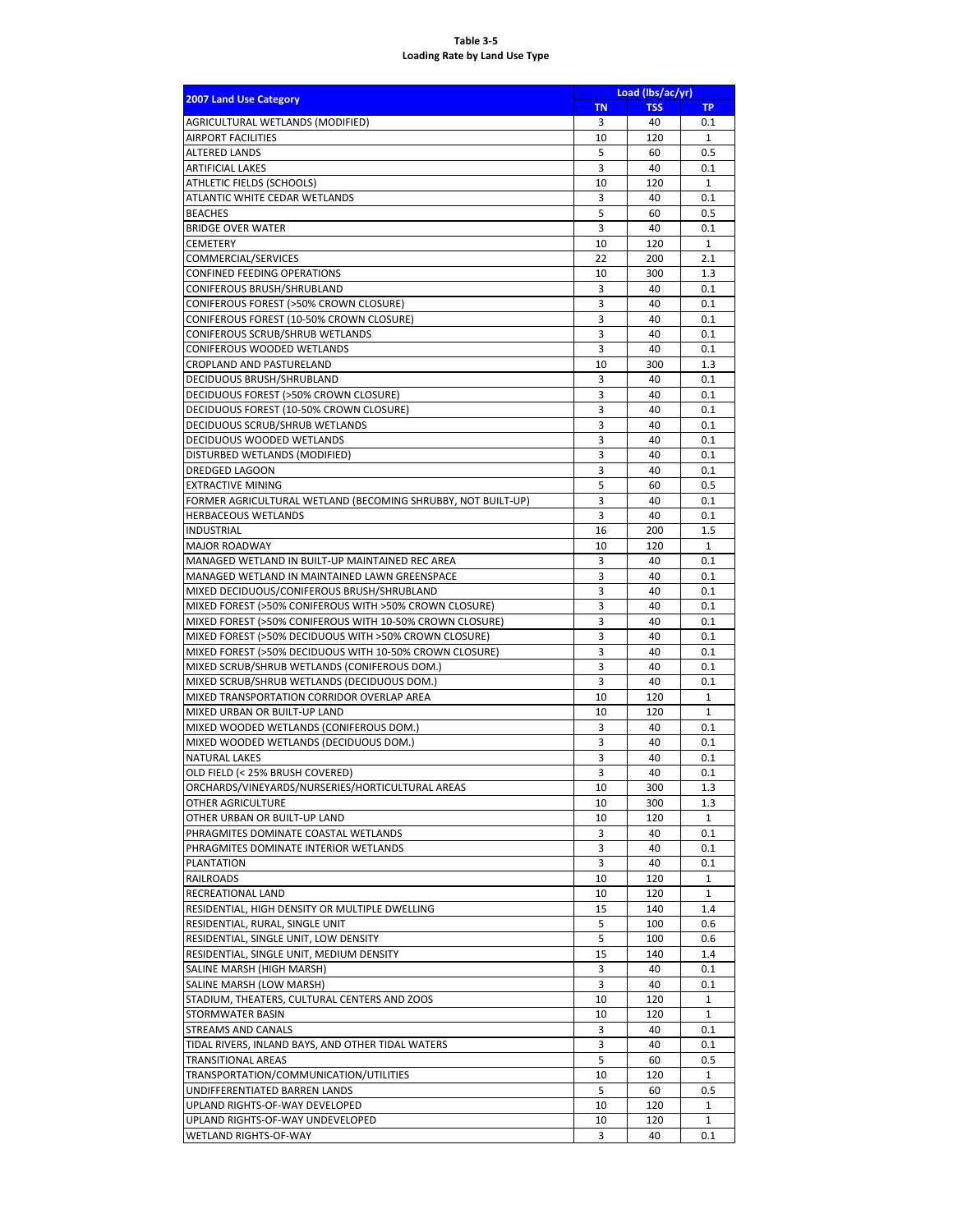| <b>Sub-basin</b> | <b>Acres</b> | <b>Total Nitrogen</b><br>Load (lbs/yr) | <b>Areal Weighted Nitrogen</b><br>Loading (lbs/acre/yr) | % of Total<br><b>Nitrogen Load</b> |
|------------------|--------------|----------------------------------------|---------------------------------------------------------|------------------------------------|
| SB1              | 3,203        | 12,378                                 | 3.86                                                    | 3%                                 |
| SB <sub>2</sub>  | 3,604        | 17,583                                 | 4.88                                                    | 5%                                 |
| N <sub>B4</sub>  | 3,082        | 17,987                                 | 5.84                                                    | 5%                                 |
| NB <sub>1</sub>  | 5,476        | 23,530                                 | 4.3                                                     | 6%                                 |
| SB <sub>3</sub>  | 4,836        | 30,368                                 | 6.28                                                    | 8%                                 |
| N <sub>B</sub> 3 | 3,916        | 30,368                                 | 7.75                                                    | 8%                                 |
| SB <sub>5</sub>  | 3,078        | 29,190                                 | 9.48                                                    | 8%                                 |
| SB4              | 5,001        | 42,656                                 | 8.53                                                    | 12%                                |
| NB <sub>5</sub>  | 5,065        | 48,868                                 | 9.65                                                    | 13%                                |
| CFL1             | 5,911        | 52,146                                 | 8.82                                                    | 14%                                |
| N <sub>B</sub> 2 | 6,949        | 59,351                                 | 8.54                                                    | 16%                                |
| <b>Total</b>     | 50,119       | 364.424                                | 7.27                                                    | 100%                               |

**Table 3-6 Calculated Nitrogen Load**

**Table 3-7 Calculated Phosphorus Load**

| <b>Sub-basin</b> | <b>Acres</b> | <b>Total Phosphorus</b><br>Load (lbs/yr) | <b>Areal Weighted</b><br><b>Phosphorus Loading</b><br>(lbs/acre/yr) | % of Total<br><b>Phosphorus</b><br><b>Load</b> |
|------------------|--------------|------------------------------------------|---------------------------------------------------------------------|------------------------------------------------|
| SB1              | 3203         | 752                                      | 0.23                                                                | 2%                                             |
| SB <sub>2</sub>  | 3604         | 1326                                     | 0.37                                                                | 4%                                             |
| NB4              | 3082         | 1523                                     | 0.49                                                                | 5%                                             |
| NB1              | 5476         | 1686                                     | 0.31                                                                | 5%                                             |
| SB <sub>5</sub>  | 3078         | 2543                                     | 0.83                                                                | 8%                                             |
| SB <sub>3</sub>  | 4836         | 2629                                     | 0.54                                                                | 8%                                             |
| NB <sub>3</sub>  | 3916         | 2642                                     | 0.67                                                                | 8%                                             |
| SB4              | 5001         | 3790                                     | 0.76                                                                | 12%                                            |
| NB <sub>5</sub>  | 5065         | 4396                                     | 0.87                                                                | 14%                                            |
| CFL1             | 5911         | 4440                                     | 0.75                                                                | 14%                                            |
| NB <sub>2</sub>  | 6949         | 5381                                     | 0.77                                                                | 17%                                            |
| Total            | 50,119       | 31,108                                   | 0.6                                                                 | 100%                                           |

**Table 3-8**

|  | <b>Calculated Total Suspended Solids Load</b> |  |
|--|-----------------------------------------------|--|
|--|-----------------------------------------------|--|

|                  |              | <b>Total TSS load</b> | <b>Areal weighted TSS load</b> | % of Total TSS |
|------------------|--------------|-----------------------|--------------------------------|----------------|
| <b>Sub-basin</b> | <b>Acres</b> | (lbs/yr)              | (lbs/acre/yr)                  | load           |
| SB <sub>1</sub>  | 3,203        | 197,227               | 62                             | 4%             |
| SB <sub>2</sub>  | 3,604        | 246,588               | 68                             | 5%             |
| N <sub>B4</sub>  | 3,082        | 278,066               | 90                             | 6%             |
| SB <sub>5</sub>  | 3,078        | 313,500               | 102                            | 7%             |
| N <sub>B</sub> 3 | 3,916        | 373,133               | 95                             | 8%             |
| NB1              | 5,476        | 385,306               | 70                             | 9%             |
| SB <sub>3</sub>  | 4,836        | 408,165               | 84                             | 9%             |
| SB4              | 5,001        | 489,883               | 98                             | 11%            |
| N <sub>B5</sub>  | 5,065        | 540,836               | 107                            | 12%            |
| CFL1             | 5,911        | 557,104               | 94                             | 12%            |
| N <sub>B2</sub>  | 6,949        | 716,598               | 103                            | 16%            |
| <b>Total</b>     | 50,119       | 4,506,406             | 90                             | 100%           |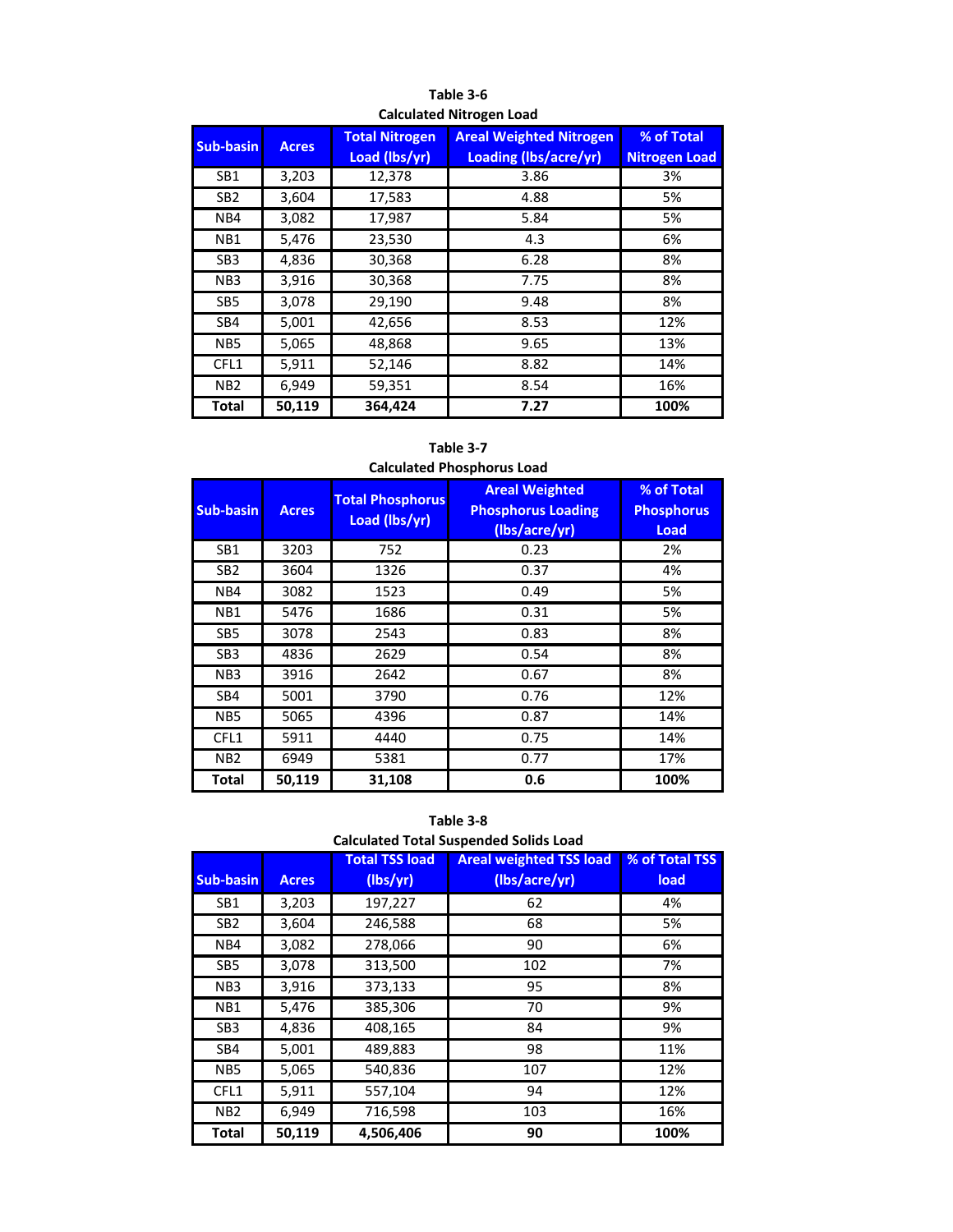| Table 3-9                                       |
|-------------------------------------------------|
| <b>Summary of Calculated Loads by Sub-Basin</b> |

|                                  | <b>Drainage</b> |                       | <b>Phosphorus</b>          |              |                       | <b>Nitrogen</b>            |                |                       | <b>TSS</b>                 |             |                      |
|----------------------------------|-----------------|-----------------------|----------------------------|--------------|-----------------------|----------------------------|----------------|-----------------------|----------------------------|-------------|----------------------|
| <b>HUC-14</b><br><b>Subbasin</b> | Area            | <b>Annual</b><br>Load | <b>Annual Load</b><br>Rate | <b>Rank</b>  | <b>Annual</b><br>Load | <b>Annual Load</b><br>Rate | <b>Rank</b>    | <b>Annual</b><br>Load | <b>Annual Load</b><br>Rate | <b>Rank</b> | <b>Rank</b><br>(avg) |
|                                  | (acres)         | (lbs/yr)              | (lbs/ac/yr)                |              | (lbs/yr)              | (lbs/ac/yr)                |                | (lbs/yr)              | (lbs/ac/yr)                |             |                      |
| NB <sub>1</sub>                  | 5,476           | 1,686                 | 0.31                       | 10           | 23,530                | 4                          | 10             | 385,306               | 70                         | 9           | 10                   |
| NB <sub>2</sub>                  | 6,949           | 5,381                 | 0.77                       | 3            | 59,351                | 9                          | 4              | 716,598               | 103                        | 3           | 3                    |
| NB <sub>3</sub>                  | 3,916           | 2,642                 | 0.67                       | 6            | 30,368                | 8                          | 6              | 373,133               | 95                         | 5           | 6                    |
| N <sub>B4</sub>                  | 3,082           | 1,523                 | 0.49                       | 8            | 17,987                | 6                          | 8              | 278,066               | 90                         | 7           | 8                    |
| N <sub>B5</sub>                  | 5,065           | 4,396                 | 0.87                       | $\mathbf{1}$ | 48,868                | 10                         | $\mathbf{1}$   | 540,836               | 107                        | 1           | $\mathbf{1}$         |
| SB1                              | 3,203           | 752                   | 0.23                       | 11           | 12,378                | 4                          | 11             | 197,227               | 62                         | 11          | 11                   |
| SB <sub>2</sub>                  | 3,604           | 1,326                 | 0.37                       | 9            | 17,583                | 5.                         | 9              | 246,588               | 68                         | 10          | 9                    |
| SB <sub>3</sub>                  | 4,836           | 2,629                 | 0.54                       | 7            | 30,368                | 6                          | 7              | 408,165               | 84                         | 8           | 7                    |
| SB4                              | 5,001           | 3,790                 | 0.76                       | 4            | 42,656                | 9                          | 5              | 489,883               | 98                         | 4           | 4                    |
| SB <sub>5</sub>                  | 3,078           | 2,543                 | 0.83                       | 2            | 29,190                | 9                          | $\overline{2}$ | 313,500               | 102                        | 2           | 2                    |
| CFL1                             | 5,911           | 4,440                 | 0.75                       | 5            | 52,146                | 9                          | 3              | 557,104               | 94                         | 6           | 5                    |
| Total                            | 50,119          | 31,108                |                            |              | 364,424               |                            |                | 4,506,406             |                            |             |                      |
|                                  |                 | Average               | 0.6                        |              |                       | 7.09                       |                |                       | 88.57                      |             |                      |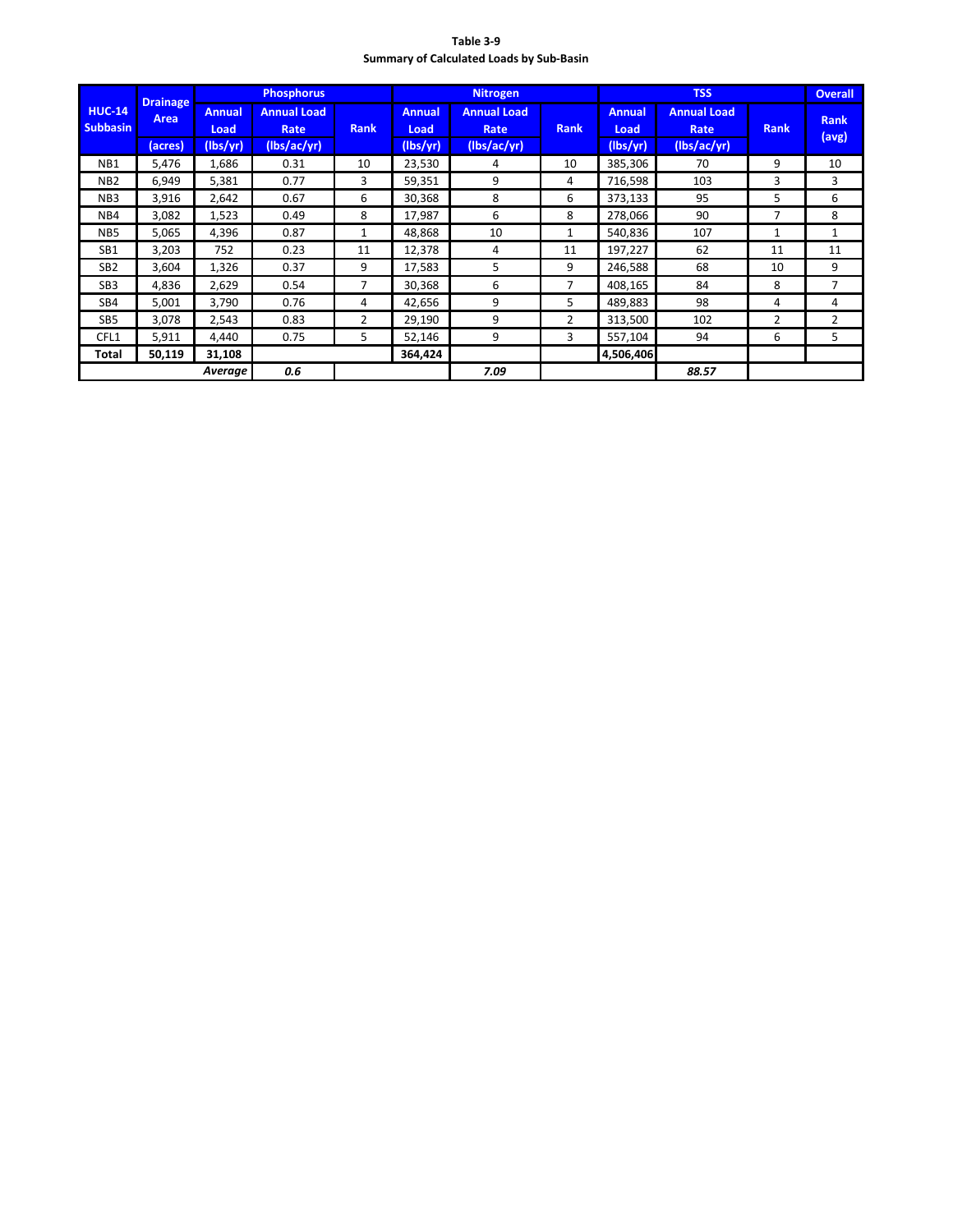| Table 3-10a                                                               |
|---------------------------------------------------------------------------|
| Calculated Load as a Function of Land Use for the North Branch Sub-Basins |

|                        |                    |         |          |          | <b>Calculated Loading</b> |          | <b>Percent Source Contribution</b> |          |            |         |
|------------------------|--------------------|---------|----------|----------|---------------------------|----------|------------------------------------|----------|------------|---------|
|                        |                    | Area    |          | N        | P                         | TSS      | (%)<br>N                           | P<br>(%) | <b>TSS</b> |         |
| <b>Subbasin</b>        | <b>Land Use</b>    | (Acres) | Area (%) | (lbs/yr) | (lbs/yr)                  | (lbs/yr) |                                    |          | (%)        | Avg (%) |
| <b>NB1</b>             |                    | 5,476   |          | 23,530   | 1,685                     | 385,306  |                                    |          |            |         |
| 11% of Watershed Area  | URBAN              | 924     | 17%      | 7,190    | 768                       | 105,232  | 31%                                | 46%      | 27%        | 34%     |
| 4% Impervious          | <b>WETLANDS</b>    | 2,865   | 52%      | 8,594    | 286                       | 114,580  | 37%                                | 17%      | 30%        | 28%     |
| 1% Impervious Increase | <b>AGRICULTURE</b> | 375     | 7%       | 3,745    | 487                       | 112,363  | 16%                                | 29%      | 29%        | 25%     |
|                        | <b>FOREST</b>      | 1,262   | 23%      | 3,786    | 126                       | 50,478   | 16%                                | 7%       | 13%        | 12%     |
|                        | <b>BARREN LAND</b> | 32      | 1%       | 159      | 16                        | 1,903    | 1%                                 | 1%       | 0%         | 1%      |
|                        | <b>WATER</b>       | 19      | 0%       | 56       | $\overline{2}$            | 750      | 0%                                 | 0%       | 0%         | 0%      |
| NB <sub>2</sub>        |                    | 6,949   |          | 59,351   | 5,381                     | 716,597  |                                    |          |            |         |
| 14% of Watershed Area  | URBAN              | 4,065   | 59%      | 48,767   | 4,759                     | 531,387  | 82%                                | 88%      | 74%        | 82%     |
| 19% Impervious         | <b>WETLANDS</b>    | 1,393   | 20%      | 4,180    | 139                       | 55,735   | 7%                                 | 3%       | 8%         | 6%      |
| 2% Impervious Increase | <b>FOREST</b>      | 1,169   | 17%      | 3,507    | 117                       | 46,766   | 6%                                 | 2%       | 7%         | 5%      |
|                        | <b>AGRICULTURE</b> | 266     | 4%       | 2,660    | 346                       | 79,787   | 4%                                 | 6%       | 11%        | 7%      |
|                        | <b>BARREN LAND</b> | 36      | 1%       | 180      | 18                        | 2,164    | 0%                                 | 0%       | 0%         | 0%      |
|                        | WATER              | 19      | 0%       | 57       | $\overline{2}$            | 758      | 0%                                 | 0%       | 0%         | 0%      |
| N <sub>B</sub> 3       |                    | 3,916   |          | 30,368   | 2,641                     | 373,133  |                                    |          |            |         |
| 8% of Watershed Area   | URBAN              | 1,854   | 47%      | 22,984   | 2,230                     | 246,466  | 76%                                | 84%      | 66%        | 75%     |
| 14% Impervious         | <b>WETLANDS</b>    | 1,245   | 32%      | 3,734    | 124                       | 49,788   | 12%                                | 5%       | 13%        | 10%     |
| 2% Impervious Increase | FOREST             | 614     | 16%      | 1,842    | 61                        | 24,560   | 6%                                 | 2%       | 7%         | 5%      |
|                        | AGRICULTURE        | 170     | 4%       | 1,695    | 220                       | 50,856   | 6%                                 | 8%       | 14%        | 9%      |
|                        | <b>WATER</b>       | 27      | 1%       | 82       | 3                         | 1,095    | 0%                                 | 0%       | 0%         | 0%      |
|                        | <b>BARREN LAND</b> | 6       | 0%       | 31       | 3                         | 368      | 0%                                 | 0%       | 0%         | 0%      |
| NB4                    |                    | 3,082   |          | 17,987   | 1,521                     | 278,065  |                                    |          |            |         |
|                        | URBAN              | 838     | 27%      | 8,853    | 880                       | 105,330  | 49%                                | 58%      | 38%        | 48%     |
| 6% of Watershed        | AGRICULTURE        | 310     | 10%      | 3,103    | 403                       | 93,083   | 17%                                | 26%      | 33%        | 26%     |
| 7% Impervious          | <b>FOREST</b>      | 994     | 32%      | 2,983    | 99                        | 39,771   | 17%                                | 7%       | 14%        | 12%     |
| 3% Impervious Increase | WETLANDS           | 815     | 26%      | 2,444    | 81                        | 32,580   | 14%                                | 5%       | 12%        | 10%     |
| Increase               | <b>BARREN LAND</b> | 114     | 4%       | 571      | 57                        | 6,857    | 3%                                 | 4%       | 2%         | 3%      |
|                        | <b>WATER</b>       | 11      | 0%       | 33       | $\mathbf 1$               | 444      | 0%                                 | 0%       | 0%         | 0%      |
| NB <sub>5</sub>        |                    | 5,065   |          | 48,868   | 4,397                     | 540,836  |                                    |          |            |         |
| 10% of Watershed       | URBAN              | 3,147   | Mor      | 42,146   | 4,036                     | 430,921  | 86%                                | 92%      | 80%        | 86%     |
| 22% Impervious         | <b>FOREST</b>      | 1,007   | 20%      | 3,022    | 101                       | 40,298   | 6%                                 | 2%       | 7%         | 5%      |
| 2% Impervious Increase | <b>WETLANDS</b>    | 691     | 14%      | 2,072    | 69                        | 27,621   | 4%                                 | 2%       | 5%         | 4%      |
|                        | <b>AGRICULTURE</b> | 124     | 2%       | 1,238    | 161                       | 37,134   | 3%                                 | 4%       | 7%         | 4%      |
|                        | <b>BARREN LAND</b> | 51      | 1%       | 255      | 26                        | 3,065    | 1%                                 | 1%       | 1%         | 1%      |
|                        | <b>WATER</b>       | 45      | 1%       | 135      | 4                         | 1,797    | 0%                                 | 0%       | 0%         | 0%      |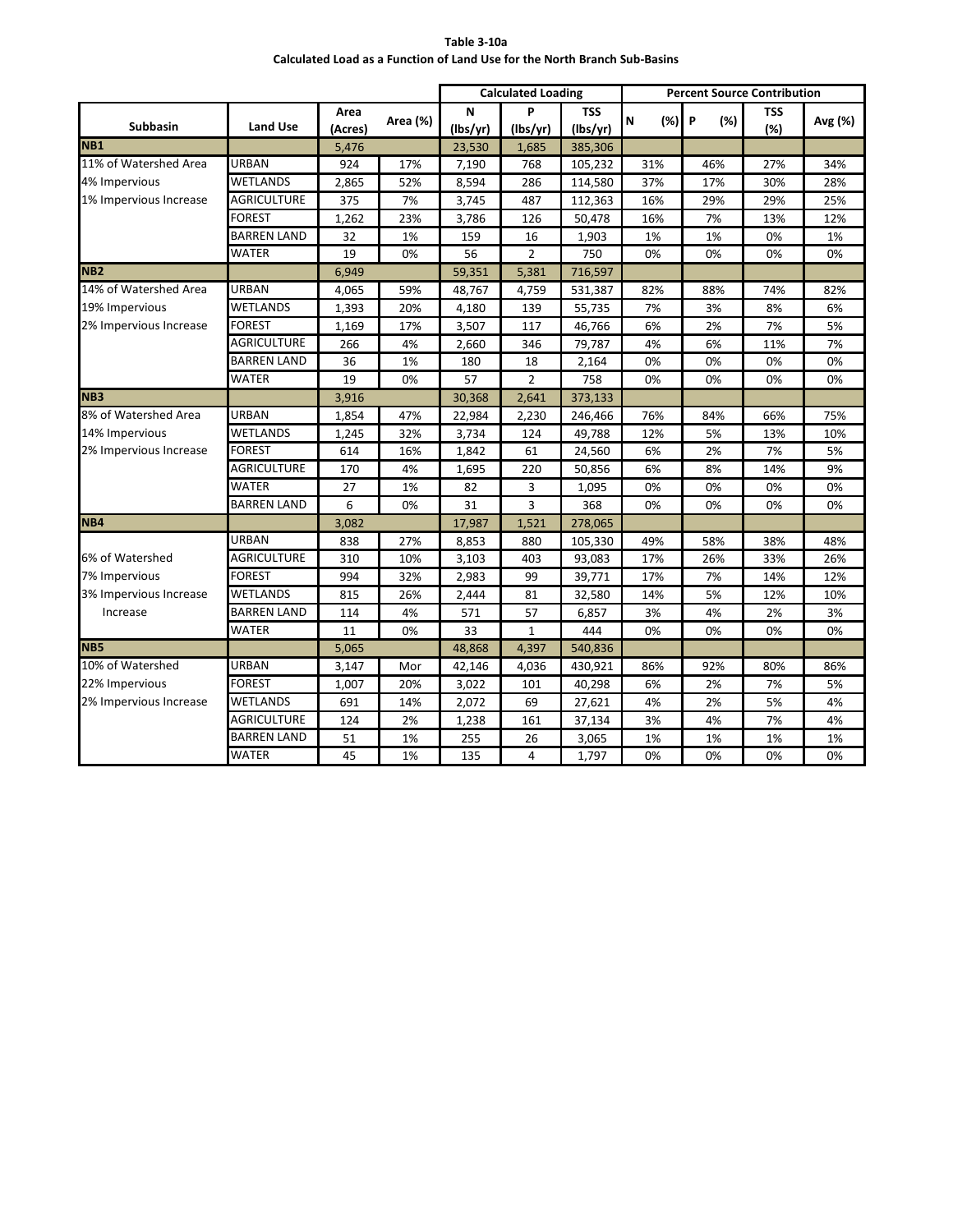| Table 3-10b                                                               |
|---------------------------------------------------------------------------|
| Calculated Load as a Function of Land Use for the South Branch Sub-Basins |

|                        |                    |                 |                  |                  |                 | <b>Calculated Pollutant Loading</b> |     | <b>Percent Contribution</b> |     |         |  |
|------------------------|--------------------|-----------------|------------------|------------------|-----------------|-------------------------------------|-----|-----------------------------|-----|---------|--|
|                        |                    | Area            |                  | N                | P               |                                     | N   |                             | TSS | Average |  |
| <b>Subbasin</b>        | <b>Land Use</b>    | (Acres)         | Area (%)         | (lbs/yr)         | (lbs/yr)        | TSS (lbs/yr)                        | (%) | P<br>(%)                    | (%) | (%)     |  |
| <b>SB1</b>             |                    | 3,203           |                  | 12,379           | 752             | 197,227                             |     |                             |     |         |  |
| 6% of Watershed Area   | WETLANDS           | 1,642           | 51%              | 4,926            | 164             | 65,677                              | 40% | 22%                         | 33% | 32%     |  |
| 3% Impervious          | <b>FOREST</b>      | 1,092           | 34%              | 3,277            | 109             | 43,690                              | 26% | 15%                         | 22% | 21%     |  |
| 1% Impervious Increase | URBAN              | 252             | 8%               | 2,211            | 230             | 31,317                              | 18% | 31%                         | 16% | 21%     |  |
|                        | <b>AGRICULTURE</b> | 183             | 6%               | 1,828            | 238             | 54,839                              | 15% | 32%                         | 28% | 25%     |  |
|                        | <b>BARREN LAND</b> | 18              | 1%               | 91               | $\overline{9}$  | 1,087                               | 1%  | 1%                          | 1%  | 1%      |  |
|                        | <b>WATER</b>       | 15              | 0%               | 46               | $\overline{2}$  | 617                                 | 0%  | 0%                          | 0%  | 0%      |  |
| <b>SB2</b>             |                    | 3,604           |                  | 17,455           | 1,321           | 244,877                             |     |                             |     |         |  |
|                        | <b>URBAN</b>       | 962             | 27%              | 8,707            | 890             | 113,450                             | 50% | 67%                         | 46% | 54%     |  |
| 7% of Watershed Area   | <b>FOREST</b>      | 1,304           | 36%              | 3,911            | 130             | 52,148                              | 22% | 10%                         | 21% | 18%     |  |
| 7% Impervious          | <b>WETLANDS</b>    | 1,056           | 29%              | 3,168            | 106             | 42,237                              | 18% | 8%                          | 17% | 14%     |  |
| 3% Impervious Increase | <b>AGRICULTURE</b> | $\overline{95}$ | $\overline{3\%}$ | 946              | $\frac{1}{2}$   | 28,371                              | 5%  | 9%                          | 12% | 9%      |  |
|                        | <b>BARREN LAND</b> | 145             | 4%               | 723              | 72              | 8,671                               | 4%  | 5%                          | 4%  | 4%      |  |
|                        | WATER              | 43              | 1%               | 128              | 4               | 1,711                               | 1%  | 0%                          | 1%  | 1%      |  |
| SB <sub>3</sub>        |                    | 4,836           |                  | 30,234           | 2,625           | 406,384                             |     |                             |     |         |  |
| 10% of Watershed Area  | <b>URBAN</b>       | 2,195           | 45%              | 21,289           | 2,160           | 266,134                             | 70% | 82%                         | 65% | 72%     |  |
| 13% Impervious         | WETLANDS           | 1,231           | 25%              | 3,692            | 123             | 49,231                              | 12% | 5%                          | 12% | 10%     |  |
| 5% Impervious Increase | <b>FOREST</b>      | 1,114           | 23%              | 3,341            | 111             | 44,546                              | 11% | 4%                          | 11% | 9%      |  |
|                        | <b>AGRICULTURE</b> | 131             | 3%               | 1,307            | 170             | 39,211                              | 4%  | 6%                          | 10% | 7%      |  |
|                        | <b>BARREN LAND</b> | 121             | 3%               | 605              | 61              | 7,262                               | 2%  | 2%                          | 2%  | 2%      |  |
|                        | WATER              | 45              | 1%               | 134              | 4               | 1,782                               | 0%  | 0%                          | 0%  | 0%      |  |
| SB <sub>4</sub>        |                    | 5,001           |                  | 42,656           | 3,791           | 489,883                             |     |                             |     |         |  |
| 10% of Watershed Area  | <b>URBAN</b>       | 2,983           | 60%              | 36,226           | 3,522           | 397,546                             | 85% | 93%                         | 81% | 86%     |  |
| 19% Impervious         | <b>FOREST</b>      | 1,220           | 24%              | 3,661            | 122             | 48,820                              | 9%  | 3%                          | 10% | 7%      |  |
| 3% Impervious Increase | WETLANDS           | 611             | 12%              | 1,834            | 61              | 24,450                              | 4%  | 2%                          | 5%  | 4%      |  |
|                        | AGRICULTURE        | 41              | 1%               | 413              | 54              | 12,401                              | 1%  | 1%                          | 3%  | 2%      |  |
|                        | WATER              | 102             | 2%               | 305              | 10              | 4,068                               | 1%  | 0%                          | 1%  | 1%      |  |
|                        | <b>BARREN LAND</b> | 43              | 1%               | $\overline{217}$ | $\overline{22}$ | 2,598                               | 1%  | 1%                          | 1%  | 1%      |  |
| <b>SB5</b>             |                    | 3,078           |                  | 29,188           | 2,542           | 313,501                             |     |                             |     |         |  |
| 6% of Watershed Area   | URBAN              | 1,697           | 55%              | 24,917           | 2,379           | 256,568                             | 85% | 94%                         | 82% | 87%     |  |
| 26% Impervious         | <b>FOREST</b>      | 751             | 24%              | 2,252            | 75              | 30,032                              | 8%  | 3%                          | 10% | 7%      |  |
| 6% Impervious Increase | <b>WETLANDS</b>    | 497             | 16%              | 1,491            | $\overline{50}$ | 19,884                              | 5%  | 2%                          | 6%  | 4%      |  |
|                        | <b>BARREN LAND</b> | $\overline{57}$ | 2%               | 284              | $\overline{28}$ | 3,413                               | 1%  | 1%                          | 1%  | 1%      |  |
|                        | <b>WATER</b>       | 74              | 2%               | 223              | 7               | 2,975                               | 1%  | 0%                          | 1%  | 1%      |  |
|                        | <b>AGRICULTURE</b> | $\overline{2}$  | 0%               | 21               | 3               | 629                                 | 0%  | 0%                          | 0%  | $0\%$   |  |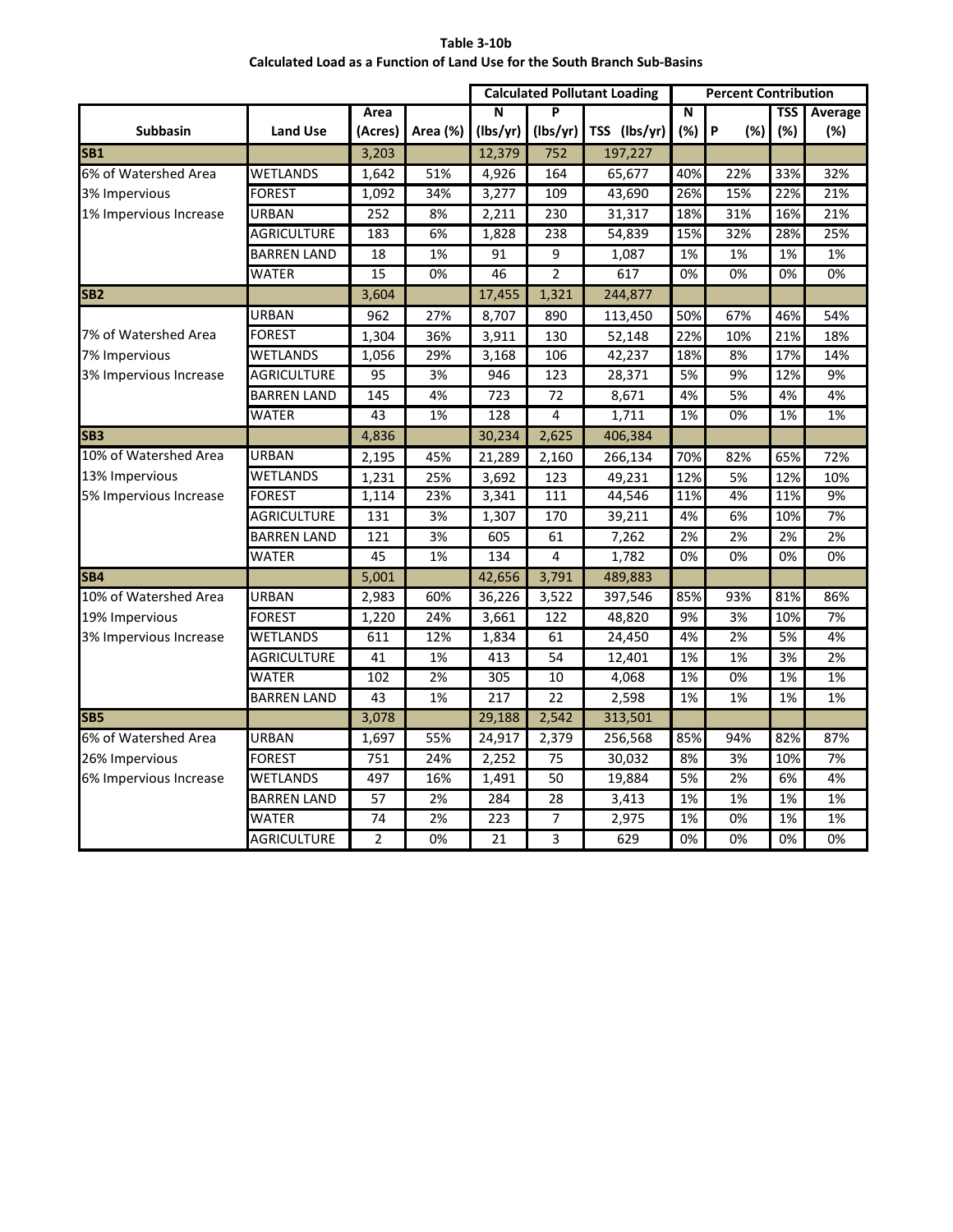**Table 3-10c Calculated Load as a Function of Land Use for the Confluence Sub-Basin**

|                        |                    |         |          |          | <b>Calculated Pollutant Loading</b> |            |                 |     | <b>Percent Contribution</b> |         |
|------------------------|--------------------|---------|----------|----------|-------------------------------------|------------|-----------------|-----|-----------------------------|---------|
|                        |                    | Area    |          | N        |                                     | <b>TSS</b> |                 |     | <b>TSS</b>                  | Average |
| <b>Subbasin</b>        | Land Use           | (Acres) | Area (%) | (lbs/yr) | (lbs/yr)<br>D                       | (lbs/yr)   | $(\%)$ P<br>IN. | (%) | $(\%)$                      | (%)     |
| CFL1                   |                    | 5,911   |          | 52,146   | 4,441                               | 557,104    |                 |     |                             |         |
| 12% of Watershed Area  | <b>URBAN</b>       | 2,944   | 50%      | 43,094   | 4,113                               | 436,919    | 83%             | 93% | 78%                         | 85%     |
| 23% Impervious         | <b>WATER</b>       | 1,227   | 21%      | 3,680    | 123                                 | 49,062     | 7%              | 3%  | 9%                          | 6%      |
| 3% Impervious Increase | <b>FOREST</b>      | 925     | 16%      | 2,776    | 93                                  | 37,018     | 5%              | 2%  | 7%                          | 5%      |
|                        | <b>WETLANDS</b>    | 740     | 13%      | 2,220    | 74                                  | 29,599     | 4%              | 2%  | 5%                          | 4%      |
|                        | <b>BARREN LAND</b> | 75      | 1%       | 376      | 38                                  | 4,506      | 1%              | 1%  | 1%                          | 1%      |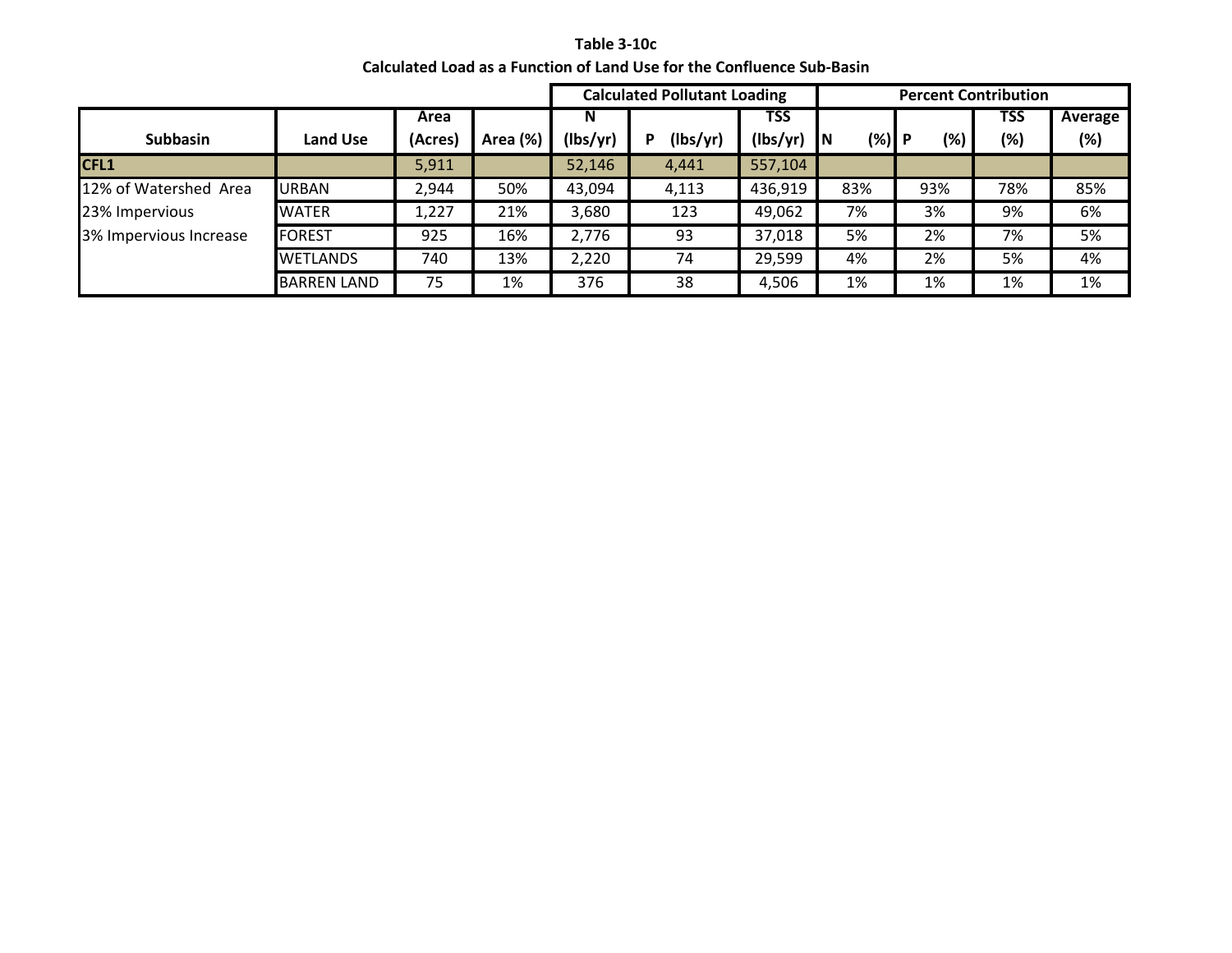| <b>Table 3-11</b>                                                               |
|---------------------------------------------------------------------------------|
| Summary of Water Quality and Stream Visual Assessment Data for the North Branch |

|     | <b>HUC 14</b>   | <b>WQ</b> sampling<br>station<br>(Main Stem) | <b>WQ</b><br>sampling<br>station | <b>SVA site</b>  | <b>Ranking</b> | <b>SVA</b><br>score | <b>Nitrate-N</b><br>(mg/L) | <b>Nitrite</b><br>(mg/L) | NH <sub>3</sub><br>(mg/L) | <b>Total</b><br><b>Phosphorus</b><br>(mg/L) | <b>TDS</b><br>(mg/L) | <b>Conductance</b><br>(uS/cm) | Fecal<br><b>Coliform</b><br>(counts/1 | <b>Temp</b><br>$(\text{deg } F)$ | <b>pH</b> |
|-----|-----------------|----------------------------------------------|----------------------------------|------------------|----------------|---------------------|----------------------------|--------------------------|---------------------------|---------------------------------------------|----------------------|-------------------------------|---------------------------------------|----------------------------------|-----------|
|     |                 |                                              |                                  | <b>NQ</b>        | Poor           | 5.8                 |                            |                          |                           |                                             |                      |                               |                                       |                                  |           |
|     |                 | <b>NP</b>                                    | <b>NP</b>                        | <b>NP</b>        | Fair           | 6.6                 | 0.03                       |                          | 0.28                      | 0.08                                        | 122.32               | 188                           | 560                                   | 51.5                             | 5.27      |
|     |                 | NO                                           | NO                               | NO               | Good           | 8.5                 |                            |                          | 0.45                      |                                             | 121.14               | 187                           | 266                                   | 51.8                             | 5.2       |
|     | NB1             | <b>NN</b>                                    | <b>NN</b>                        | <b>NN</b>        | Good           | 8.3                 |                            |                          | 0.29                      |                                             | 86.23                | 133<br>.                      | 943                                   | 52.1                             | 5.03      |
|     |                 | NM                                           | NM                               | <b>NM</b>        | Good           | 8.9                 |                            |                          | 0.25                      |                                             | 75.72                | 117                           | 219                                   | 51.9                             | 5.68      |
|     |                 | <b>NL</b>                                    | <b>NL</b>                        | <b>NL</b>        | Good           | 8.2                 |                            |                          | 0.2                       |                                             | 81.16                | 125                           | 262                                   | 51.9                             | 5.99      |
|     |                 | NΚ                                           |                                  | TUR <sub>2</sub> | Poor           | 4.6                 |                            |                          |                           |                                             |                      |                               |                                       |                                  |           |
|     |                 |                                              | NΚ                               | <b>NK</b>        | Poor           | 5.6                 | 0.08                       |                          | 0.25                      | 0.05                                        | 86.5                 | 133                           | 1070                                  | 51                               | 6.28      |
|     |                 | <b>NJ</b>                                    | <b>NJ</b>                        | <b>NJ</b>        | Good           | 7.9                 |                            |                          | 0.24                      |                                             | 99.08                | 152                           | 498                                   | 51.4                             | 6.46      |
|     |                 | NI                                           | STM1                             | STM1             | Fair           | 6.3                 |                            |                          | 0.38                      |                                             | 150                  | 229                           |                                       | 54.5                             | 5.27      |
|     |                 |                                              | NI                               | ΝI               | Good           | 7.7                 |                            |                          | 0.3                       |                                             | 117.68               | 181                           | 944                                   | 53.4                             | 6.44      |
|     | NB <sub>2</sub> |                                              |                                  | TR23-1           | Fair           | 7.1                 |                            |                          |                           |                                             |                      |                               |                                       |                                  |           |
|     |                 | <b>NH</b>                                    |                                  | $TM-8$           | Fair           | 6.3                 |                            |                          |                           |                                             |                      |                               |                                       |                                  |           |
|     |                 |                                              | <b>NH</b>                        | <b>NH</b>        | Fair           | 7.4                 |                            |                          | 0.28                      |                                             | 114.21               | 176                           | 989                                   | 51.5                             | 6.38      |
|     |                 | NG                                           | <b>NG</b>                        | <b>NG</b>        | Fair           | 6.3                 | 0.41                       |                          | 0.29                      | 0.04                                        | 110.71               | 171                           | 2050                                  | 52.1                             | 6.39      |
|     |                 | <b>NF</b>                                    | <b>NF</b>                        | <b>NF</b>        | Fair           | 6.6                 |                            |                          | 0.31                      |                                             | 131.61               | 203                           | 586                                   | 51.3                             | 6.47      |
|     |                 |                                              | <b>NF14</b>                      | <b>NF14</b>      | Fair           | 6.4                 |                            |                          | 0.39                      |                                             | 220                  | 203                           | 401                                   | 58.4                             | 5.81      |
|     | NE              |                                              | $CVS-1$                          | Good             | 8.5            |                     |                            |                          |                           |                                             |                      |                               |                                       |                                  |           |
|     |                 |                                              | <b>NE</b>                        | <b>NE</b>        | Good           | 8                   |                            |                          | 0.33                      |                                             | 127.85               | 194                           | 876                                   | 52                               | 6.4       |
|     |                 | <b>ND</b>                                    | <b>ND</b>                        | <b>ND</b>        | Good           | 8.1                 | 0.58                       | 0.002                    | 0.31                      | 0.03                                        | 115.53               | 178                           | 685                                   | 52.7                             | 6.3       |
|     |                 | NC                                           | <b>NC</b>                        | <b>NC</b>        | Good           | 7.9                 |                            |                          | 0.31                      |                                             | 125.63               | 193                           | 1193                                  | 52.1                             | 6.37      |
|     |                 |                                              | $HS-5$                           | HS6              | Poor           | 4.7                 |                            |                          | 0.33                      |                                             | 144                  | 221                           | 951                                   | 52.9                             | 6.27      |
|     |                 |                                              | $HS-5$                           | SPC1             | Poor           | 3.2                 |                            |                          | 0.33                      |                                             | 144                  | 221                           | 951                                   | 52.9                             | 6.27      |
|     |                 | $MF-1*$ (NB)                                 |                                  | GH1              | Poor           | 5.5                 |                            |                          |                           |                                             |                      |                               |                                       |                                  |           |
|     | NB <sub>3</sub> |                                              |                                  | PB <sub>2</sub>  | Fair           | 6.7                 |                            |                          |                           |                                             |                      |                               |                                       |                                  |           |
|     |                 |                                              |                                  | DB5              | Poor           | 5.3                 |                            |                          |                           |                                             |                      |                               |                                       |                                  |           |
|     |                 |                                              |                                  | DB1              | Good           | 7.5                 |                            |                          |                           |                                             |                      |                               |                                       |                                  |           |
|     |                 |                                              | $MF-3$                           | MF3              | Fair           | 6.2                 |                            |                          | 0.12                      |                                             | 58                   | 90                            | 4761                                  | 52                               | 5.3       |
|     |                 |                                              |                                  | TKL1             | Poor           | 5                   |                            |                          |                           |                                             |                      |                               |                                       |                                  |           |
| NB5 |                 |                                              | $MF-2$                           | MF <sub>2</sub>  | Fair           | $\overline{7}$      |                            |                          | 0.6                       |                                             | 69                   | 106                           | 3502                                  | 53.8                             | 5.92      |
|     | NB4             | $MF-1*$ (NB)                                 | $SHB-2$                          | SHB <sub>2</sub> | Poor           | 5.2                 |                            |                          | 0.46                      |                                             | 435                  | 269                           | 5218                                  | 53.5                             | 6.02      |
|     |                 |                                              | $SHB-1$                          | SHB1             | Fair           | 6.6                 |                            |                          | 0.52                      |                                             | 105                  | 165                           | 1479                                  | 54                               | 6.24      |
|     |                 |                                              | $MF-1$                           | MF1              | Good           | 8.5                 | 0.66                       | 0.004                    | 0.36                      | 0.03                                        | 104                  | 160                           | 1093                                  | 51.7                             |           |
|     |                 |                                              |                                  | GR <sub>2</sub>  | Poor           | 5.7                 |                            |                          |                           |                                             |                      |                               |                                       |                                  |           |
|     |                 |                                              |                                  | GR4              | Good           | 8.2                 |                            |                          |                           |                                             |                      |                               |                                       |                                  |           |
|     |                 | <b>NB</b>                                    |                                  | <b>NBC</b>       | Good           | 8.5                 |                            |                          |                           |                                             |                      |                               |                                       |                                  |           |
|     |                 |                                              |                                  | TR1-2            | Poor           | 4.1                 |                            |                          |                           |                                             |                      |                               |                                       |                                  |           |
|     |                 |                                              | NB                               | NB               | Good           | 8.8                 |                            |                          | 0.31                      |                                             | 107.62               | 165                           | 339                                   | 53.5                             | 6.18      |
|     |                 |                                              | $CB-5$                           | CB5              | Fair           | 6.2                 |                            |                          | 1.2                       |                                             | 363                  | 557                           |                                       | 58.5                             | 6.45      |
|     |                 |                                              |                                  | $SH-3$           | Poor           | 4.7                 |                            |                          |                           |                                             |                      |                               |                                       |                                  |           |
|     |                 | <b>NA</b>                                    |                                  | $SH-1$           | Poor           | 4.9                 |                            |                          |                           |                                             |                      |                               |                                       |                                  |           |
|     |                 |                                              |                                  | CB1              | Fair           | 6.9                 |                            |                          |                           |                                             |                      |                               |                                       |                                  |           |
|     |                 |                                              | <b>NA</b>                        | <b>NA</b>        | Good           | 8.3                 | 0.97                       | 0.003                    | 0.36                      | 0.04                                        | 115.45               | 178                           | 610                                   | 53.8                             | 6.25      |
|     |                 |                                              |                                  |                  |                |                     |                            |                          |                           |                                             |                      |                               |                                       |                                  |           |

Note: Orange shading indicates notable change in one or more water quality parameters from upstream station(s).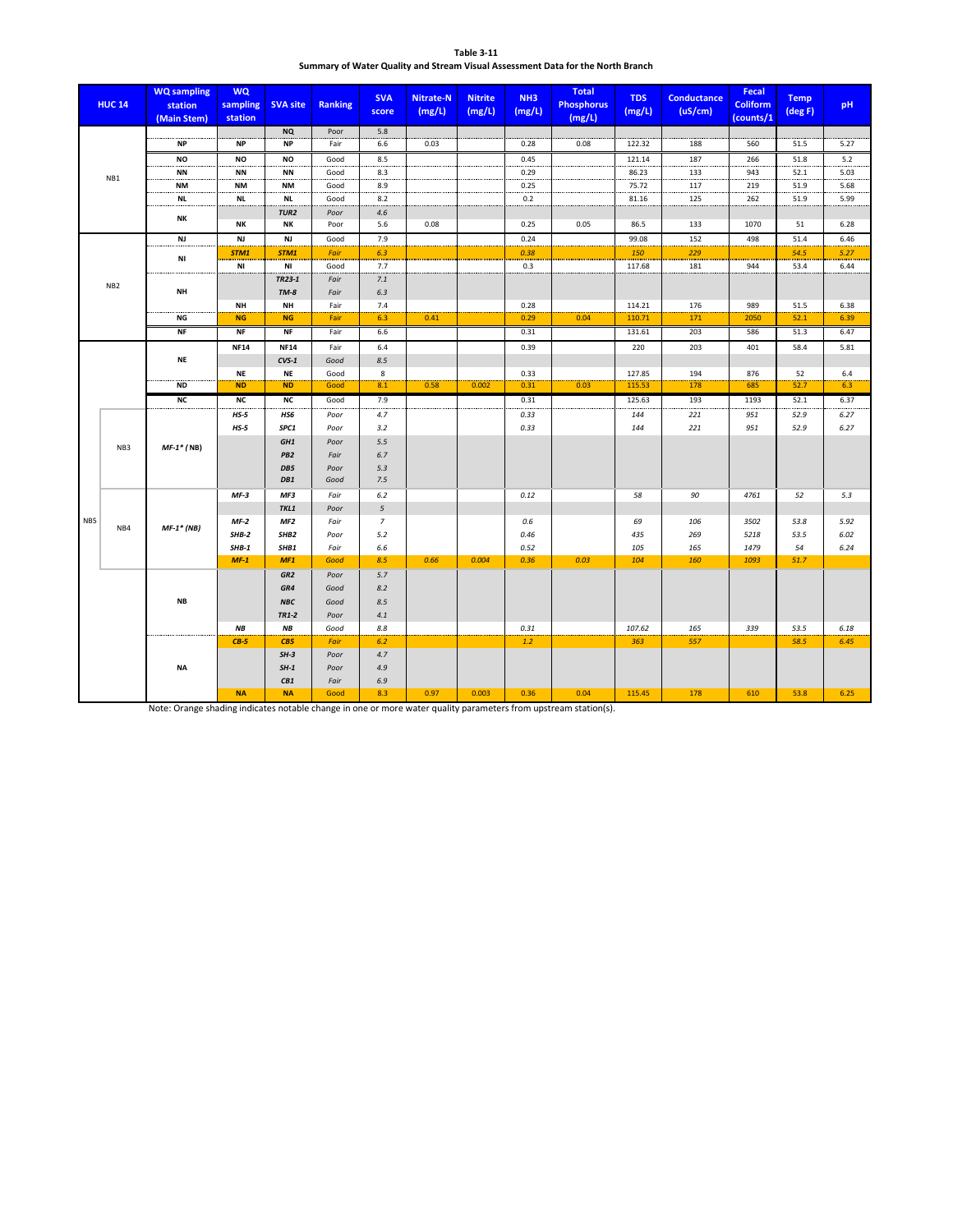| Table 3-12                                                                      |
|---------------------------------------------------------------------------------|
| Summary of Water Quality and Stream Visual Assessment Data for the South Branch |

| <b>HUC 14</b>   | <b>WQ</b> sampling<br>station<br>(Main Stem) | <b>WQ</b><br>sampling<br>station | <b>VAPP site</b>        | Ranking      | <b>VAPP</b><br>score | <b>Nitrate-N</b><br>(mg/L) | <b>Nitrite</b><br>(mg/L) | NH <sub>3</sub><br>(mg/L) | <b>Total</b><br><b>Phosphor</b><br>$\overline{us}$ (mg/L) | <b>TDS</b><br>(mg/L) | <b>Conducta</b><br>nce<br>(uS/cm) | <b>Fecal</b><br><b>Coliform</b><br>(counts/1 | <b>Temp</b><br>$(\text{deg } F)$ | pH           |
|-----------------|----------------------------------------------|----------------------------------|-------------------------|--------------|----------------------|----------------------------|--------------------------|---------------------------|-----------------------------------------------------------|----------------------|-----------------------------------|----------------------------------------------|----------------------------------|--------------|
|                 | SP                                           |                                  |                         |              |                      |                            |                          |                           |                                                           |                      |                                   |                                              |                                  |              |
|                 | so                                           |                                  |                         |              |                      |                            |                          | 0.21                      |                                                           | 166.1                | 256                               | 120                                          | 51.9                             | 3.77         |
| SB1             | SN                                           |                                  |                         |              |                      | 0.03                       |                          | 0.17                      | 0.03                                                      | 62.57                | 96                                | 174                                          | 51.9                             | 5.52         |
|                 | SM                                           | SM                               | SM                      | Good         | 7.7                  |                            |                          | 0.18                      |                                                           | 41.63                | 64                                | 306                                          | 52.6                             | 5.42         |
|                 | <b>SL</b>                                    | SL                               | <b>SL</b>               | Good         | 7.8                  |                            |                          | 0.19                      |                                                           | 54.68                | 84                                | 114                                          | 51.6                             | 5.74         |
|                 |                                              |                                  | TR26-1                  | Good         | $7.8$                |                            |                          |                           |                                                           |                      |                                   |                                              |                                  |              |
| SB <sub>2</sub> | SK                                           |                                  | TR27-2                  | Good         | 8.6                  |                            |                          |                           |                                                           |                      |                                   |                                              |                                  |              |
|                 |                                              | SK                               | SK                      | Fair         | 6.7                  | 0.06                       | 0.003                    | 0.24                      | 0.03                                                      | 69.73                | 107                               | 294                                          | 53.9                             | 5.98         |
|                 |                                              |                                  | TR10-1                  | Good         | 7.9                  |                            |                          |                           |                                                           |                      |                                   |                                              |                                  |              |
|                 | SJ                                           |                                  | <b>TR7-1</b>            | Good         | 7.7                  |                            |                          |                           |                                                           |                      |                                   |                                              |                                  |              |
|                 |                                              | <b>SJ</b>                        | SJ                      | Good         | 7.5                  |                            |                          | 0.2                       |                                                           | 73.67                | 113                               | 146                                          | 52.8                             | 6.39         |
|                 |                                              | <b>TR12-2</b><br>TR12-1          | <b>TR12-2</b><br>TR12-1 | Fair<br>Fair | 7.3<br>6.8           |                            |                          | 0.42<br>0.37              |                                                           | 231<br>205           | 336<br>315                        |                                              | 51.9<br>52.5                     | 5.83<br>6.42 |
| SB <sub>3</sub> |                                              |                                  | TR13-5                  | Good         | 8.3                  |                            |                          |                           |                                                           |                      |                                   |                                              |                                  |              |
|                 |                                              | TR13-1                           | TR13-1                  | Fair         | 6.5                  |                            |                          | 0.4                       |                                                           | 118                  | 181                               |                                              | 54.8                             | 6.32         |
|                 | SI                                           | TR13-3                           | TR13-3                  | Fair         | 6.3                  |                            |                          | 0.55                      |                                                           | 158                  | 243                               |                                              | 55.9                             | 6.16         |
|                 |                                              | TR13-2                           | TR13-2                  | Fair         | 6.9                  |                            |                          | 0.32                      |                                                           | 96                   | 148                               |                                              | 54.7                             | 6.5          |
|                 |                                              |                                  | TR14-1                  | Fair         | 6.3                  |                            |                          |                           |                                                           |                      |                                   |                                              |                                  |              |
|                 |                                              | SI                               | SI                      | Good         | 7.8                  |                            |                          | 0.25                      |                                                           | 89.28                | 137                               | 184                                          | 55.8                             | 6.41         |
|                 |                                              |                                  | TR15-1                  | Poor         | 6                    |                            |                          |                           |                                                           |                      |                                   |                                              |                                  |              |
|                 | SH                                           | SH                               | SH                      | Good         | 8.4                  |                            |                          | 0.25                      |                                                           | 92.67                | 142                               | 702                                          | 53.8                             | 6.33         |
|                 |                                              |                                  | TR16-1                  | Fair         | 6.5                  |                            |                          |                           |                                                           |                      |                                   |                                              |                                  |              |
|                 | SG                                           |                                  | TR17-1                  | Fair         | 6.4                  |                            |                          |                           |                                                           |                      |                                   |                                              |                                  |              |
|                 |                                              | SG                               | SG                      | Fair         | 7.6                  | 0.49                       |                          | 0.25                      | 0.04                                                      | 90.36                | 140                               | 752                                          | 53                               | 6.32         |
| SB4             |                                              |                                  | WP3                     | Good         | 7.3                  |                            |                          |                           |                                                           |                      |                                   |                                              |                                  |              |
|                 | SF                                           |                                  | WP1                     | Good         | 7.9                  |                            |                          |                           |                                                           |                      |                                   |                                              |                                  |              |
|                 |                                              | SF                               | SF                      | Fair         | 7.1                  |                            |                          | 0.31                      |                                                           | 84.29                | 130                               | 8098                                         | 52.9                             | 5.93         |
|                 |                                              |                                  | $CP-3$                  | Poor         | 3.9                  |                            |                          |                           |                                                           |                      |                                   |                                              |                                  |              |
|                 | SE                                           |                                  | TR21-2                  | Poor         | 3.6                  |                            |                          |                           |                                                           |                      |                                   |                                              |                                  |              |
|                 |                                              |                                  | $SE-P$                  | Poor         | $\sqrt{4}$           |                            |                          |                           |                                                           |                      |                                   |                                              |                                  |              |
|                 |                                              | <b>SE</b>                        | SE                      | Fair         | 6.9                  |                            |                          | 0.27                      |                                                           | 98.69                | 152                               | 115                                          | 56                               | 6.51         |
|                 | SD<br>SC                                     | SD<br>SC                         | SD<br>SC                | Good<br>Fair | 8.2<br>6.9           | 0.44                       | 0.004                    | 0.26<br>0.29              | 0.03                                                      | 97.55<br>104.46      | 147<br>161                        | 198<br>189                                   | 56.5<br>56.1                     | 6.35<br>6.4  |
|                 | SB1                                          | SB1                              | SB1                     | Good         | 7.8                  |                            |                          | 0.26                      |                                                           | 100.45               | 154                               | 77                                           | 57.8                             | 6.49         |
|                 |                                              | CTB-2                            | CTB-2                   | Fair         | 6.4                  |                            |                          | 0.17                      |                                                           | 71                   | 110                               | 64                                           | 52                               | 5.41         |
| SB <sub>5</sub> |                                              | CTB-1                            | $CTB-1$                 | Good         | 7.5                  |                            |                          | 0.3                       |                                                           | 95                   | 146                               | 178                                          | 52.8                             | 6.27         |
|                 | SA                                           |                                  | TR4-1                   | Poor         | 5.3                  |                            |                          |                           |                                                           |                      |                                   |                                              |                                  |              |
|                 |                                              |                                  | <b>SA-DEN</b>           | Excellent    | 9.5                  |                            |                          |                           |                                                           |                      |                                   |                                              |                                  |              |
|                 |                                              | <b>SA</b>                        | <b>SA</b>               | Good         | 8.7                  | 0.52                       | 0.002                    | 0.27                      | 0.03                                                      | 98.02                | 151                               | 215                                          | 57                               | 6.39         |
|                 |                                              |                                  | POND6                   | Good         | 8.7                  |                            |                          |                           |                                                           |                      |                                   |                                              |                                  |              |
|                 | <b>BTMUA INTAKE</b>                          | <b>BTMUA</b><br><b>INTAKE</b>    |                         |              |                      | 0.59                       | 0.004                    | 0.45                      | 0.03                                                      | 241.71               | 372                               | 533                                          | 55.8                             | 6.31         |
| CFL1            |                                              |                                  | CBB-1                   | Fair         | $\overline{7}$       | 0.61                       | 0.027                    | 0.36                      | 0.03                                                      | 88                   | 135                               | 213                                          | 53.8                             | 5.93         |
|                 | Downstream of<br>intake                      |                                  | CBB-3                   | Poor         | 3.3                  |                            | 1.2                      |                           |                                                           | 363                  | 557                               |                                              | 58.5                             | 6.45         |
|                 |                                              |                                  | CBB-5                   | Fair         | 6.5                  |                            |                          |                           |                                                           |                      |                                   |                                              |                                  |              |

Note: Orange shading indicates notable change in one or more water quality parameters from upstream station(s).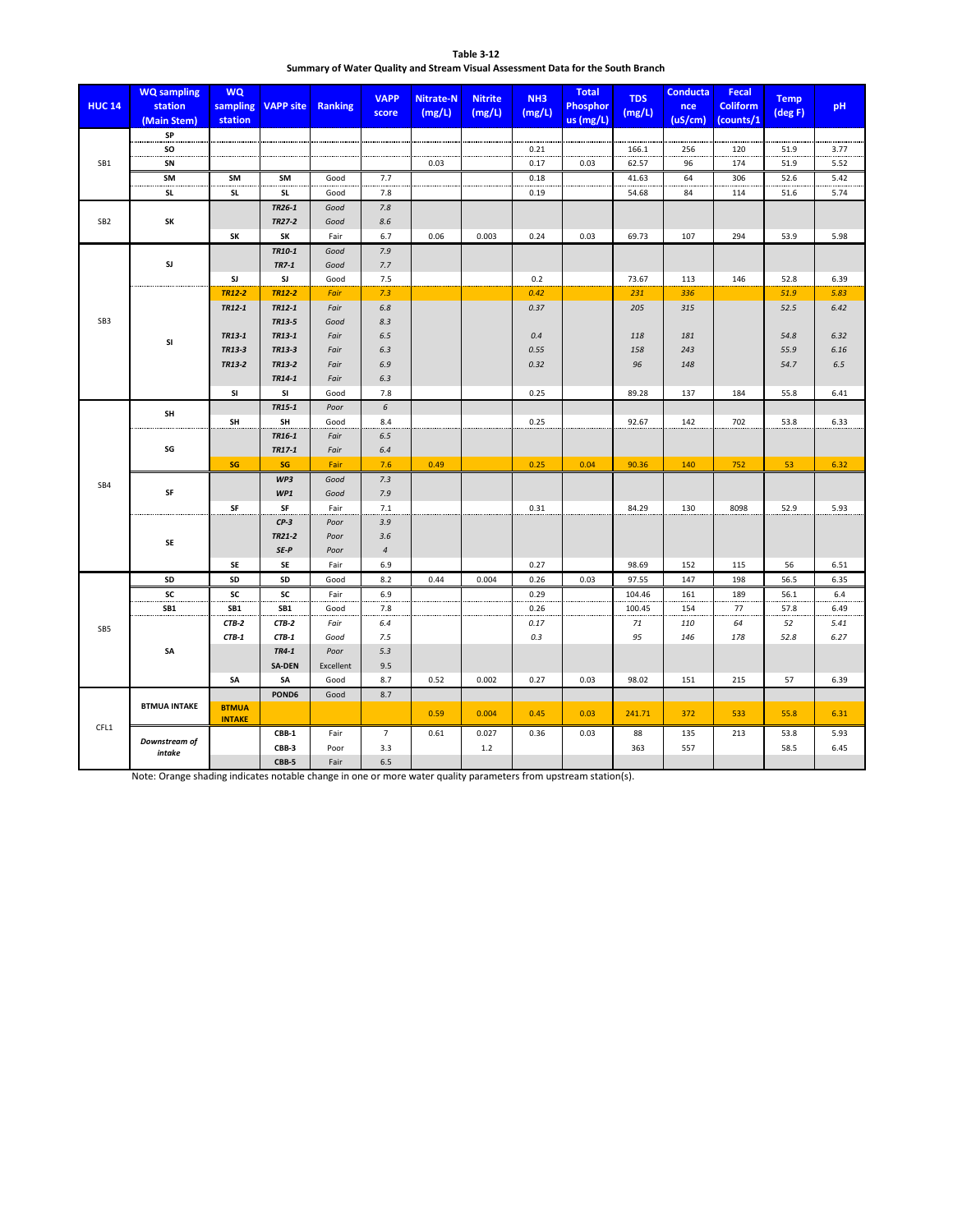#### **Table 3-13 Summary of Pollutants of Concern by Sub-Basin**

| <b>Subbasin</b> | <b>Subwatershed Name</b>                    | <b>Pollutant of Concern</b>                            | <b>Documentation</b>            | <b>Sources</b>                                                                                | <b>Land Uses with Highest</b><br><b>Loadings</b> |
|-----------------|---------------------------------------------|--------------------------------------------------------|---------------------------------|-----------------------------------------------------------------------------------------------|--------------------------------------------------|
|                 |                                             | Phosphorus                                             | <b>TMDL</b>                     | Fertilizer, Manure                                                                            | Agriculture, Low Density<br>Residential,         |
|                 |                                             | Pathogens                                              | <b>TMDL</b> (Fecal<br>Coliform) | Manure, Wildlife                                                                              | Agriculture, Low Density<br>Residential,         |
| NB <sub>1</sub> | Metedeconk R NB (above I-                   | Dissolved Oxygen                                       | 303d                            | Wetlands                                                                                      | Wetlands                                         |
|                 | 195)                                        | Arsenic                                                | 303d                            | Natural, orchards                                                                             |                                                  |
|                 |                                             |                                                        |                                 | (potentially)                                                                                 |                                                  |
|                 |                                             | DDT, DDD, DDE<br>Turbidity                             | 303d<br>303d (draft 2012)       | Pesticides; Agricultural<br>Urban Runoff                                                      |                                                  |
|                 |                                             | Lead                                                   | 303d (draft 2012)               | Urban runoff, industrial                                                                      |                                                  |
|                 |                                             | Pathogens                                              | <b>TMDL</b> (Fecal<br>Coliform) | Urban runoff, pet waste,<br>waterfowl, wildlife, sewer<br>leaks and overflows                 | Medium Density Residential                       |
|                 |                                             | Dissolved Oxygen                                       | 303d                            | Upstream wetlands                                                                             | Wetlands, Medium Density<br>Residential          |
| NB <sub>2</sub> | Metedeconk R NB<br>(Rt<br>9 to I-195)       | Temperature                                            | 303d                            | Impoundments, cleared<br>buffer                                                               | Medium Density Residential                       |
|                 |                                             | Arsenic                                                | 303d                            | Natural, orchards<br>(potentially)                                                            | <b>Medium Density Residential</b>                |
|                 |                                             | Nitrogen, Conductivity,<br><b>TDS</b>                  | Other*                          | Urban runoff                                                                                  | <b>Medium Density Residential</b>                |
|                 |                                             | Turbidity                                              | 303d (draft 2012)               | Urban runoff                                                                                  |                                                  |
|                 |                                             | Pathogens                                              | <b>TMDL</b> (Fecal<br>Coliform) | Urban runoff, pet waste,<br>waterfowl, wildlife, sewer<br>leaks and overflows                 | <b>Medium Density Residential</b><br>Runoff      |
| NB <sub>3</sub> | Haystack Brook                              | Biological                                             | 303d                            | Unknown                                                                                       |                                                  |
|                 |                                             | Conductivity                                           | Other*                          | Impervious Areas, Road<br>Deicing Salt                                                        | Major Roadways I-195, Rte 9                      |
|                 |                                             | Runoff Volume                                          | Other*                          | Urban runoff                                                                                  | Urban Runoff                                     |
|                 |                                             | Pathogens                                              | <b>TMDL</b> (Fecal<br>Coliform) | Agriculture, Septics                                                                          | Agriculture, Low Density<br>Residential,         |
|                 |                                             | Phosphorus                                             | 303d                            | Fertilizer, Manure, Septics                                                                   | Agriculture, Low Density<br>Residential,         |
| NB4             | Muddy Ford Brook                            | TSS                                                    | 303d                            | Row crops and animal farms                                                                    | Agriculture                                      |
|                 |                                             | Arsenic                                                | 303d                            | Naturally occurring                                                                           | <b>Medium Density Residential</b>                |
|                 |                                             | Mercury                                                | 303d                            | Unknown                                                                                       | Atmospheric?                                     |
| NB <sub>5</sub> | Temperature<br>Metedeconk R NB              |                                                        | 303d                            | Impoundments, cleared<br>buffer                                                               |                                                  |
|                 | (confluence to Rt 9)                        | Arsenic<br>Lead                                        | 303d<br>303d (draft 2012)       | Naturally occurring<br>Urban runoff                                                           |                                                  |
|                 |                                             | Pathogens                                              | <b>TMDL</b>                     | Manure, Septics, Wildlife                                                                     | <b>Medium Density Residential</b>                |
|                 | Metedeconk R SB (above I-                   | Arsenic                                                | 303d                            | Naturally occurring                                                                           |                                                  |
| SB1             | 195 exit 21 rd)                             | Dissolved Oxygen                                       | 303d                            | Upstream wetlands                                                                             | Wetlands, Medium Density                         |
|                 |                                             |                                                        |                                 |                                                                                               | Residential                                      |
|                 |                                             | Lead                                                   | 303d (draft 2012)               | Urban runoff<br>Urban runoff, pet waste,                                                      |                                                  |
| SB <sub>2</sub> | Metedeconk R SB<br>(74d19m15s to I-195 X21) | Pathogens                                              | <b>TMDL</b>                     | waterfowl, wildlife, sewer<br>leaks and overflows                                             | <b>Medium Density Residential</b>                |
|                 |                                             | Turbidity                                              | 303d (draft 2012)               | Urban runoff                                                                                  |                                                  |
| SB <sub>3</sub> | Metedeconk R SB (Bennetts                   | Pathogens                                              | <b>TMDL</b>                     | Urban runoff, pet waste,<br>waterfowl, wildlife, sewer<br>leaks and overflows                 | Medium Density Residential                       |
|                 | Pd to 74d19m15s)                            | Conductivity, TDS                                      | Other*                          |                                                                                               |                                                  |
| SB4             | Metedeconk R SB<br>(Rt                      | Runoff Volume<br>Stream and Lake Coliform<br>Pathogens | Other*<br>TMDL                  | Urban runoff<br>Urban runoff, pet waste,<br>waterfowl, wildlife, sewer<br>leaks and overflows | Medium Density Residential                       |
|                 | 9 to Bennetts Pond)                         | Arsenic                                                | 303d                            | Naturally occurring                                                                           | Urban                                            |
|                 |                                             | Runoff Volume<br>Pathogens                             | Other*<br><b>TMDL</b>           | Urban runoff<br>Urban runoff, pet waste,<br>waterfowl, wildlife, sewer                        |                                                  |
|                 |                                             |                                                        |                                 | leaks and overflows                                                                           |                                                  |
| SB <sub>5</sub> | Metedeconk R SB<br>(confluence to Rt 9)     | Arsenic                                                | 303d                            | Naturally occurring                                                                           | Urban                                            |
|                 |                                             | Mercury<br>Runoff Volume                               | 303d<br>Other*                  | Urban runoff                                                                                  | Urban                                            |
|                 |                                             | Lead                                                   | 303d (draft 2012)               | Urban runoff                                                                                  |                                                  |
|                 |                                             | Floatables                                             |                                 |                                                                                               |                                                  |
|                 |                                             | Biological                                             | 303d                            |                                                                                               |                                                  |
| CNFL1           | Metedeconk R (Beaverdam<br>Ck to confl)     | Enterococcus<br>Arsenic                                | 303d<br>303d                    | Naturally occurring                                                                           |                                                  |
|                 |                                             | Runoff Volume                                          | Other*                          | Urban runoff                                                                                  | Urban                                            |

\* Other pollutants of concern include Nitrogen, Phosphorus, and TSS to the Barnegat Bay; Conductivity, Nitrate, and TDS from monitoring results; and runoff volume impacting stream conditions from the visual assessment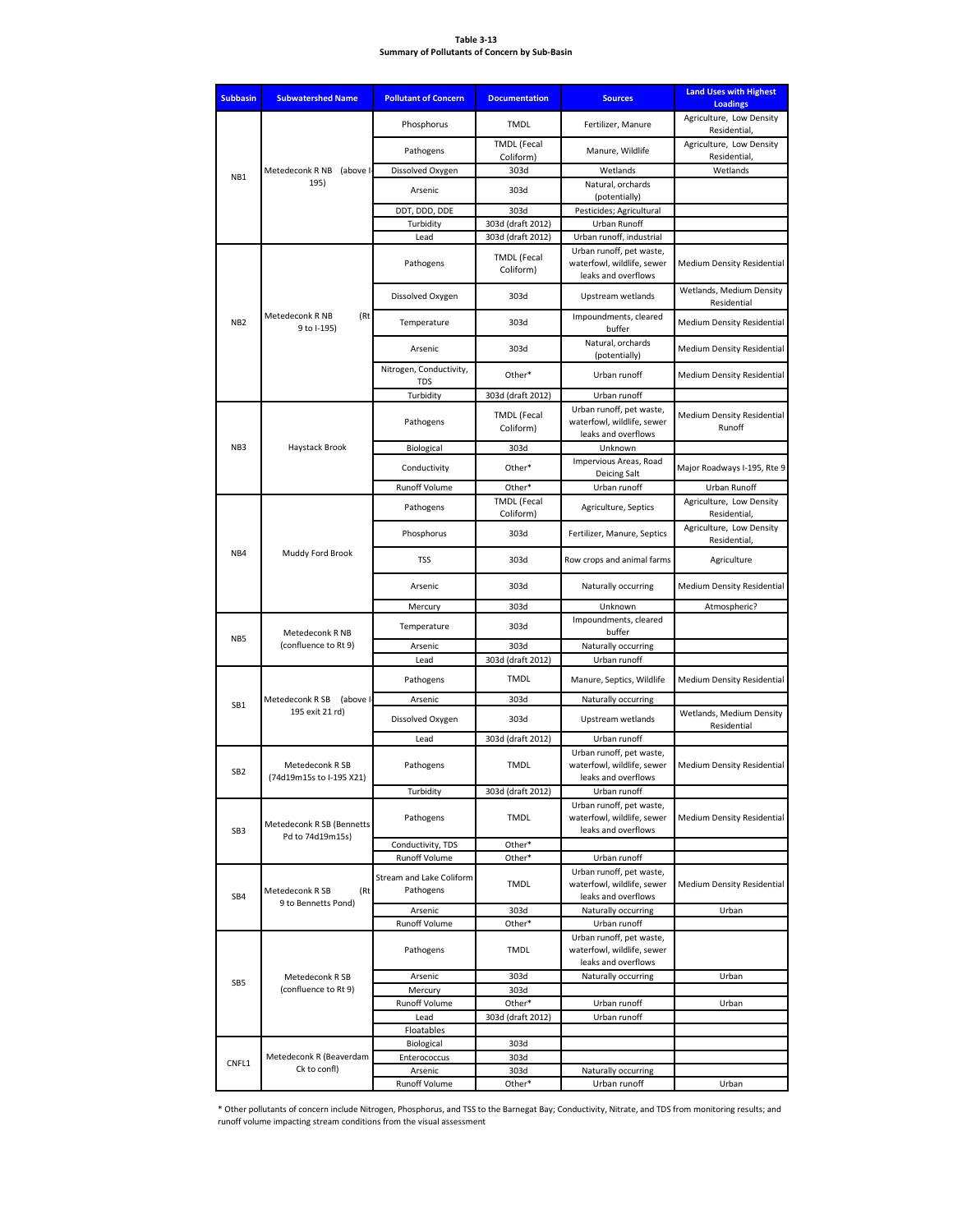**Table 4-1 Summary of TMDLs within the Metedeconk River Watershed**

| <b>TMDL</b>                 |                  | <b>Stream Fecal</b>                                                                                                 |                                                              | <b>Lake Fecal Coliform</b>         | <b>Total Coliform</b>                                               | <b>Phosphorus</b>                       |
|-----------------------------|------------------|---------------------------------------------------------------------------------------------------------------------|--------------------------------------------------------------|------------------------------------|---------------------------------------------------------------------|-----------------------------------------|
| Segment                     |                  | N. Branch S. Branch                                                                                                 | Lake<br><b>Ocean County</b><br><b>Park Lake</b><br>Carasaljo |                                    |                                                                     | N. Branch (NB1)                         |
| <b>Standard</b>             |                  | SWQS: 10% of<br>samples during 30<br>day period not to<br>exceed 400 cfu/100<br>ml; nor average 200<br>$ctu/100$ ml |                                                              | HD: single sample 235<br>cfu/100ml | NSSP: single<br>sample 330<br>cfu/100ml and<br>mean 70<br>cfu/100ml | SWQS: 0.1 mg/l                          |
| Percent<br><b>Reduction</b> | 90%<br>(overall) | 90%<br>(overall)                                                                                                    | 99%<br>(overall)                                             | 96% (overall)                      | 87% (overall)<br>89% (urban, ag,<br>& marinas)                      | 49.8% (overall) 84.9%<br>(urban and ag) |

|                 |                 | <b>Estimated Load Reductions by HUC</b> |            |  |  |  |  |  |  |  |
|-----------------|-----------------|-----------------------------------------|------------|--|--|--|--|--|--|--|
| <b>HUC</b>      |                 | <b>Load Reduction (lb/yr)</b>           |            |  |  |  |  |  |  |  |
|                 | <b>Nitrogen</b> | <b>Phosphorus</b>                       | <b>TSS</b> |  |  |  |  |  |  |  |
| NB <sub>1</sub> | 5,358           | 1,067                                   | 158,844    |  |  |  |  |  |  |  |
| NB <sub>2</sub> | 25,199          | 4,339                                   | 446,157    |  |  |  |  |  |  |  |
| NB <sub>3</sub> | 12,093          | 2,083                                   | 217,045    |  |  |  |  |  |  |  |
| NB4             | 5,858           | 1,091                                   | 144,841    |  |  |  |  |  |  |  |
| NB <sub>5</sub> | 21,258          | 3,567                                   | 341,680    |  |  |  |  |  |  |  |
| SB1             | 1,979           | 398                                     | 62,894     |  |  |  |  |  |  |  |
| SB <sub>2</sub> | 4,730           | 861                                     | 103,529    |  |  |  |  |  |  |  |
| SB <sub>3</sub> | 11,072          | 1,981                                   | 222,902    |  |  |  |  |  |  |  |
| SB4             | 17,953          | 3,040                                   | 299,261    |  |  |  |  |  |  |  |
| SB <sub>5</sub> | 12,220          | 2,025                                   | 187,754    |  |  |  |  |  |  |  |
| CNFL1           | 21,116          | 3,496                                   | 318,951    |  |  |  |  |  |  |  |

**Table 4-2**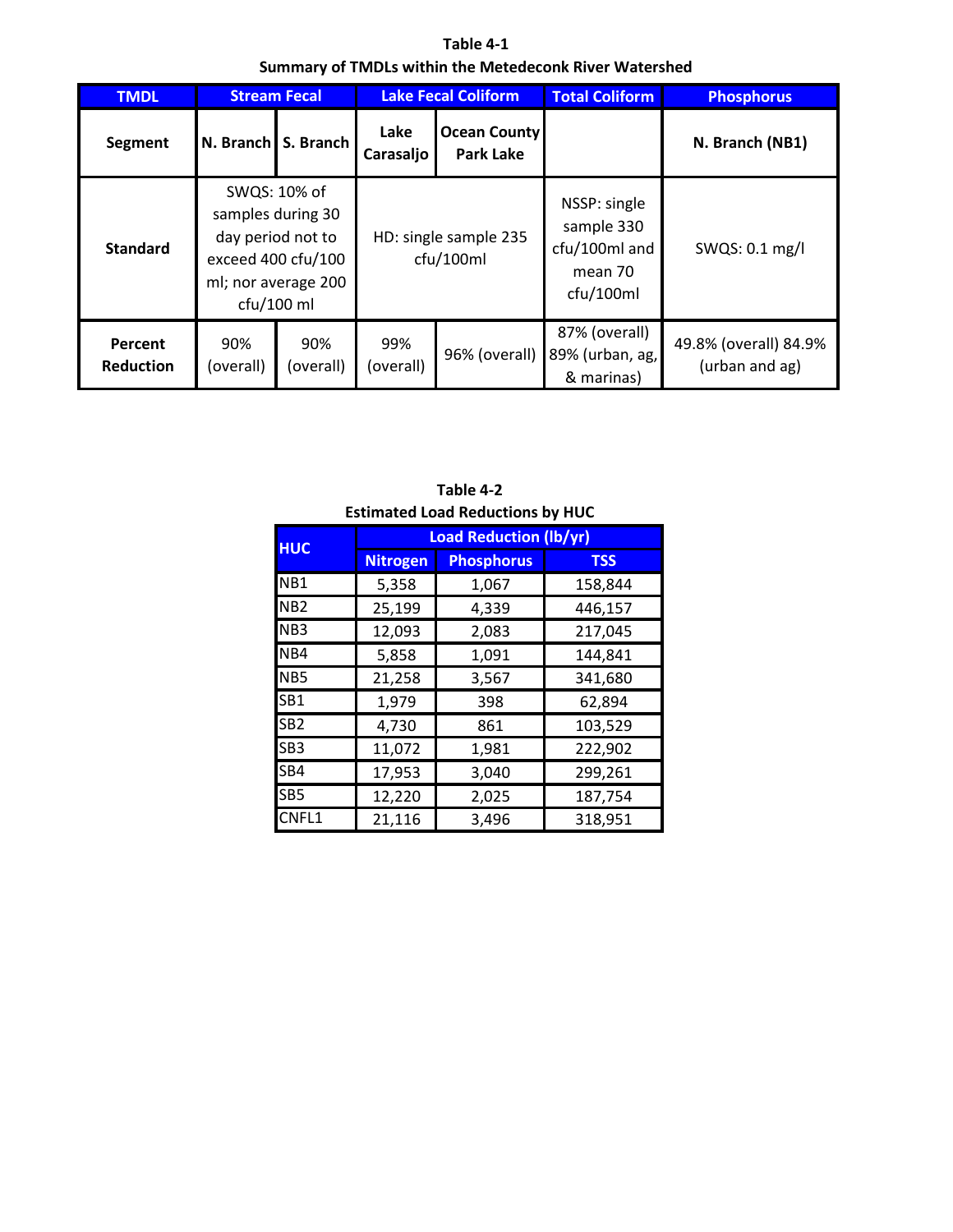| Table 4-3                                                                   |
|-----------------------------------------------------------------------------|
| Watershed Management Strategies Pertinent to the Metedeconk River Watershed |

| <b>Relative SAC</b><br>Ranking | <b>Best Management Practice</b>                              | <b>Reduce Stormwater</b><br><b>Peak Flow</b> | <b>Improve Infiltration</b><br>(Volume Control) | <b>Promote Water</b><br><b>Conservation &amp; Reuse</b> | <b>Reduce Nutrient</b><br>Loads | <b>Reduce</b><br><b>Sediment</b><br>Loads | <b>Reduce Pathogen</b><br>Loads | <b>Improve</b><br><b>Habitat</b> | <b>Potential for Public General WQ Cost</b><br>Involvement | <b>Effectiveness</b> |
|--------------------------------|--------------------------------------------------------------|----------------------------------------------|-------------------------------------------------|---------------------------------------------------------|---------------------------------|-------------------------------------------|---------------------------------|----------------------------------|------------------------------------------------------------|----------------------|
| 1                              | Resource Conservation/Protection                             | $\overline{3}$                               | $\overline{3}$                                  | $\overline{2}$                                          | $\overline{3}$                  | $\overline{3}$                            | $\overline{3}$                  | 3                                | $\overline{2}$                                             | 2.3                  |
| $2*$                           | Urban Green Stormwater Infrastructure<br>(UGSI)              | 3                                            | 3                                               | $\mathbf{1}$                                            | 3                               | 3                                         | $\overline{3}$                  | $\overline{2}$                   | 3                                                          | 1.7                  |
| $\overline{3}$                 | <b>Infiltration Basin</b>                                    | $\overline{3}$                               | $\overline{3}$                                  | $\mathbf{1}$                                            | $\overline{3}$                  | 3                                         | $\overline{3}$                  | $\overline{2}$                   | $\overline{2}$                                             | 2.0                  |
| t4                             | Constructed Stormwater Wetland                               | $\overline{3}$                               | $\overline{2}$                                  | 1                                                       | $\overline{3}$                  | $\overline{3}$                            | $\overline{2}$                  | $\overline{3}$                   | $\overline{2}$                                             | 3.0                  |
| t4                             | Constructed Stormwater Gravel Wetland                        | $\overline{3}$                               | $\overline{2}$                                  | 1                                                       | $\overline{3}$                  | 3                                         | $\overline{2}$                  | $\overline{3}$                   | $\overline{2}$                                             | 3.0                  |
| 6                              | <b>Upland Reforestation</b>                                  | $\overline{3}$                               | 3                                               | $\mathbf 0$                                             | $\overline{3}$                  | $\overline{\mathbf{3}}$                   | 3                               | $\overline{3}$                   | $\overline{2}$                                             | 1.3                  |
| $\overline{7}$                 | <b>Private Property BMPs</b>                                 | $\overline{3}$                               | $\overline{3}$                                  | $\overline{3}$                                          | $\overline{2}$                  | $\overline{2}$                            | 1                               | $\overline{2}$                   | $\overline{3}$                                             | 1.7                  |
| 8                              | <b>Bioretention Basin</b>                                    | $\overline{3}$                               | $\overline{2}$                                  | $\mathbf 0$                                             | $\overline{3}$                  | $\overline{3}$                            | 3                               | $\overline{2}$                   | $\overline{2}$                                             | 2.7                  |
| 9                              | Retrofit Existing Stormwater Basin                           | $\overline{3}$                               | $\overline{3}$                                  | $\mathbf{1}$                                            | $\overline{2}$                  | $\overline{2}$                            | $\overline{2}$                  | $\overline{2}$                   | $\overline{2}$                                             | 2.3                  |
| 10                             | <b>Vegetated Filter Strip</b>                                | $\overline{2}$                               | $\overline{2}$                                  | 1                                                       | $\overline{3}$                  | $\overline{3}$                            | $\overline{2}$                  | $\overline{2}$                   | $\overline{2}$                                             | 3.0                  |
| 11                             | <b>Agricultural BMPs</b>                                     | $\overline{2}$                               | $\mathbf{1}$                                    | $\overline{2}$                                          | 3                               | $\overline{\mathbf{3}}$                   | 3                               | 1                                | $\overline{2}$                                             | 2.0                  |
| 12                             | Removal of Impervious Surface                                | $\overline{3}$                               | $\overline{3}$                                  | 1                                                       | $\overline{2}$                  | $\overline{2}$                            | $\overline{2}$                  | $\overline{3}$                   | 1                                                          | 1.0                  |
| 13                             | <b>Buffer Restoration</b>                                    | $\overline{2}$                               | $\overline{2}$                                  | $\mathbf 0$                                             | $\overline{2}$                  | $\overline{3}$                            | $\overline{2}$                  | 3                                | $\overline{3}$                                             | 1.0                  |
| 14                             | Wet Pond                                                     | $\overline{3}$                               | $\mathbf 0$                                     | 1                                                       | $\overline{2}$                  | 3                                         | $\mathbf{1}$                    | $\overline{2}$                   | $\mathbf{1}$                                               | 3.0                  |
| 15                             | Improve/Repair Septic Systems                                | 1                                            | 1                                               | $\overline{2}$                                          | $\overline{3}$                  | 1                                         | $\overline{3}$                  | $\overline{2}$                   | $\overline{2}$                                             | 1.7                  |
| 16                             | <b>Grassed Swale</b>                                         | $\overline{2}$                               | $\overline{3}$                                  | 1                                                       | $\mathbf{1}$                    | $\overline{2}$                            | $\mathbf{1}$                    | $\overline{2}$                   | $\overline{2}$                                             | 1.7                  |
| 17                             | Sand Filter                                                  | $\overline{2}$                               | $\overline{2}$                                  | 1                                                       | $\overline{3}$                  | $\overline{3}$                            | $\overline{2}$                  | 1                                | 1                                                          | 1.7                  |
| 18                             | Rainwater Harvesting (non-residential)                       | $\overline{3}$                               | $\overline{2}$                                  | 3                                                       | $\mathbf{1}$                    | 1                                         | 1                               | $\mathbf{1}$                     | 3                                                          | 1.0                  |
| 19                             | <b>Stream Restoration</b>                                    | $\overline{2}$                               | $\mathbf{1}$                                    | $\mathbf 0$                                             | $\overline{2}$                  | $\overline{\mathbf{3}}$                   | $\mathbf{1}$                    | 3                                | 3                                                          | 1.3                  |
| 20                             | <b>Extended Detention Basin</b>                              | $\overline{3}$                               | $\overline{2}$                                  | $\mathbf{1}$                                            | $\overline{2}$                  | $\overline{2}$                            | $\mathbf{1}$                    | 1                                | $\mathbf{1}$                                               | 2.0                  |
| 21                             | Source Control (pet waste, fertilizer,<br>geese management)) | 0                                            | $\mathbf 0$                                     | 1                                                       | 3                               | 1                                         | 3                               | $\overline{2}$                   | $\overline{2}$                                             | 2.0                  |
| 22                             | Dry Well                                                     | $\overline{2}$                               | $\overline{3}$                                  | 1                                                       | $\mathbf{1}$                    | 1                                         | 1                               | 1                                | $\overline{2}$                                             | 2.0                  |
| 23                             | Off-line Regional Treatment                                  | $\overline{3}$                               | $\mathbf{1}$                                    | $\mathbf 0$                                             | $\overline{2}$                  | $\overline{3}$                            | 1                               | $\overline{2}$                   | $\overline{2}$                                             | 1.0                  |
| 24                             | Pervious Paving (porous asphalt,<br>concrete)                | $\overline{2}$                               | $\overline{\mathbf{3}}$                         | $\mathbf{1}$                                            | $\mathbf{1}$                    | $\mathbf{1}$                              | $\mathbf{1}$                    | $\mathbf{1}$                     | 3                                                          | 1.0                  |
| 25                             | <b>Runoff Redirection</b>                                    | $\overline{2}$                               | $\overline{3}$                                  | 1                                                       | $\mathbf{1}$                    | $\mathbf{1}$                              | 1                               | 1                                | 1                                                          | 2.0                  |
| 26                             | Green Roof (non-residential)                                 | $\overline{3}$                               | $\mathbf{1}$                                    | $\overline{2}$                                          | $\mathbf{1}$                    | $\mathbf{1}$                              | $\mathbf{1}$                    | $\mathbf{1}$                     | $\overline{2}$                                             | 1.0                  |
| 27                             | <b>Improved Street Sweeping</b>                              | 1                                            | $\mathbf{1}$                                    | $\mathbf 0$                                             | $\overline{2}$                  | $\overline{2}$                            | $\overline{2}$                  | 1                                | 1                                                          | 2.0                  |
| 28                             | <b>Manufactured Devices</b>                                  | $\overline{2}$                               | $\mathbf{1}$                                    | 1                                                       | $\mathbf{1}$                    | 3                                         | 1                               | 1                                | 1                                                          | 1.3                  |

Notes:

*1. Scoring: 3 (high), 2 (average), 1 (low), 0 (not applicable)*

*2. Stormwater bumpouts overall rank 2, but infiltration trenches and stormwater planters rank 6.*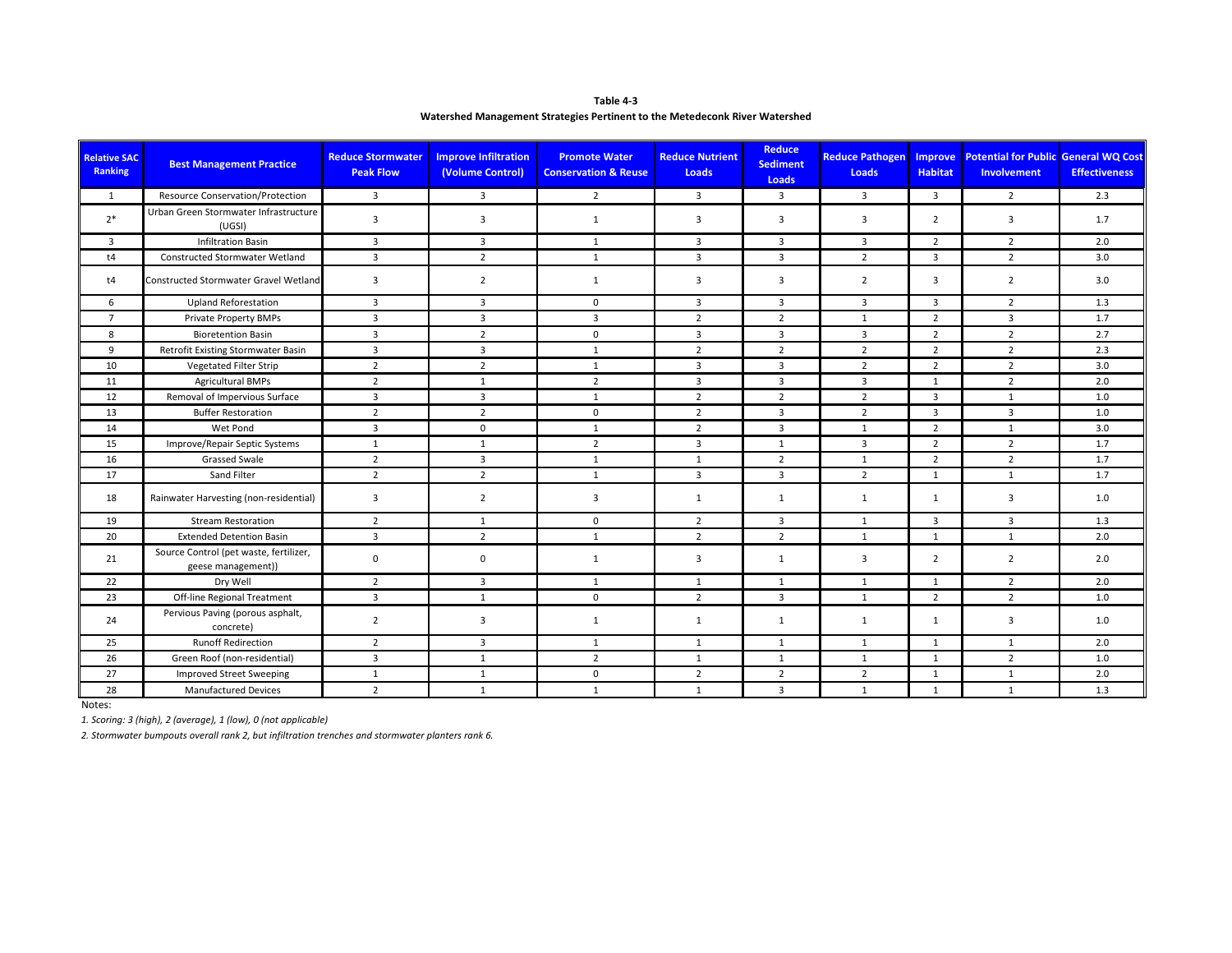**Table 5-1 Subbasin Priority**

| <b>Sub-Basin</b> | <b>Priority Ranking</b><br><b>Based on 303(d)</b> | <b>Rank Based on</b><br><b>Impervious</b><br><b>Cover</b> | <b>Rank Based</b><br>on Urban<br><b>Acres</b> | <b>Priority Ranking</b><br><b>Based on Runoff</b><br><b>Reduction</b> | <b>Average</b> | <b>Overall</b><br><b>Priority</b><br><b>Ranking</b> |
|------------------|---------------------------------------------------|-----------------------------------------------------------|-----------------------------------------------|-----------------------------------------------------------------------|----------------|-----------------------------------------------------|
| NB <sub>2</sub>  | $\mathbf{1}$                                      | 5                                                         | 3                                             | 4                                                                     | 2.50           | $\mathbf{1}$                                        |
| NB <sub>5</sub>  | 3                                                 | 3                                                         | 1                                             | 2                                                                     | 2.50           | $\overline{2}$                                      |
| SB <sub>5</sub>  | 3                                                 | 1                                                         | 4                                             | 2.5                                                                   | 2.75           | $\overline{\mathbf{3}}$                             |
| CFL1             | 6                                                 | 2                                                         | 5                                             | 3.5                                                                   | 4.75           | $\overline{a}$                                      |
| N <sub>B4</sub>  | 3                                                 | 8                                                         | 8                                             | 8                                                                     | 5.50           | 5                                                   |
| NB1              | 2                                                 | 10                                                        | 10                                            | 10                                                                    | 6.00           | $6\overline{6}$                                     |
| NB <sub>3</sub>  | 7                                                 | 6                                                         | 6                                             | 6                                                                     | 6.50           | 7                                                   |
| SB4              | 10                                                | 4                                                         | 2                                             | 3                                                                     | 6.50           | 8                                                   |
| SB <sub>2</sub>  | 7                                                 | 9                                                         | 9                                             | 9                                                                     | 8.00           | 9                                                   |
| SB <sub>3</sub>  | 10                                                | 7                                                         | 7                                             | 7                                                                     | 8.50           | <b>10</b>                                           |
| SB1              | 7                                                 | 11                                                        | 11                                            | 11                                                                    | 9.00           | 11                                                  |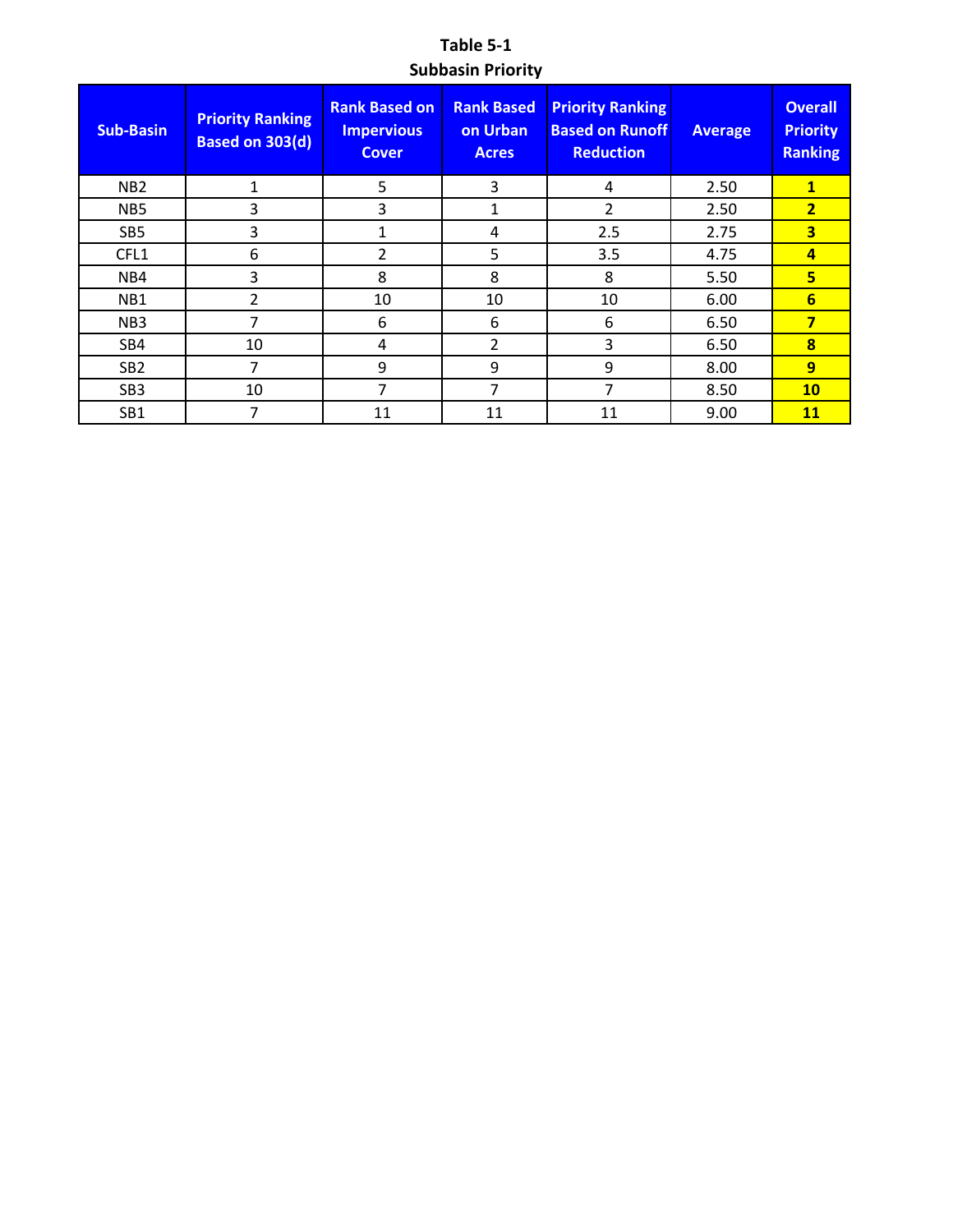| Table 5-2                                            |  |
|------------------------------------------------------|--|
| <b>Prioritized Management Strategies by Subbasin</b> |  |

| <b>Watershed</b><br><b>Priority</b> | <b>Subbasin</b><br><b>Priority</b> | <b>Subbasin</b> | <b>Location</b>                                       | <b>Priority Reason</b>                                                     | <b>Source Conditions</b>                                                                          | <b>Land Use Type</b>                            | <b>BMPs</b>                                                                                                                         | <b>Potential Opportunity</b>                                  |
|-------------------------------------|------------------------------------|-----------------|-------------------------------------------------------|----------------------------------------------------------------------------|---------------------------------------------------------------------------------------------------|-------------------------------------------------|-------------------------------------------------------------------------------------------------------------------------------------|---------------------------------------------------------------|
| $\mathbf{1}$                        |                                    | All             |                                                       | <b>Stream Fecal TMDL</b><br><b>Total Fecal Coliform TMDL</b>               | Urban Runoff, OSDSs, Sewer leaks and<br>overflows, wildlife (waterfowl)                           | All                                             | Urban Runoff Management, Goose control<br>programs, OSDS Management, Sanitary<br>Sewer Inspection                                   |                                                               |
| $\mathbf{1}$                        |                                    | All             |                                                       | Implement Education and<br>Outreach Program                                |                                                                                                   | All                                             |                                                                                                                                     |                                                               |
| $\overline{2}$                      | $\mathbf{1}$                       | NB1             | Multiple Row Crop<br>Farms Along Ridge<br>Creek       | Phosphorus TMDL, turbidity<br>impairment                                   | Agriculture - Row Crops and Livestock                                                             | Agriculture, Low<br>Density<br>Residential      | Agricultural; Fertilizer management                                                                                                 |                                                               |
| 3                                   | $\overline{2}$                     | NB1             | Fertilizer from Low<br>Density Residential;<br>Manure | Phosphorus TMDL, Stream<br>Fecal TMDL, Total Fecal<br>Coliform TMDL        | Runoff from fertilizer and animal waste                                                           | Low Density<br>Residential,<br>Agriculture      | Enforcement of Statewide Fertilizer Law;<br>Geese management, Agricultural BMPs                                                     |                                                               |
| 4                                   | $\mathbf{1}$                       | SB4             | Lake Carasajlo                                        | Lake Pathogens TMDL                                                        | Unbuffered Pond Shorelines - Geese<br>populations                                                 | Residential                                     | Buffer Restoration, Naturalized Shorelines;<br>identify areas for installation of structural<br>runoff controls                     |                                                               |
| 5                                   | $\mathbf{1}$                       | NB5             | Ocean County Park<br>Lake                             | Lake Pathogens TMDL                                                        | Unbuffered Pond Shorelines - Geese<br>populations                                                 | Recreational                                    | Buffer Restoration, Naturalized Shorelines                                                                                          |                                                               |
| 6                                   | $\mathbf{1}$                       | NB <sub>2</sub> | Residential<br>Subdivisions &<br>Schools              | Urban Runoff                                                               | Existing stormwater basins, where<br>existing, may not be providing highest<br>level of treatment | Medium Density<br>Residential                   | Stormwater Basins Retrofit, Structural<br>Outfall BMPs, Source Control                                                              | High Visibility<br><b>Demonstration Project</b>               |
| $\overline{7}$                      | $\overline{2}$                     | NB5             | Route 9 (Lakewood) Urban Runoff                       |                                                                            | Very large outfall (84") discharging<br>directly to the North Branch                              | Residential,<br>Commercial                      | Source control, Structural Outfall BMPs                                                                                             | Reduce water quality<br>impact from significant<br>source     |
| 8                                   | $\mathbf{1}$                       | CFL1 / SB5      | Park                                                  | Lakewood Industrial Urban Runoff Loadings and<br><b>Stream Degradation</b> | Large Untreated Impervious Areas<br>Directly Draining to River                                    | Industrial                                      | Stormwater Basins Retrofit, Structural<br><b>Outfall BMPs</b>                                                                       |                                                               |
| 9                                   | 1                                  | NB4             | Horse Farms                                           | Phosphorus Impairment,<br>Stream Fecal TMDL, Total<br>Fecal Coliform TMDL  | Runoff contacting manure                                                                          | Agriculture                                     | <b>Agricultural BMPs</b>                                                                                                            |                                                               |
| 10                                  | $\mathbf{1}$                       | NB3             | Open Space                                            | <b>Total Fecal Coliform TMDL</b>                                           | Unbuffered Pond Shorelines - Geese<br>populations                                                 | Open Space                                      | Vegetative buffer for geese management                                                                                              |                                                               |
| 11                                  | $\mathbf{1}$                       | SB4, SB5        | Park                                                  | Lakewood Industrial Urban Runoff Loadings and<br><b>Stream Degradation</b> | Large Untreated Impervious Areas<br>Directly Draining to River                                    | Industrial                                      | Stormwater Basins Retrofit, Structural<br>Outfall BMPs, Source Control                                                              | <b>Upgrade Existing SW</b><br>Basins to Extended<br>Detention |
| 12                                  | $\mathbf{1}$                       | SB <sub>2</sub> | Few Agricultural<br>Parcels                           | <b>High Nutrient and TSS</b><br>Loadings                                   | Row crops                                                                                         | Agricultural                                    | <b>Agricultural BMPs</b>                                                                                                            |                                                               |
| 13                                  | $\mathbf{1}$                       | SB <sub>2</sub> |                                                       | Jackson Mills Lake Nuisance Vegetation                                     | Prevalence of nuisance vegetation                                                                 | Wetlands, Forest,<br>Residential                | Lake management strategies (continue<br>winter lake level drawdown); Evaluate<br>options for more comprehensive lake<br>management. |                                                               |
| 14                                  | 1                                  | SB <sub>3</sub> | Residential<br>Subdivisions &<br>Schools              | Urban Runoff                                                               | Mostly untreated runoff directly<br>connected to stream                                           | Low, Medium,<br>and High Density<br>Residential | Stormwater Basins Retrofit, Structural<br>Outfall BMPs, Source Control                                                              | <b>Upgrade Existing SW</b><br>Basins to Extended<br>Detention |
| 15                                  | $\mathbf{1}$                       | SB <sub>3</sub> | Lake Enno                                             | Nuisance Vegetation, Stream<br>Fecal TMDL, Total Fecal<br>Coliform TMDL    | Prevalence of nuisance vegetation                                                                 | Wetlands, Forest,<br>Residential                | Lake management strategies (continue<br>winter lake level drawdown); Evaluate<br>options for more comprehensive lake<br>management. |                                                               |
| 16                                  | $\mathbf{1}$                       | SB1             | Ely Harmony Road Loadings                             | Agricultural Tract - High Nutrient and TSS                                 | Row crops                                                                                         | Agricultural                                    | Agricultural BMPs and Buffer Restoration                                                                                            |                                                               |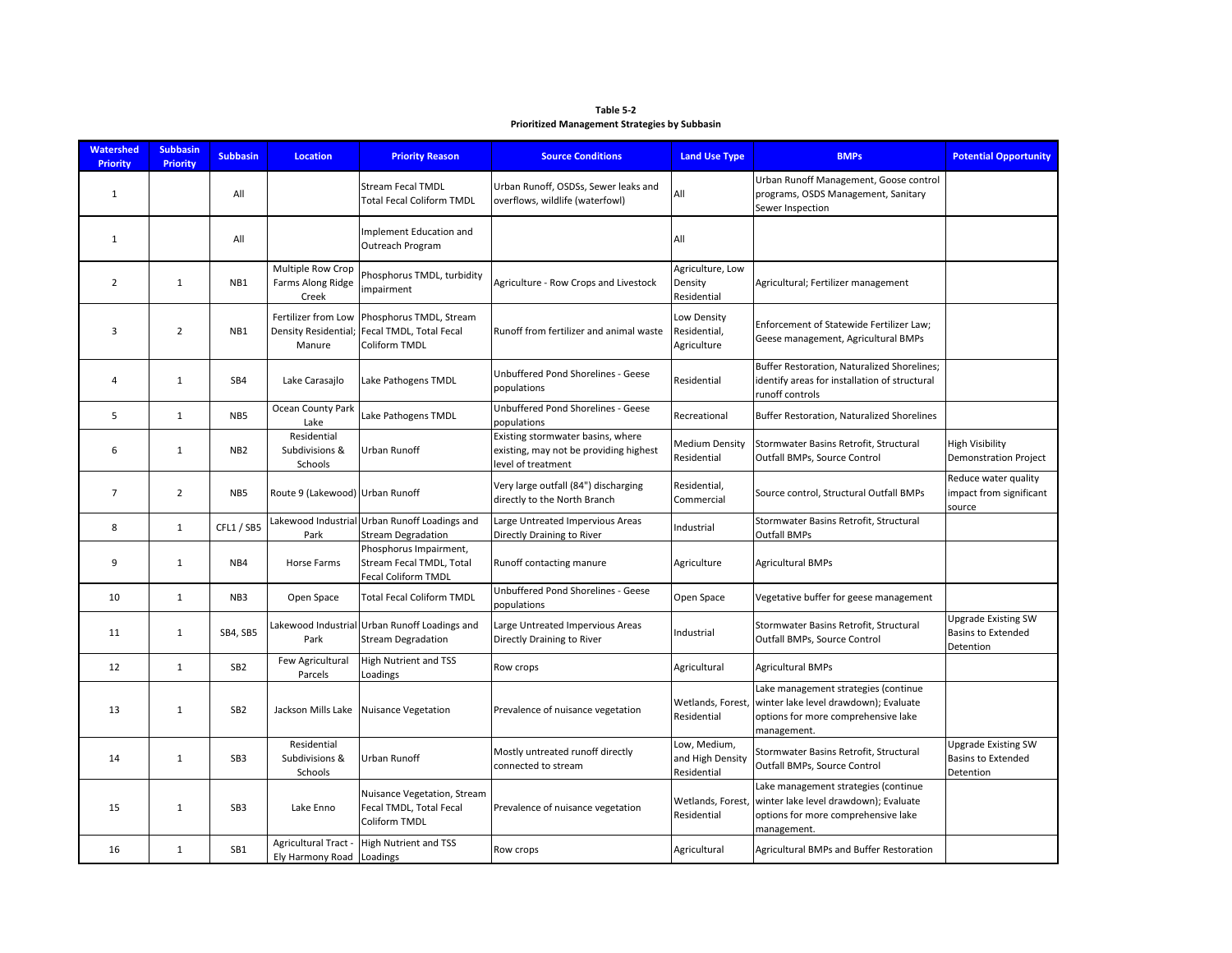| Table 5-2                                            |
|------------------------------------------------------|
| <b>Prioritized Management Strategies by Subbasin</b> |

| <b>Watershed</b><br><b>Priority</b> | <b>Subbasin</b><br><b>Priority</b> | <b>Subbasin</b> | <b>Location</b>                                   | <b>Priority Reason</b>                                                               | <b>Source Conditions</b>                                                                          | <b>Land Use Type</b>                                     | <b>BMPs</b>                                                                                                   | <b>Potential Opportunity</b>                                         |
|-------------------------------------|------------------------------------|-----------------|---------------------------------------------------|--------------------------------------------------------------------------------------|---------------------------------------------------------------------------------------------------|----------------------------------------------------------|---------------------------------------------------------------------------------------------------------------|----------------------------------------------------------------------|
| 17                                  | $\overline{2}$                     | NB <sub>2</sub> |                                                   | Agricultural Parcels Nutrient and TSS Loadings                                       | Various                                                                                           | Agricultural                                             | <b>Agricultural BMPs</b>                                                                                      |                                                                      |
| 18                                  | $\overline{2}$                     | SB <sub>5</sub> | Downtown<br>Lakewood                              | Loading Hot Spot                                                                     |                                                                                                   | Commercial                                               | Structural BMPs Built in to Infrastructure                                                                    |                                                                      |
| 19                                  | $\overline{2}$                     | CFL1            | <b>Brick Plaza</b>                                | Loading Hot Spot                                                                     | <b>Extensive Continuous Untreated</b><br>Impervious Area Directly Draining to<br>River            | Commercial                                               | Structural BMPs Built into Infrastructure;<br>Install educational signage at Cedar Bridge<br>Branch crossings | High Visibility<br><b>Demonstration Project</b>                      |
| 20                                  | $\overline{2}$                     | NB4             | <b>Agricultural Parcels</b>                       | Phosphorus and TSS<br>Impairment, Stream Fecal<br>TMDL, Total Fecal Coliform<br>TMDL | Agriculture - Row Crops and Livestock,<br>Moderate Soil Erosion Potential                         | Agricultural,<br>Residential                             | Agricultural BMPs, Streambank and Soil<br>Stabilization                                                       |                                                                      |
| 21                                  | $\overline{2}$                     | NB3             | Residential<br>Subdivisions &<br>Schools          | Urban Runoff                                                                         | Existing stormwater basins, where<br>existing, may not be providing highest<br>level of treatment | Medium Density<br>Residential                            | Upgrade Existing Stormwater Basins,<br>Structural Outfall BMPs, Source Control                                |                                                                      |
| 22                                  | $\overline{2}$                     | SB4             | Lakewood Country<br>Club                          | Coliform, Temperature                                                                | Open Pond Shorelines                                                                              | Recreational                                             | <b>Buffer Restoration, Naturalized Shorelines</b>                                                             | Upgrade Existing SW<br><b>Basins to Extended</b><br>Detention        |
| 23                                  | $\overline{2}$                     | SB <sub>2</sub> | Metedeconk<br>National Golf<br>Course             | Coliform, Temperature                                                                | Unbuffered Pond Shorelines - Geese<br>populations                                                 | Recreational                                             | Buffer Restoration, Naturalized Shorelines                                                                    |                                                                      |
| 24                                  | $\overline{2}$                     | SB <sub>3</sub> | Few Agricultural<br>Parcels                       | <b>High Nutrient and TSS</b><br>Loadings                                             | Row crops                                                                                         | Agricultural                                             | <b>Agricultural BMPs</b>                                                                                      | <b>Upgrade Existing SW</b><br><b>Basins to Extended</b><br>Detention |
| 25                                  | $\overline{2}$                     | SB1             | Interstate I-195                                  | Conductivity, Metals                                                                 | Untreated runoff                                                                                  | Transportation                                           | Urban Runoff BMPs                                                                                             |                                                                      |
| 26                                  | 3                                  | NB <sub>2</sub> | Commercial<br>Corridor Route 9                    | Urban Runoff                                                                         | Existing stormwater basins, where<br>existing, may not be providing highest<br>level of treatment | Commercial                                               | Stormwater Basins Retrofit, Structural<br>Outfall BMPs, Source Control                                        | <b>High Visibility</b><br><b>Demonstration Project</b>               |
| 27                                  | 3                                  | NB5             | <b>Woodlake Country</b><br>Club                   | Temperature Impairment,<br>Coliform                                                  | Unbuffered Pond Shorelines - Geese<br>populations                                                 | Recreational                                             | <b>Buffer Restoration, Naturalized Shorelines</b>                                                             | <b>Upgrade Existing SW</b><br><b>Basins to Extended</b><br>Detention |
| 28                                  | 3                                  | SB <sub>5</sub> | Residential<br>Subdivisions &<br>Schools          | <b>Urban Runoff</b>                                                                  | Existing stormwater basins, where<br>existing, may not be providing highest<br>level of treatment | Medium Density<br>Residential                            | Stormwater Basins Retrofit, Structural<br>Outfall BMPs, Source Control                                        | <b>Upgrade Existing SW</b><br><b>Basins to Extended</b><br>Detention |
| 29                                  | 3                                  | CFL1            | Residential<br>Subdivisions &<br>Schools          | Stream Degradation                                                                   | Relatively few existing stormwater<br>basins                                                      | Medium and High<br>Density<br>Residential<br>Development | Stormwater Basins Retrofit, Structural<br>Outfall BMPs, Source Control                                        | <b>High Visibility</b><br><b>Demonstration Project</b>               |
| 30                                  | 3                                  | NB4             | Residential<br>Subdivisions &<br>Schools          | Urban Runoff                                                                         | Existing stormwater basins may not be<br>providing highest level of treatment                     | <b>Medium Density</b><br>Residential                     | Upgrade Existing Stormwater Basins,<br>Source Control                                                         |                                                                      |
| 31                                  | 3                                  | NB1             | Utility Easements,<br><b>Agricultural Parcels</b> | Water quality                                                                        | Various areas identified as restoration<br>priorities by UMASS                                    | Wetlands,<br>Agriculture,<br>Residential                 | <b>Buffer Restoration</b>                                                                                     |                                                                      |
| 32                                  | 3                                  | NB <sub>3</sub> | Commercial Area                                   | Urban Runoff                                                                         | Existing stormwater basins, where<br>existing, may not be providing highest<br>level of treatment | Medium Density<br>Residential                            | Stormwater Basins Retrofit, Structural<br>Outfall BMPs, Source Control                                        |                                                                      |
| 33                                  | 3                                  | SB4             | Lakewood Country<br>Club                          | <b>Nutrient Loadings</b>                                                             | Fertilizer Application for Turf                                                                   | Recreational                                             | <b>Fertilizer Management</b>                                                                                  | <b>Upgrade Existing SW</b><br><b>Basins to Extended</b><br>Detention |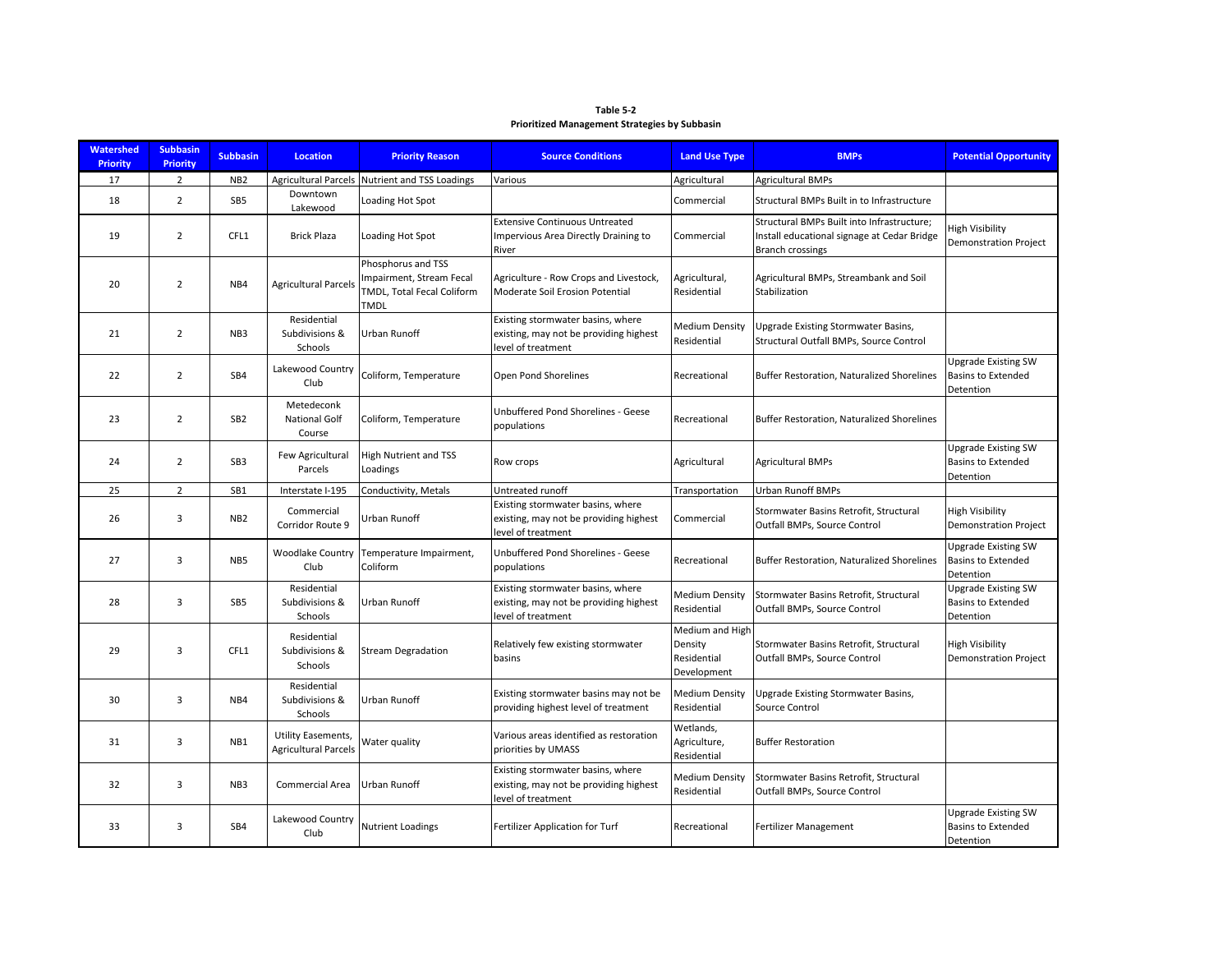| Table 5-2                                            |
|------------------------------------------------------|
| <b>Prioritized Management Strategies by Subbasin</b> |

| <b>Watershed</b><br><b>Priority</b> | <b>Subbasin</b><br><b>Priority</b> | <b>Subbasin</b> | <b>Location</b>                          | <b>Priority Reason</b>                                                                | <b>Source Conditions</b>                                                                          | <b>Land Use Type</b>                 | <b>BMPs</b>                                                            | <b>Potential Opportunity</b>                                         |
|-------------------------------------|------------------------------------|-----------------|------------------------------------------|---------------------------------------------------------------------------------------|---------------------------------------------------------------------------------------------------|--------------------------------------|------------------------------------------------------------------------|----------------------------------------------------------------------|
| 34                                  | 3                                  | SB <sub>2</sub> | Metedeconk<br>National Golf<br>Course    | <b>Nutrient Loadings</b>                                                              | Fertilizer Application for Turf                                                                   | Recreational                         | Fertilizer Management                                                  | <b>Upgrade Existing SW</b><br><b>Basins to Extended</b><br>Detention |
| 35                                  | 4                                  | N <sub>B2</sub> | Aldrich Lake                             | TSS Loadings, Stream Fecal<br>TMDL, Total Fecal Coliform<br>TMDL, Nuisance Vegetation | <b>Excessive TSS Loading, Geese</b><br>populations, nuisance vegetation                           | Residential                          | Dredging, Geese management, lake<br>management strategies              |                                                                      |
| 36                                  | 4                                  | NB <sub>5</sub> | <b>Agricultural Tract</b>                | <b>High Nutrient and TSS</b><br>Loadings                                              | Row crops                                                                                         | Agricultural                         | <b>Agricultural BMPs</b>                                               |                                                                      |
| 37                                  | 4                                  | SB <sub>5</sub> | Lake Shenandoah                          | Nuisance Vegetation, Total<br><b>Fecal Coliform TMDL</b>                              | Excessive nuisance vegetation, geese<br>population                                                | Recreational                         | Lake management strategies, Buffer<br>Restoration                      |                                                                      |
| 38                                  | $\overline{\mathbf{A}}$            | NB4             | Tributaries                              | Water quality                                                                         | Various areas identified as restoration<br>priorities by UMASS                                    | Wetlands,<br>Residential             | <b>Buffer Restoration</b>                                              |                                                                      |
| 39                                  | $\overline{4}$                     | NB <sub>3</sub> | 0                                        | TSS Loadings, Stream Fecal<br>TMDL, Total Fecal Coliform<br>TMDL                      | TSS build-up; Geese                                                                               | Residential                          | Dredging, Geese management, lake<br>management strategies              |                                                                      |
| 40                                  | 4                                  | SB4             | Residential<br>Subdivisions &<br>Schools | Urban Runoff                                                                          | Existing stormwater basins, where<br>existing, may not be providing highest<br>level of treatment | Residential                          | Stormwater Basins Retrofit, Structural<br>Outfall BMPs, Source Control | <b>Upgrade Existing SW</b><br>Basins to Extended<br>Detention        |
| 41                                  | 4                                  | SB <sub>2</sub> | Residential<br>Subdivision               | Urban Runoff                                                                          | Existing stormwater basins, where<br>existing, may not be providing highest<br>level of treatment | Medium Density<br>Residential        | Stormwater Basins Retrofit, Structural<br>Outfall BMPs, Source Control | <b>Upgrade Existing SW</b><br><b>Basins to Extended</b><br>Detention |
| 42                                  | $\overline{4}$                     | SB3             | South Branch &<br>Tributaries            | Conservation                                                                          | Large parcels identified by TPL                                                                   | Wetlands                             | Land Acquisition                                                       |                                                                      |
| 43                                  | $\overline{4}$                     | SB <sub>3</sub> | South Branch &<br>Tributaries            | Water quality                                                                         | Various areas identified as restoration<br>priorities by UMASS                                    | Wetlands,<br>Residential             | <b>Buffer Restoration</b>                                              |                                                                      |
| 44                                  | 5                                  | NB <sub>2</sub> | Interstate I-195                         | <b>Transportation Runoff</b>                                                          | Decicing salt and vehicle related<br>pollutants                                                   | Transporation                        | <b>Urban Runoff BMPs</b>                                               | <b>High Visibility</b><br><b>Demonstration Project</b>               |
| 45                                  | 5                                  | N <sub>B5</sub> | <b>Woodlake Country</b><br>Club          | <b>Nutrient Loadings</b>                                                              | Fertilizer Application for Turf                                                                   | Recreational                         | <b>Fertilizer Management</b>                                           |                                                                      |
| 46                                  | 5                                  | SB5             | South Branch &<br>Tributaries            | Water quality                                                                         | Various areas identified as restoration<br>priorities by UMASS                                    | Wetlands,<br>Residential             | <b>Buffer Restoration</b>                                              |                                                                      |
| 47                                  | 5                                  | NB <sub>3</sub> | Tributaries                              | Water quality                                                                         | Various areas identified as restoration<br>priorities by UMASS                                    | Wetlands,<br>Residential             | <b>Buffer Restoration</b>                                              |                                                                      |
| 48                                  | 5                                  | SB4             | South Branch &<br>Tributaries            | Water quality                                                                         | Various areas identified as restoration<br>priorities by UMASS                                    | Wetlands,<br>Residential             | <b>Buffer Restoration</b>                                              |                                                                      |
| 49                                  | 5                                  | SB <sub>2</sub> | South Branch &<br>Tributaries            | Water quality                                                                         | Various areas identified as restoration<br>priorities by UMASS                                    | Wetlands,<br>Residential             | <b>Buffer Restoration</b>                                              |                                                                      |
| 50                                  | 6                                  | NB <sub>2</sub> | North Branch and<br>Tributaries          | Water quality                                                                         | Various areas identified as restoration<br>priorities by UMASS                                    | Wetlands,<br>Residential             | <b>Buffer Restoration</b>                                              |                                                                      |
| 51                                  | 6                                  | NB <sub>5</sub> | 0                                        | Urban Runoff                                                                          | Existing stormwater basins may not be<br>providing highest level of treatment                     | <b>Medium Density</b><br>Residential | Upgrade Existing Stormwater Basins,<br>Source Control                  | <b>Upgrade Existing SW</b><br><b>Basins to Extended</b><br>Detention |
| 52                                  | $\overline{7}$                     | NB <sub>5</sub> | Garden State<br>Parkway                  | <b>Transportation Runoff</b>                                                          | Decicing Salt and vehicle related<br>pollutants                                                   | Transportation                       | <b>Urban Runoff BMPs</b>                                               |                                                                      |
| 53                                  | 8                                  | NB <sub>5</sub> | North Branch and<br>Tributaries          | Water quality                                                                         | Various areas identified as restoration<br>priorities by UMASS                                    | Wetlands,<br>Residential             | <b>Buffer Restoration</b>                                              |                                                                      |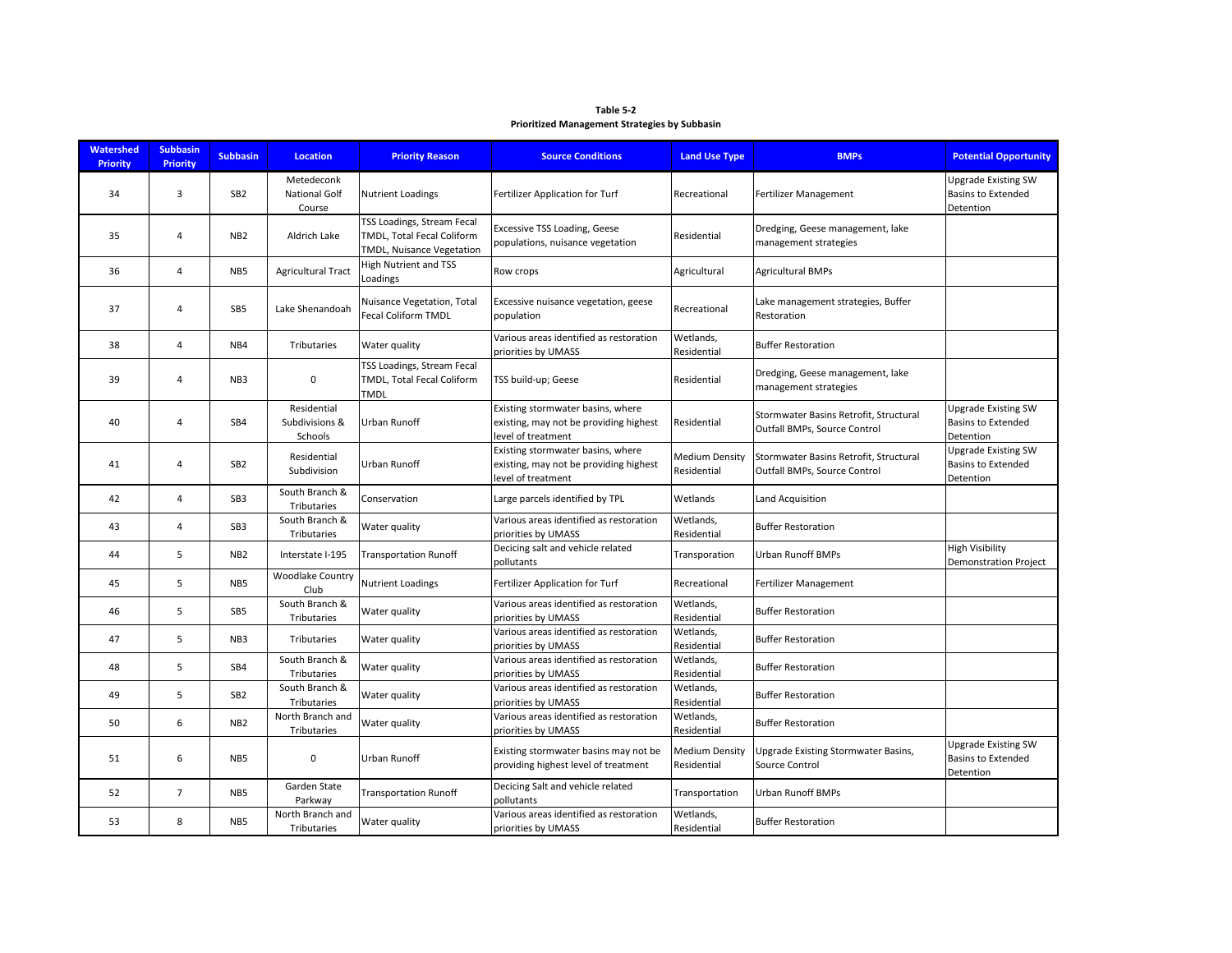#### **Table 5-3**

### **Potential Projects at Prioritized Stream Visual Assessments and Other Sites Identified by Stakeholders**

| <b>Project Site</b>                                                                                        | <b>Potential Strategies</b>                                                                                                                                                                                                                                                                                                                                                                                                                                                                                                                                                                                                                                                                                                                                                                                                                                                                                                                                                          | Rank                             | <b>HUC</b>                         |
|------------------------------------------------------------------------------------------------------------|--------------------------------------------------------------------------------------------------------------------------------------------------------------------------------------------------------------------------------------------------------------------------------------------------------------------------------------------------------------------------------------------------------------------------------------------------------------------------------------------------------------------------------------------------------------------------------------------------------------------------------------------------------------------------------------------------------------------------------------------------------------------------------------------------------------------------------------------------------------------------------------------------------------------------------------------------------------------------------------|----------------------------------|------------------------------------|
| TR23-1                                                                                                     | . Potential BMPs to manage parking lot itself, prevent erosion at parking lot edge leading to buffer area.<br>. BMP at end of Woodlane Road<br>· Source control within neighborhood                                                                                                                                                                                                                                                                                                                                                                                                                                                                                                                                                                                                                                                                                                                                                                                                  | $\mathbf{1}$                     | NB <sub>2</sub>                    |
| GR <sub>2</sub>                                                                                            | . Potential vegetated bumpout in front of fire hydrant where parking is restricted anyway. May require moving hydrant into<br>bumpout depending on Fire Department's preferences.<br>. Space available directly at outfall behind chain link fence for bioretention and nicely visible.<br>. Decentralized stormwater management practices (SMPs) throughout catchment neighborhood for source control.                                                                                                                                                                                                                                                                                                                                                                                                                                                                                                                                                                              | $\mathbf{1}$                     | NB <sub>5</sub>                    |
| GR4                                                                                                        | Possible basin retrofit.                                                                                                                                                                                                                                                                                                                                                                                                                                                                                                                                                                                                                                                                                                                                                                                                                                                                                                                                                             | $\mathbf{1}$                     | NB <sub>5</sub>                    |
| <b>NF14</b>                                                                                                | . Some space directly upstream of large outfall could provide potential offline storage opportunity but likely would require                                                                                                                                                                                                                                                                                                                                                                                                                                                                                                                                                                                                                                                                                                                                                                                                                                                         | $\mathbf 1$                      | NB5                                |
| SE-P                                                                                                       | extensive excavation/removal which can be costly.<br>. Upstream side of bridge/culvert has space for potential offline storage/improvements.<br>. Downstream side of bridge/culvert has some space for roadside bioretention upgrade of inlet that drops directly into culvert,<br>leaving that inlet to handle bypass flow. Also, space directly next to inlet that drops into culvert could be used for bioretention as<br>well.<br>. Extensive sand eroding from surrounding properties. Stabilizing these areas is imperative to reduce sediment loads.<br>Extensive traffic and nearby school (Bais Rivka) provide high visibility site. Also, students of Bais Rivka could be potential<br>partners/stewards of site. May be worth knowing if any transportation improvements (desperately needed) would impact this<br>area and SMPs could piggy back on those improvements at future date.                                                                                   | $\mathbf{1}$                     | SB <sub>5</sub>                    |
| CBB-3                                                                                                      | . Good opportunity to break up large area of impervious cover and provide education and outreach.<br>. Possible opportunity for some channel improvements within the somewhat natural channel that runs through parking lot.                                                                                                                                                                                                                                                                                                                                                                                                                                                                                                                                                                                                                                                                                                                                                         | $\,1\,$                          | CFL1                               |
| SHB <sub>2</sub>                                                                                           | Possible basin retrofit.                                                                                                                                                                                                                                                                                                                                                                                                                                                                                                                                                                                                                                                                                                                                                                                                                                                                                                                                                             | $\mathbf 1$                      | NB4                                |
| GH <sub>1</sub>                                                                                            | · Possible retrofit on fire department property.<br>. Identified as a restoration priority parcel byt the Trust for Public Land.<br>· Meadow establishment on fire department property to curb geese/fecal<br>. Enhancements to what already appears to be linear bioretention system along roadway.                                                                                                                                                                                                                                                                                                                                                                                                                                                                                                                                                                                                                                                                                 | $\mathbf 1$                      | NB <sub>3</sub>                    |
| SPC1                                                                                                       | . Seemingly shallow groundwater conditions (reported by school administrator and apparent baseflow in channel when not<br>raining).<br>. High groundwater conditions could limit infiltration potential of site bioretention, but site topography could accommodate<br>underdrains directed to channel.<br>• Many exposed roof downspouts provide opportunity for above ground SMPs (i.e. downspout flow-through planters, rain<br>barrels, cisterns) which could also be posed as rainwater harvesting opportunity.<br>. In channel restoration (grading, planting, stabilization) directly in the channel on school property is an option.<br>• Significant algae growth in short section of channel on school property could be mitigated.<br>· Staff parking on grass is problematic and causes erosion. School administrator says it's a problem. Grass pavers or pervious<br>pavers may be an option for stabilizing, increasing parking, but not increasing impervious cover. | $\mathbf 1$                      | NB <sub>3</sub>                    |
| SG                                                                                                         | · Possible basin retrofit of existing wet pond on northeast side of bridge.<br>• Two direct discharge pipes into open area on southeast side of bridge are very accessible and could be rerouted through<br>treatment SMPs in park area. Consider developing site as "stormwater park" with high visibility from roadway looking down to<br>site. Site topography also could allow an attractive cascading pool affect.                                                                                                                                                                                                                                                                                                                                                                                                                                                                                                                                                              | $\mathbf 1$                      | SB4                                |
| TR12-1                                                                                                     | Possible basin retrofit.                                                                                                                                                                                                                                                                                                                                                                                                                                                                                                                                                                                                                                                                                                                                                                                                                                                                                                                                                             | $\,1\,$                          | SB <sub>3</sub>                    |
| TR4-1 and surrounding area                                                                                 | Lakewood industrial park; basin retrofits and runoff control                                                                                                                                                                                                                                                                                                                                                                                                                                                                                                                                                                                                                                                                                                                                                                                                                                                                                                                         | $\mathbf{1}$                     | SB <sub>5</sub>                    |
| Jackson Mills Lake (Jackson Twp)                                                                           | Lake restoration/dredging                                                                                                                                                                                                                                                                                                                                                                                                                                                                                                                                                                                                                                                                                                                                                                                                                                                                                                                                                            | $\overline{2}$                   | SB <sub>2</sub>                    |
| Lake Enno (Jackson Twp)                                                                                    | Lake restoration/dredging                                                                                                                                                                                                                                                                                                                                                                                                                                                                                                                                                                                                                                                                                                                                                                                                                                                                                                                                                            | 2                                | SB <sub>3</sub>                    |
| Woodland Park (Jackson Twp)                                                                                | New BMP                                                                                                                                                                                                                                                                                                                                                                                                                                                                                                                                                                                                                                                                                                                                                                                                                                                                                                                                                                              | $\overline{2}$                   | NB <sub>2</sub>                    |
| Claridge Dr and Ashford Rd (Jackson Twp)                                                                   | New BMP/basin where Jackson Twp added stabilization                                                                                                                                                                                                                                                                                                                                                                                                                                                                                                                                                                                                                                                                                                                                                                                                                                                                                                                                  | $\overline{2}$                   | NB <sub>2</sub>                    |
| Cook & Hyson Rds (Jackson Twp)                                                                             | basin retrofits                                                                                                                                                                                                                                                                                                                                                                                                                                                                                                                                                                                                                                                                                                                                                                                                                                                                                                                                                                      | $\mathbf 2$                      | SB <sub>3</sub>                    |
| Weston Ct outfall (Jackson Twp)<br>Brookwood Pkwy outfall (Jackson Twp)                                    | New BMP/basin                                                                                                                                                                                                                                                                                                                                                                                                                                                                                                                                                                                                                                                                                                                                                                                                                                                                                                                                                                        | $\mathbf 2$<br>$\mathbf 2$       | NB <sub>2</sub><br>NB <sub>2</sub> |
| Sherrybrooke Dr basin (Howell Twp)                                                                         | New BMP/basin (various outfalls in cul-de-sac; stream restoration at Alaska Ave)<br>basin retrofits                                                                                                                                                                                                                                                                                                                                                                                                                                                                                                                                                                                                                                                                                                                                                                                                                                                                                  | $\overline{2}$                   | NB <sub>2</sub>                    |
| Concord Circle outfall (Howell Twp)                                                                        | New BMP                                                                                                                                                                                                                                                                                                                                                                                                                                                                                                                                                                                                                                                                                                                                                                                                                                                                                                                                                                              | $\overline{2}$                   | NB <sub>2</sub>                    |
| Oak Street Core (Lakewood Twp)                                                                             | New regional stormwater BMP to handle growth area                                                                                                                                                                                                                                                                                                                                                                                                                                                                                                                                                                                                                                                                                                                                                                                                                                                                                                                                    | 2                                | CFL1                               |
| James & Prospect Streets Industrial Park (Lakewood Twp                                                     | Stormwater BMPs for redevelopment                                                                                                                                                                                                                                                                                                                                                                                                                                                                                                                                                                                                                                                                                                                                                                                                                                                                                                                                                    | $\overline{2}$                   | SB4                                |
| MLK Blvd & Pine St. (Lakewood Twp)                                                                         | Stormwater management system improvements/BMPs                                                                                                                                                                                                                                                                                                                                                                                                                                                                                                                                                                                                                                                                                                                                                                                                                                                                                                                                       | $\overline{2}$                   | SB <sub>5</sub>                    |
| County Line Rd, Aboretum Pkwy & Tanglewood Dr<br>(Lakewood Twp)                                            | Stormwater management system improvements/BMPs                                                                                                                                                                                                                                                                                                                                                                                                                                                                                                                                                                                                                                                                                                                                                                                                                                                                                                                                       | 2                                | NB <sub>2</sub>                    |
| Albert Avenue (Lakewood Twp)                                                                               | Stormwater management system improvements/BMPs                                                                                                                                                                                                                                                                                                                                                                                                                                                                                                                                                                                                                                                                                                                                                                                                                                                                                                                                       | 2                                | CFL1                               |
| S. Lake Drive (along Lake Carasaljo) (Lakewood Twp)                                                        | Stormwater management system improvements/BMPs                                                                                                                                                                                                                                                                                                                                                                                                                                                                                                                                                                                                                                                                                                                                                                                                                                                                                                                                       | $\mathbf 2$                      | SB4                                |
| Coventry Square Condominium Assoc. (Lakewood Twp)<br>Lakewood Gardens Section 2 Outfall System (Brick Twp) | Stormwater BMPs and river corridor protection/restoration<br>Stormwater management system improvements/BMPs                                                                                                                                                                                                                                                                                                                                                                                                                                                                                                                                                                                                                                                                                                                                                                                                                                                                          | $\overline{2}$<br>$\overline{2}$ | NB5<br>CFL1                        |
| Hampshire Hills (Jackson Twp)                                                                              | basin retrofits                                                                                                                                                                                                                                                                                                                                                                                                                                                                                                                                                                                                                                                                                                                                                                                                                                                                                                                                                                      | 3                                | SB <sub>3</sub>                    |
| Darien Rd outfall (Howell Twp)                                                                             | New BMP/basin                                                                                                                                                                                                                                                                                                                                                                                                                                                                                                                                                                                                                                                                                                                                                                                                                                                                                                                                                                        | 3                                | NB <sub>3</sub>                    |
| Forge Pond Development (Brick Twp)                                                                         | Stormwater management system improvements/BMPs                                                                                                                                                                                                                                                                                                                                                                                                                                                                                                                                                                                                                                                                                                                                                                                                                                                                                                                                       | 3                                | CFL1                               |
| Winding Ways (Jackson Twp)                                                                                 | basin retrofits                                                                                                                                                                                                                                                                                                                                                                                                                                                                                                                                                                                                                                                                                                                                                                                                                                                                                                                                                                      | 4                                | SB4                                |
| 60 Acres development (Jackson Twp)                                                                         | basin retrofits                                                                                                                                                                                                                                                                                                                                                                                                                                                                                                                                                                                                                                                                                                                                                                                                                                                                                                                                                                      | 4                                | SB4                                |
| Meadowood Rd basin (Jackson Twp)                                                                           | basin retrofits                                                                                                                                                                                                                                                                                                                                                                                                                                                                                                                                                                                                                                                                                                                                                                                                                                                                                                                                                                      | $\overline{4}$                   | SB <sub>3</sub>                    |
| Sun Hollow Rd detention basin (Howell Twp)                                                                 | basin retrofits                                                                                                                                                                                                                                                                                                                                                                                                                                                                                                                                                                                                                                                                                                                                                                                                                                                                                                                                                                      | $\overline{4}$                   | NB3                                |
| Candlewood development (Howell Twp)<br>Lakewood Airport/Church & Dwight storm basin                        | New BMPs (numerous outfalls, currently unmapped)<br>Basin relocation/improvement                                                                                                                                                                                                                                                                                                                                                                                                                                                                                                                                                                                                                                                                                                                                                                                                                                                                                                     | 4<br>4                           | NB3<br>CFL1                        |
| (Lakewood Twp)<br>14th Street (Lakewood Twp)                                                               | Stormwater management system improvements/BMPs                                                                                                                                                                                                                                                                                                                                                                                                                                                                                                                                                                                                                                                                                                                                                                                                                                                                                                                                       | 4                                | NB <sub>2</sub>                    |
| Cedar Bridge Manor (Brick Twp)                                                                             | Stormwater management system improvements/BMPs                                                                                                                                                                                                                                                                                                                                                                                                                                                                                                                                                                                                                                                                                                                                                                                                                                                                                                                                       | 4                                | CFL1                               |
| Four Seasons at Metedeconk Lakes (Jackson Twp)                                                             | retention basin/landscape maintenance                                                                                                                                                                                                                                                                                                                                                                                                                                                                                                                                                                                                                                                                                                                                                                                                                                                                                                                                                | 5                                | SB <sub>2</sub>                    |
| Hedgewood Rd detention basin (Howell Twp)                                                                  | basin retrofits                                                                                                                                                                                                                                                                                                                                                                                                                                                                                                                                                                                                                                                                                                                                                                                                                                                                                                                                                                      | 5                                | NB <sub>3</sub>                    |
| Brent Drive detention basin (Howell Twp)                                                                   | basin retrofits                                                                                                                                                                                                                                                                                                                                                                                                                                                                                                                                                                                                                                                                                                                                                                                                                                                                                                                                                                      | 5                                | NB <sub>3</sub>                    |
| Mount Rainier Dr. Basin (Ramtown; Block 42.06 Lot 17)                                                      | Basin retrofit. Identified by Howell Township as candidate for constructed gravel wetland.                                                                                                                                                                                                                                                                                                                                                                                                                                                                                                                                                                                                                                                                                                                                                                                                                                                                                           | 5                                | NB4                                |